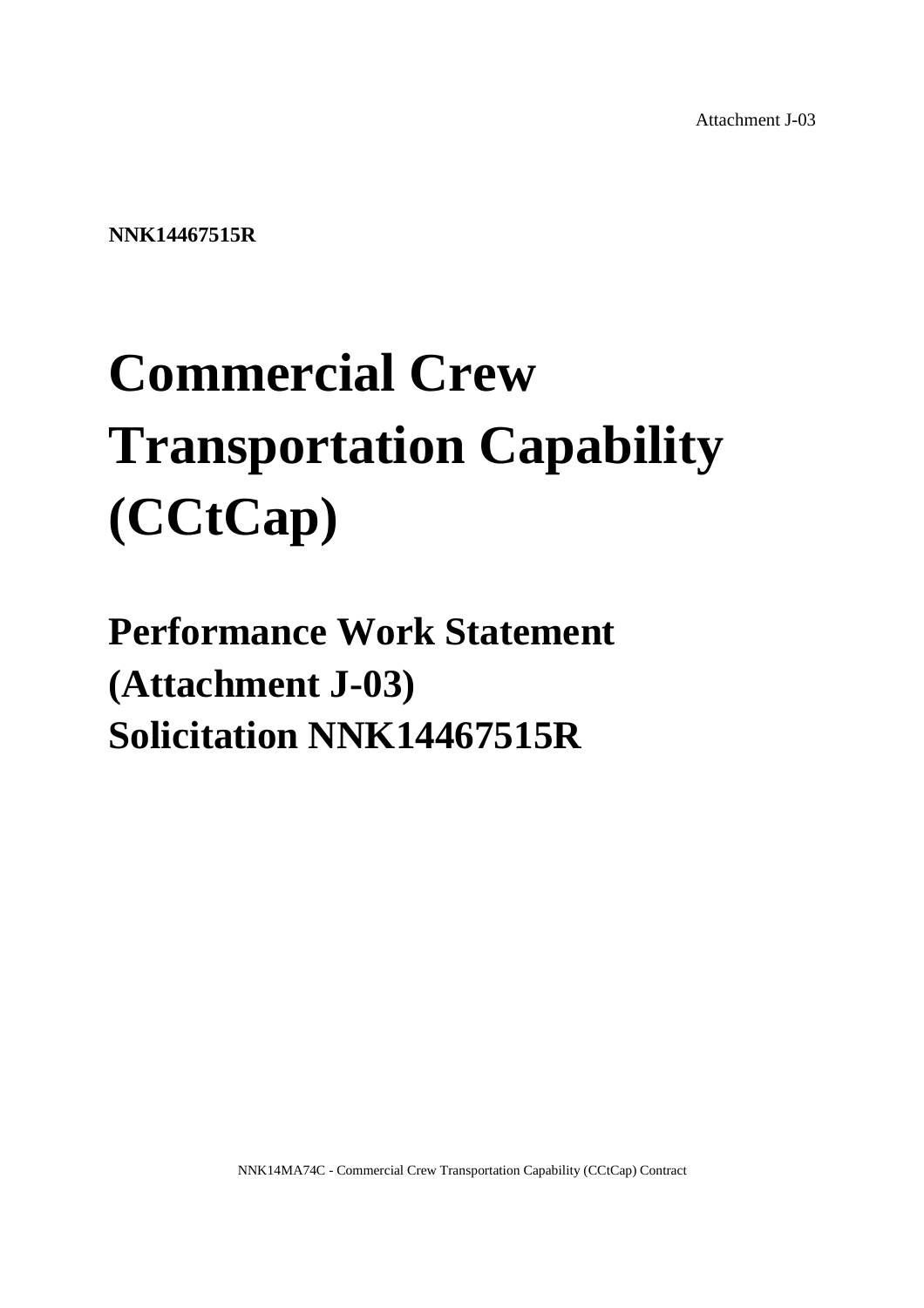# **Table of Contents**

| 1 |     |       |                                                                       |  |  |  |
|---|-----|-------|-----------------------------------------------------------------------|--|--|--|
|   | 1.1 |       |                                                                       |  |  |  |
|   |     | 1.1.1 |                                                                       |  |  |  |
|   |     | 1.1.2 |                                                                       |  |  |  |
|   | 1.2 |       |                                                                       |  |  |  |
|   |     | 1.2.1 |                                                                       |  |  |  |
|   |     | 1.2.2 |                                                                       |  |  |  |
|   |     | 1.2.3 |                                                                       |  |  |  |
|   |     | 1.2.4 |                                                                       |  |  |  |
|   |     | 1.2.5 |                                                                       |  |  |  |
|   |     | 1.2.6 |                                                                       |  |  |  |
|   |     | 1.2.7 |                                                                       |  |  |  |
|   |     | 1.2.8 |                                                                       |  |  |  |
|   |     |       |                                                                       |  |  |  |
|   | 1.3 |       |                                                                       |  |  |  |
| 2 |     |       | Design, Development, Test and Evaluation (DDTE)/ Certification of the |  |  |  |
|   | 2.1 |       |                                                                       |  |  |  |
|   |     | 2.1.1 |                                                                       |  |  |  |
|   |     |       |                                                                       |  |  |  |
|   |     | 2.1.3 |                                                                       |  |  |  |
|   |     | 2.1.4 |                                                                       |  |  |  |
|   |     | 2.1.5 |                                                                       |  |  |  |
|   |     | 2.1.6 |                                                                       |  |  |  |
|   | 2.2 |       |                                                                       |  |  |  |
|   | 2.3 |       |                                                                       |  |  |  |
|   |     | 2.3.1 |                                                                       |  |  |  |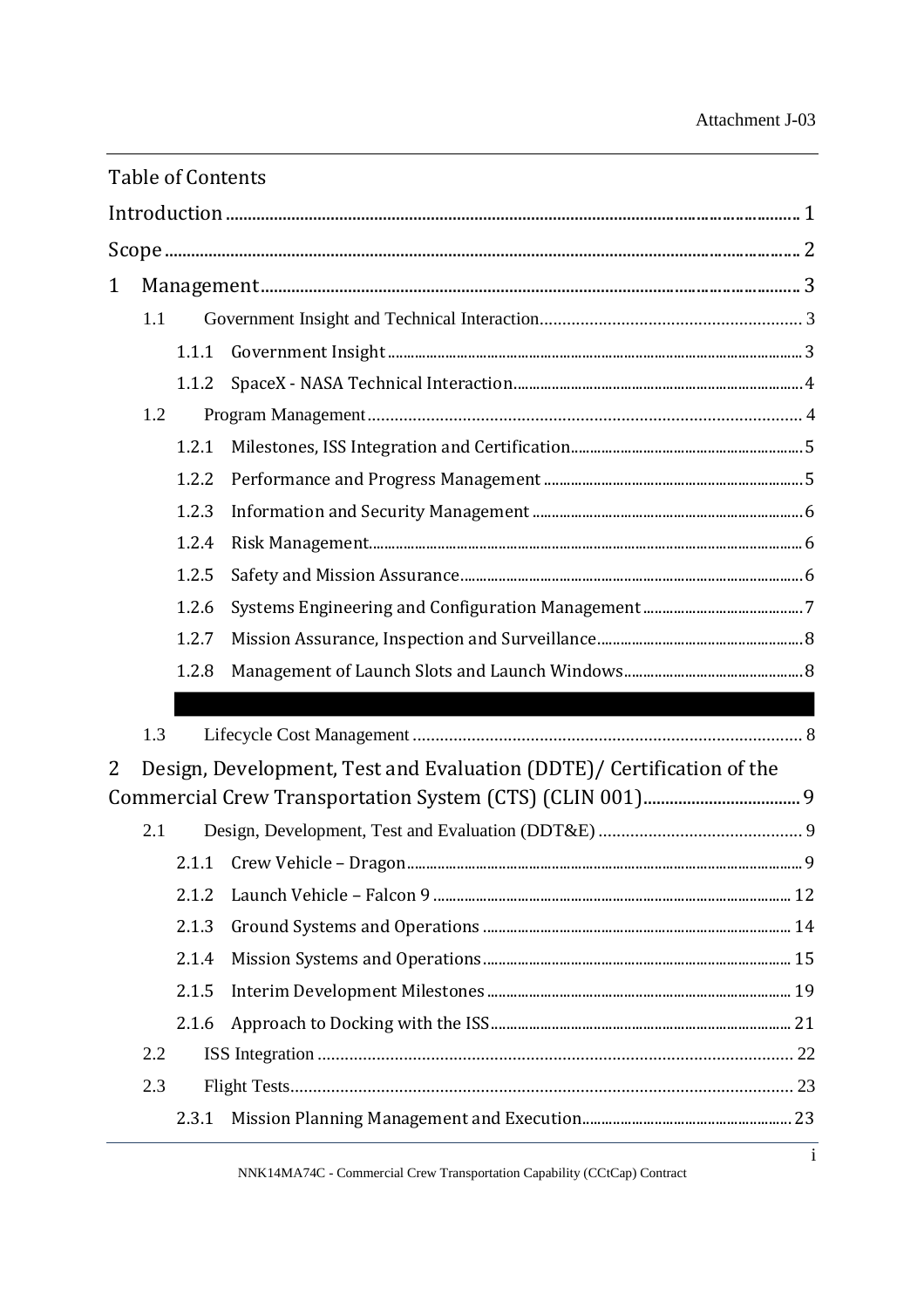|                | 2.3.2 |                                                                     |  |
|----------------|-------|---------------------------------------------------------------------|--|
|                | 2.3.3 |                                                                     |  |
|                | 2.3.4 |                                                                     |  |
|                | 2.3.5 |                                                                     |  |
|                | 2.3.6 |                                                                     |  |
| $\overline{3}$ |       |                                                                     |  |
|                | 3.1   | PWS Additions in Response to CPC Final Technical Summary Report  31 |  |
| 4              |       |                                                                     |  |
|                | 4.1   |                                                                     |  |
|                | 4.1.1 |                                                                     |  |
|                | 4.1.2 |                                                                     |  |
|                | 4.1.3 |                                                                     |  |
|                | 4.1.4 |                                                                     |  |
|                | 4.1.5 |                                                                     |  |
|                | 4.1.6 |                                                                     |  |
|                |       |                                                                     |  |
|                |       |                                                                     |  |
| 5              |       |                                                                     |  |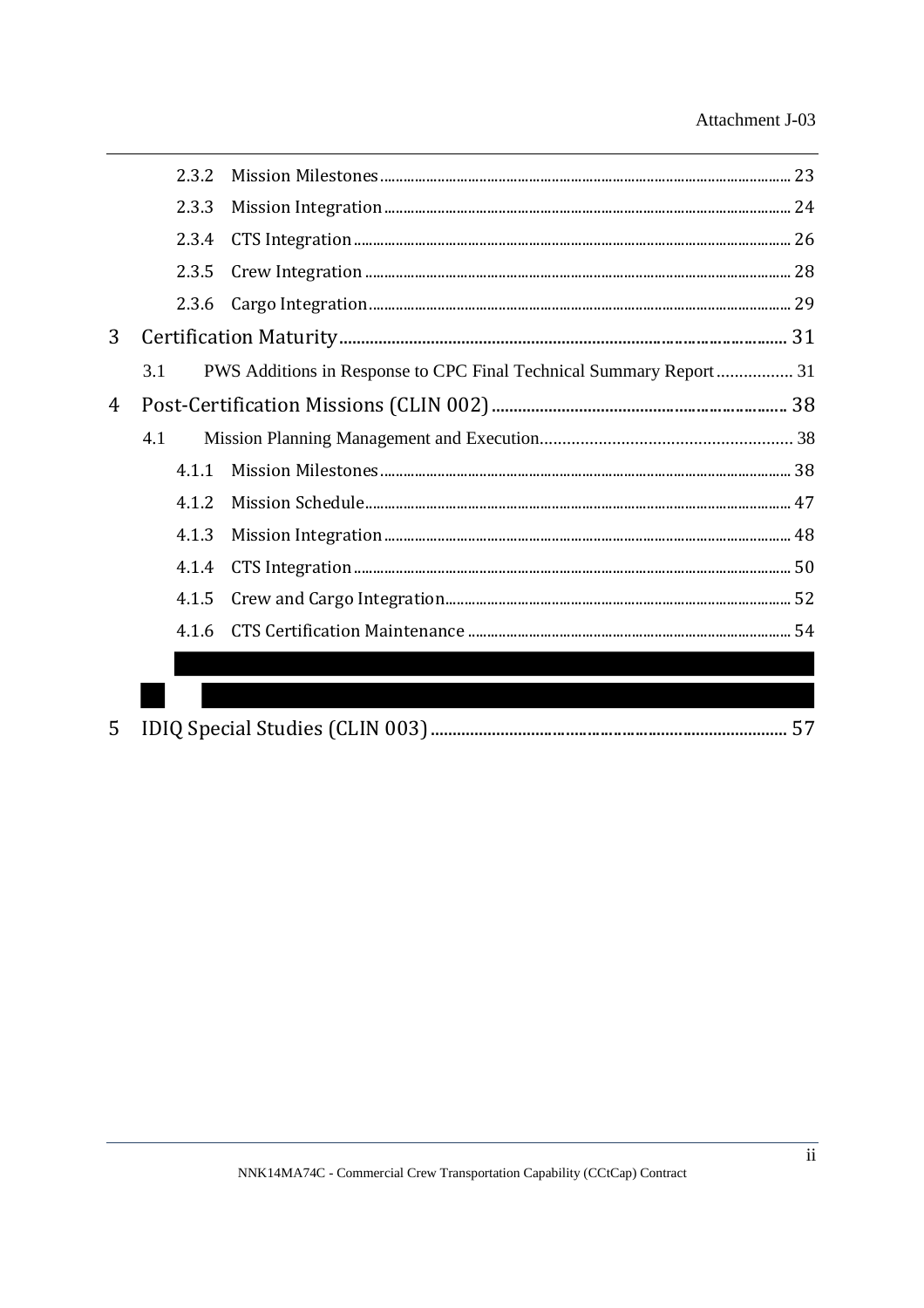#### **INTRODUCTION**

The purpose of the Commercial Crew Program (CCP) is to facilitate the development of a US commercial crew space transportation capability with the goal of achieving safe, reliable and cost- effective access to and from the International Space Station (ISS). The program includes spacecraft, launch vehicles, ground and mission systems.

NASA is using a two-phased acquisition to certify fully integrated crew transportation systems (CTS) that meet specified NASA safety and ISS requirements and standards, and begin missions to the ISS. Phase 1, the Certification Products Contract (CPC), requires delivery and disposition of specified early lifecycle plans and products that address CTS compliance with NASA's standards and requirements for an ISS design reference mission (DRM). The CPC deliverables mature in parallel with the CTS design. Phase 2, the Commercial Crew Transportation Capability (CCtCap) contract, includes the final design, development, test and evaluation (DDTE) activities necessary to achieve NASA certification of a CTS for the ISS DRM within CCT-DRM-1110. CCtCap culminates in NASA's certification of the CTS and the execution of post-certification missions (PCMs) transporting NASA crew to the ISS.

This Performance Work Statement (PWS) defines the work to be accomplished by SpaceX during CCtCap in support of certification of its CTS, the Dragon-Falcon 9 Crew System, and the performance of post-certification missions. SpaceX shall perform the services and deliver the products described in this PWS, in compliance with the contract terms and conditions and the requirements contained in the applicable documents, CTS Requirements, Data Requirements Descriptions (DRDs), and other plans and sections contained within the contract.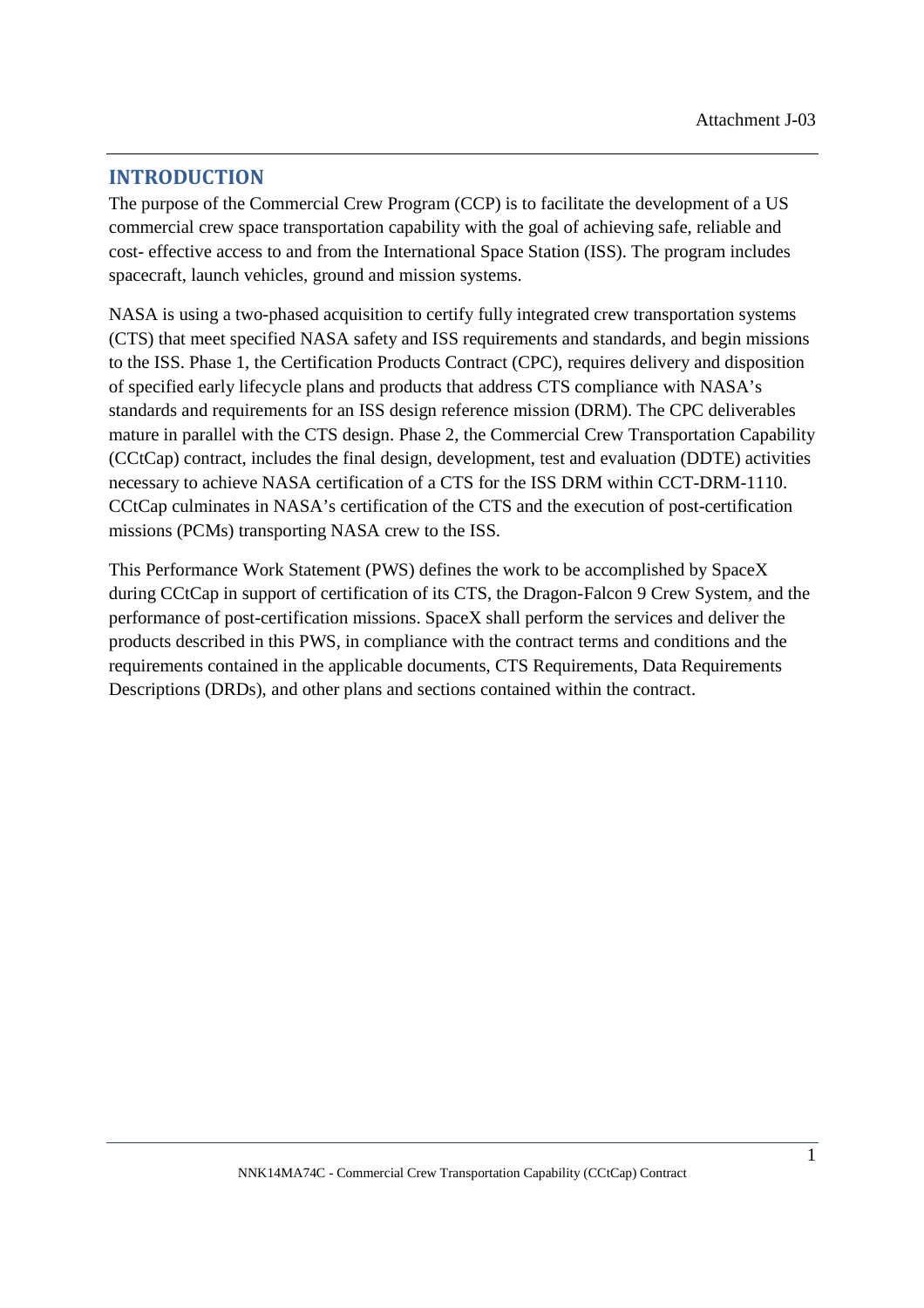#### **SCOPE**

SpaceX shall complete the design, development, test, evaluation and certification of an integrated CTS capable of transporting NASA crew to and from the ISS, in accordance with the DRM and the certification standards and requirements specified in this contract under CLIN 001. The CTS is the collection of all space-based and ground-based systems (encompassing hardware and software) used to conduct space missions or support activity in space, including the integrated space vehicle (Dragon), space-based communication and navigation systems, launch systems (Falcon 9) and mission/launch control. Certification of the CTS shall be determined by NASA. SpaceX shall also provide complete, initial PCMs to and from the ISS including ground, launch, on-orbit, return and recovery operations, as ordered by IDIQ tasks under CLIN 002 of this contract. SpaceX shall provide special studies for risk reduction and other purposes related to its CTS, to the extent ordered under CLIN 003 of this contract.

SpaceX shall provide all facilities, resources, personnel, items or services necessary to perform the requirements specified in Section B, Supplies or Services and Prices/Costs (except for government-furnished property as listed in Clause G.6, NFS 1852.245-76, List Of Government Property Furnished Pursuant To FAR 52.245-1 and Government Furnished Services and Data as listed in Clause H.12) in accordance with the following:

- Attachment J-01, Integrated Crew Transportation System (CTS) Requirements.
- Attachment J-02, Data Requirement Deliverables (DRDs).
- Attachment J-03, Contract Performance Work Statement (PWS).
- Attachment J-03, Appendix A, Milestone Acceptance Criteria and Payment Schedule.

All CCtCap services require compliance with the governing regulations and laws affecting the procurement and execution of the contract. Compliance with applicable documents, CTS Requirements, and DRDs is mandatory. However, SpaceX's use of alternative means and methods to meet these is acceptable, provided the same level of rigor and stringency is preserved and their alternate use or variance is approved by NASA.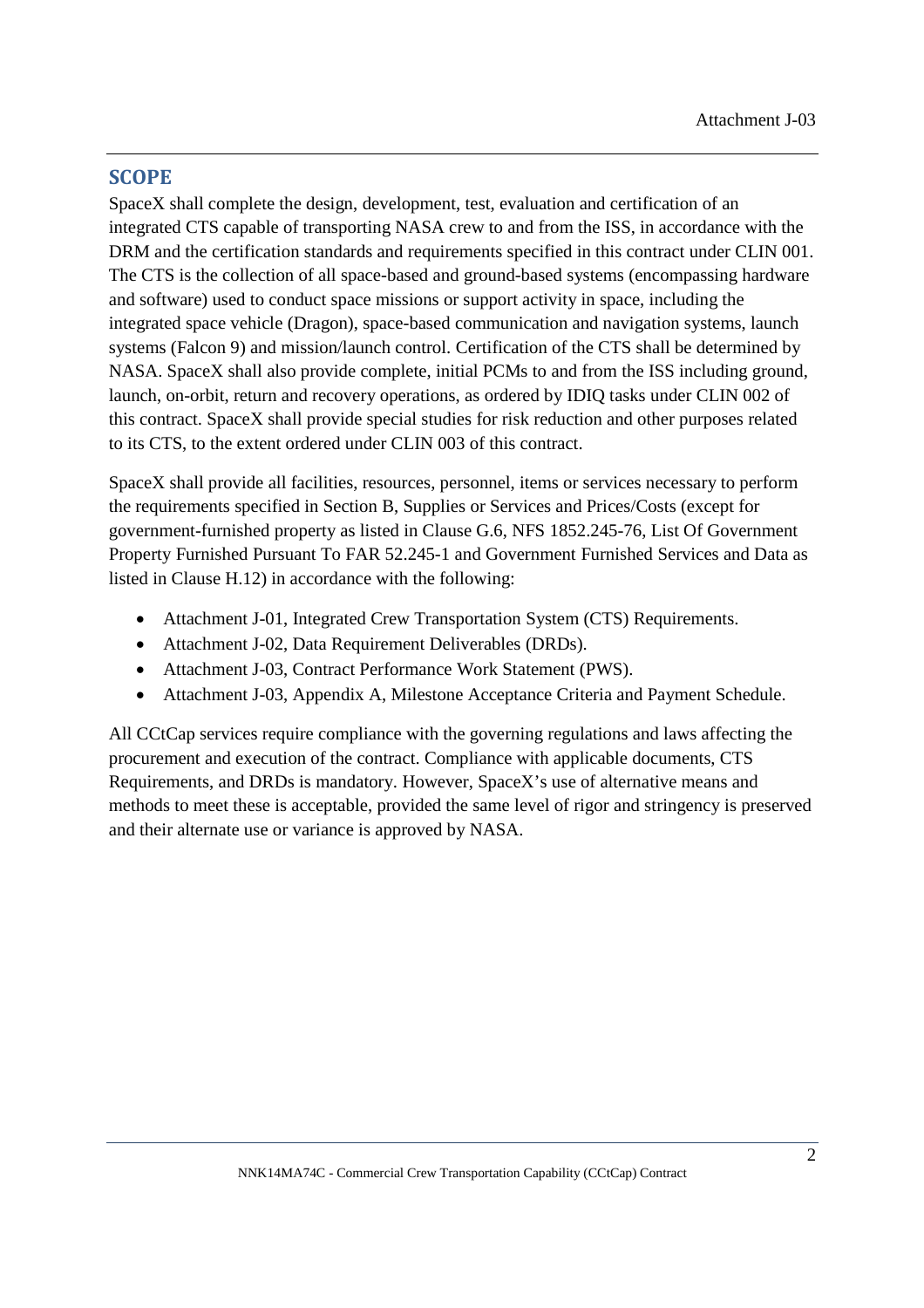## **1 MANAGEMENT**

In close cooperation with NASA, SpaceX shall define, manage and implement technical management plans and processes associated with achieving and maintaining NASA certification and executing post-certification missions throughout the CTS life cycle in accordance with CCT-PLN-1120, Crew Transportation Technical Management Processes. The execution of these processes will ensure that the CTS is developed, produced and operated in a repeatable manner throughout the life cycle of the system.

SpaceX shall identify and implement a process to determine and mitigate the CTS safety risk to the lowest achievable level throughout the lifecycle and clearly communicate to NASA all associated mitigations and residual safety risk.

# The following work statements under this Section 1, Management, are applicable to all CLINs related to this contract.

# **1.1 Government Insight and Technical Interaction**

#### **1.1.1 Government Insight**

SpaceX and NASA shall establish and maintain cooperative relationships to facilitate successful NASA insight. The NASA insight team includes the Joint Test Team and Government Quality Assurance personnel as documented in the Insight Implementation Plan. NASA insight personnel shall be provided with timely notification and access to the full range of appropriate activities listed in CCT-PLN-1100, Appendix C, Insight Areas, as well as any additional activities listed in the Insight Implementation Plan.

| SpaceX, through the insight team, shall give NASA electronic access to |                                                                         |
|------------------------------------------------------------------------|-------------------------------------------------------------------------|
|                                                                        | . NASA insight personnel shall also have electronic                     |
| access to                                                              |                                                                         |
|                                                                        | . SpaceX shall accommodate designated NASA insight personnel, including |
| members of the Joint Test Team,                                        |                                                                         |

This insight will provide NASA an understanding of SpaceX's activities and data through an effective working relationship, inspections and interactions, without approval or disapproval authority, and will provide information for the eventual certification approval.

The DRD 001 Insight Implementation Plan delivered with SpaceX's proposal is approved for use in performance of the contract until subsequent DRD delivery. SpaceX shall deliver and execute DRD 001 Insight Implementation Plan, in accordance with Clause H.15, Government Insight.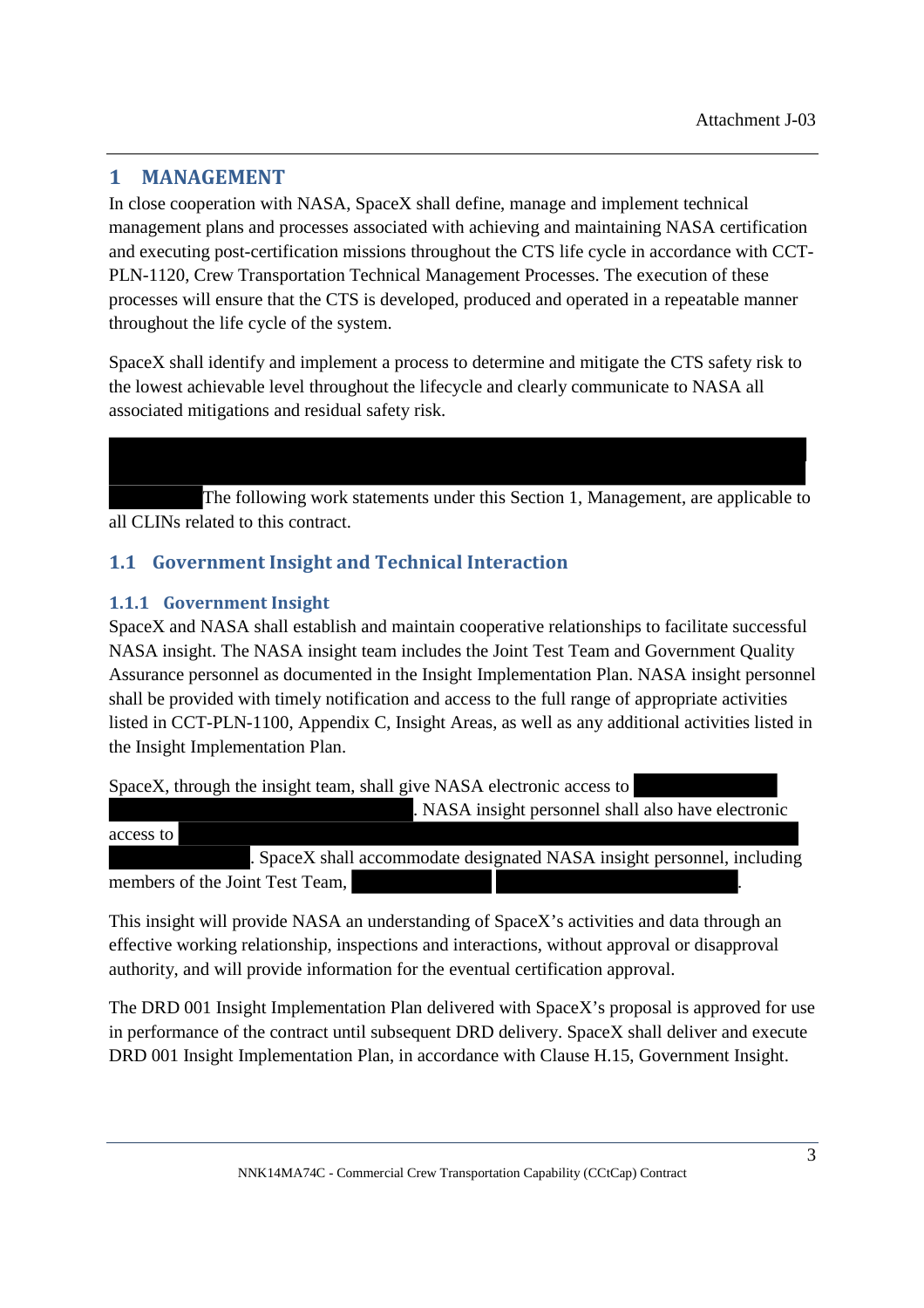#### **1.1.2 SpaceX - NASA Technical Interaction**

SpaceX shall develop the operational products for mission planning and execution. For ISS integrated operations, SpaceX shall jointly develop with NASA the operational products and mission planning and joint execution.

SpaceX shall jointly develop with NASA a crew training template for CTS and ISS training (Reference DA8-13-193, Notional Training Template for ISS Crewmembers, dated October 31, 2013).

SpaceX shall develop and deliver data in accordance with DRD 114 Crew Transportation System (CTS) Data Input for NASA Integration and Independent Verification and Validation (IV&V).

SpaceX shall provide technical expertise and participate:

- (a) In NASA evaluation and review of performance milestone deliverables at NASA Commercial Crew Program (CCP) Program Boards as defined in CCT-PLN-1000, Crew Transportation Plan. In support of issues related to Crew Transportation System (CTS) Certification, SpaceX may attend and support NASA Program Boards, as invited. SpaceX may also request a NASA Program Board to be convened in support of issues related to CTS Certification.
- (b) In Operational forums (e.g. Joint Operations Panel (JOP) and Flight Operations Review (FOR)) to support the analyses and data delivered to NASA for the development of joint NASA operations products, analyses and tools.
- (c) In Visiting Vehicle Integration Manager (VVIM) forums for joint development of ISS integration products and execution of joint processes.
- (d) In NASA Independent Verification and Validation (IV&V) activities.
- (e) In the Integrated Safety Review Process defined in CCT-PLN-1120, Crew Transportation Technical Management Processes. SpaceX's participation shall include technical expertise in support of Phase Safety Reviews of Hazard Reports. The end goal of each Phase Safety Review is for the safety analysis to achieve the relevant Phase II or III approval from NASA, resulting in a product that meets the criteria in SSP 30599 and can be delivered in accordance with DRD 110 Hazard Reports.
- (f) In NASA/FAA/Range trilateral discussions representing their recommendations when crew safety and public safety risk considerations are assessed.

#### **1.2 Program Management**

SpaceX shall maintain and comply with the management processes, systems and data deliverables used for all contract CLINs throughout the life of the contract.

SpaceX shall follow the applicable standards, documents, requirements and processes as specified in Attachment J-01 Integrated Crew Transportation System (CTS), Table J01-1 and Table J01-2.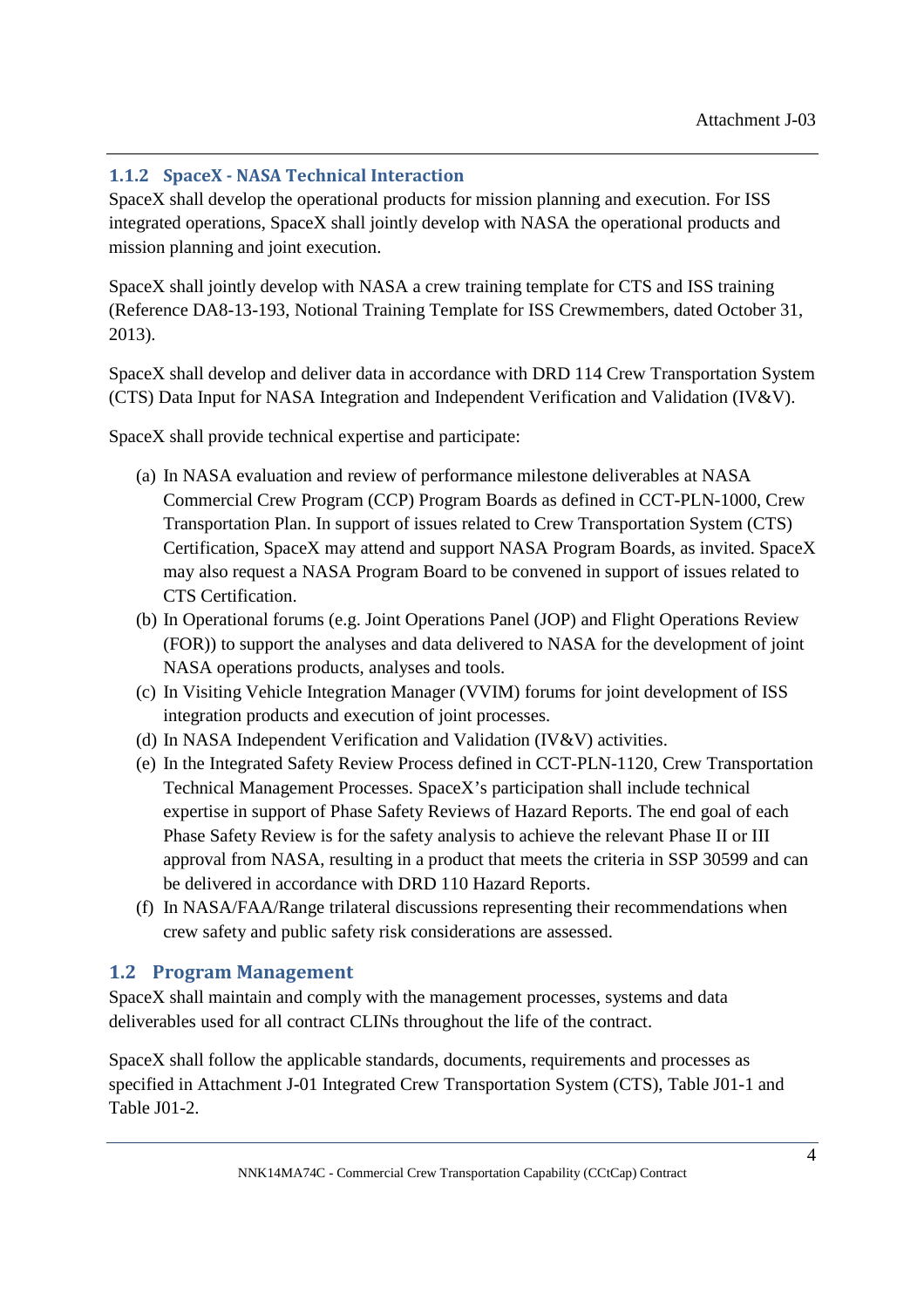SpaceX shall document its project management process in a Project Management Plan in accordance with CCT-PLN-1120.

SpaceX shall maintain current DRDs and data deliverables as specified in Attachment J-02 Data Requirement Deliverables (DRDs).

SpaceX shall perform the following program management activities to meet mission objectives:

- System architecture definition.
- System design.
- System performance.
	- o System technical baseline definition and maintenance.
- Capability validation.
- Risk/issue management.
- Integration and test.



- Interface management.
- Customer requirements verification.
- Tracking and reporting of contract performance.

#### **1.2.1 Milestones, ISS Integration and Certification**

The DRD 101 Milestone Review Plan delivered with SpaceX's proposal is approved for use in performance of the contract until subsequent DRD delivery.

SpaceX shall perform ISS integration in accordance with the intent of SSP 50964, Visiting Vehicle ISS Integration Plan.

SpaceX shall deliver and implement all plans listed in CCT-PLN-1120, Crew Transportation Technical Management Processes.

#### **1.2.2 Performance and Progress Management**

SpaceX shall conduct Quarterly Program Reviews (QPRs) with NASA and shall develop and deliver DRD 005 Quarterly Program Review Briefing Package prior to every QPR. The reviews shall provide insight into SpaceX's overall technical progress, schedule status, cost assessment, and plans forward.

SpaceX shall develop and deliver an Integrated Master Plan/Integrated Master Schedule in accordance with DRD 002 Integrated Master Plan & Integrated Master Schedule. SpaceX shall manage the execution of the program using the IMP/IMS. SpaceX shall report on the contract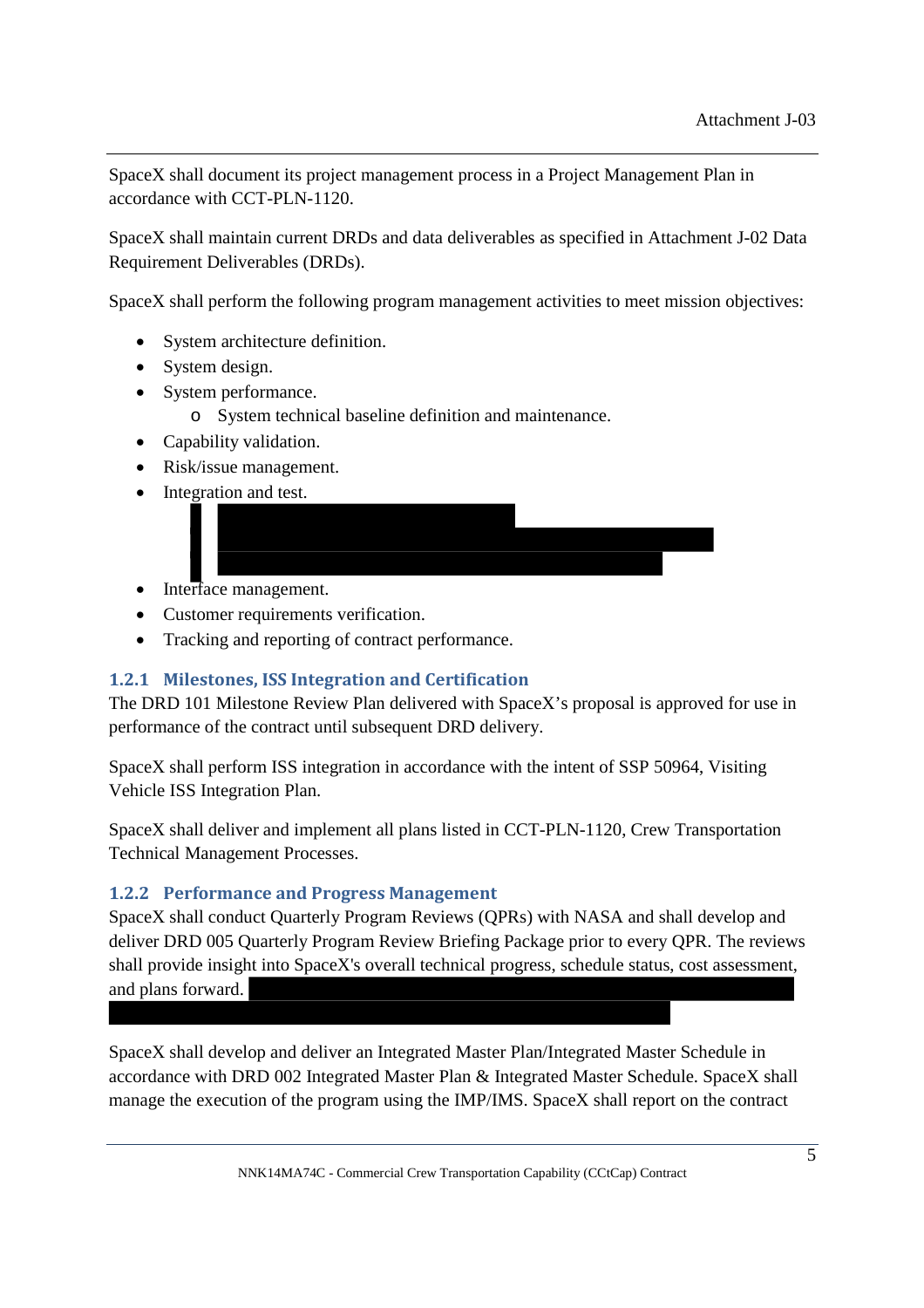progress in accordance with the IMP at each QPR. SpaceX shall provide NASA with monthly updates to the IMS following the monthly schedule review meeting conducted by SpaceX.

## **1.2.3 Information and Security Management**

SpaceX shall develop and deliver DRD 003 Information Technology (IT) Security Management Plan and DRD 004 IT Security Plan in accordance with Clause I.2 NFS 1852.204-76, Security Requirements for Unclassified Information Technology Resources.

SpaceX shall develop and deliver an Export Control Plan in accordance with DRD 006 Export Control Plan.

#### **1.2.4 Risk Management**

SpaceX shall employ measures to maximize safety and protect the public, crew, personnel and property.

SpaceX shall identify, evaluate, manage and control the safety, technical, cost and schedule related risks throughout the CCtCap contract. SpaceX shall identify and address risks early enough to allow adequate time to develop and implement mitigations, thereby reducing both the likelihood a risk will occur and the cost of mitigation.

SpaceX shall manage risks in accordance with the SpaceX Risk Management Plan, which is consistent with NPR 8000.4A and CCT-PLN-1120 requirements.

Before each flight SpaceX shall ensure that:

- Risks are mitigated or accepted.
- Issues are dispositioned and accepted.
- **Contract**
- Procedures are reviewed and baselined.
- Corrective actions are completed.

#### **1.2.5 Safety and Mission Assurance**



SpaceX shall complete analyses in compliance with CCT-PLN-1120 to meet all requirements in CCT-REQ-1130 and SSP 50808. To meet these requirements SpaceX shall complete at a minimum:

Failure modes, effects and criticality analysis.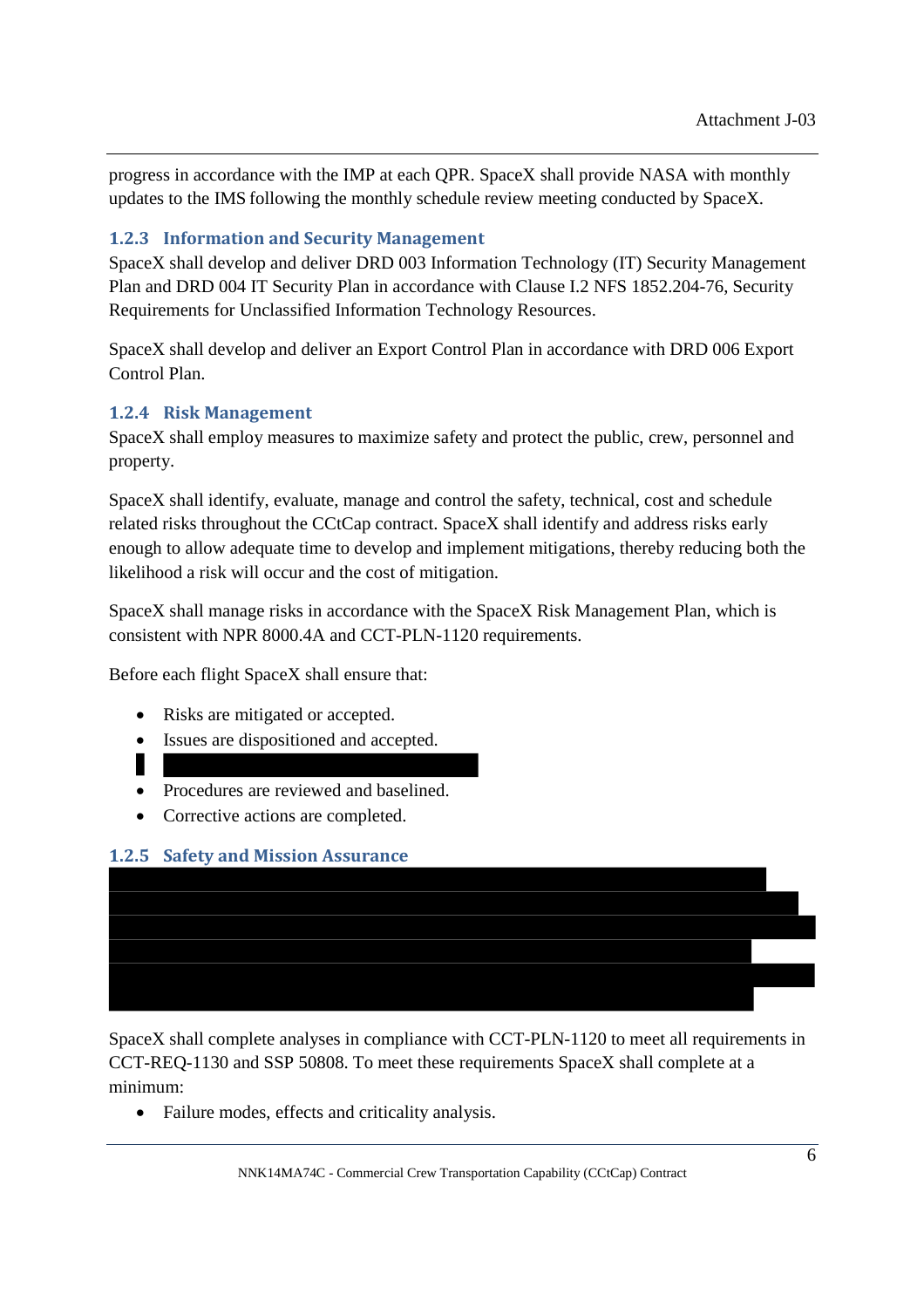- Hazard analysis.
- Probabilistic safety analysis.
- Software safety analysis.

SpaceX shall comply with all applicable Range requirements and deliver DRD 113 Range Safety Documentation.

SpaceX shall conduct a crew survivability analysis for all mission phases in accordance with CCT-PLN-1120.

#### **1.2.6 Systems Engineering and Configuration Management**

SpaceX shall perform all the basic components of systems engineering—including requirements analysis and verification, design environments specification and certification, interface control, integrated test and verification, design control, configuration management, risk management, and problem reporting and corrective action.

- **Requirements Management** SpaceX shall track requirements in , a requirements management tool. ReqX shall track and trace all requirements in CCT-REQ-1130 and SSP 50808.
- **Verification** SpaceX shall deliver and implement a Verification and Validation (V&V) Plan in accordance with DRD 108 Verification and Validation (V&V) Plan and CCT-PLN-1120. This plan shall detail the approaches for verifying requirement compliance. As relevant to specific requirements, the event descriptions in the plan shall also contain verification and validation of manufacturing operations, hardware and software qualification and acceptance testing programs, environmental testing, and validation of models and simulations. The plan shall address all requirements from SSP 50808 and CCT-REQ-1130. SpaceX shall deliver verification closure notices in accordance with DRD 111 Verification Closure Notices (VCN).
- **CCtCap Design and Engineering Review Process** SpaceX shall follow a formal review process during CCtCap as shown in the milestones in Attachment J-03, Appendix A. This design review process shall be implemented as described in the Milestone Review Plan (DRD 101).
- **Configuration Management** SpaceX shall implement configuration control processes in accordance with the SpaceX Configuration Management Plan, which meets AS9100C quality system requirements. The Configuration Management Plan shall ensure the configuration of all data products, regardless of their source location, is effectively managed with respect to each mission those data products are used within.
- **Design Change Management** SpaceX shall manage the change process using a formal system for documenting, analyzing, discussing and approving proposed changes to all elements of SpaceX vehicles and elements directly interfacing with the vehicle, SpaceX shall deliver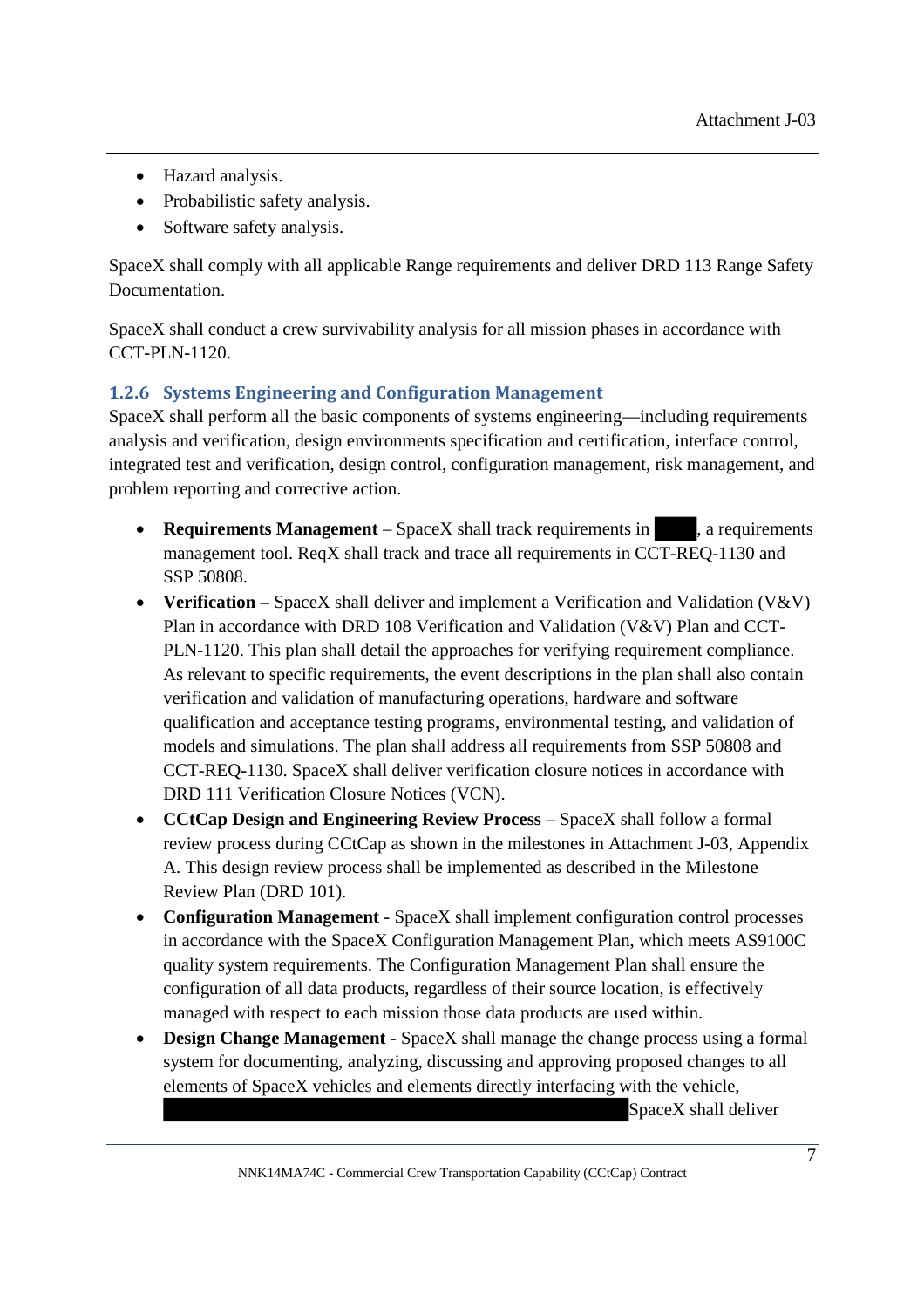SpaceX shall

information to NASA regarding any change that has an impact on NASA contract requirements, hazard reports, vehicle performance or NASA certification via .

 **Performance Margins** – SpaceX shall track key vehicle budgets, performance parameters and performance margins.

#### **1.2.7 Mission Assurance, Inspection and Surveillance**

SpaceX shall use a comprehensive approach to mission assurance, inspection and surveillance that is based on disciplined use of documented processes.

maintain a Quality Management System that documents the controls and systems used for the design and development of hardware and software, supply chain management, manufacturing, assembly, integration, test, and operations. SpaceX also shall maintain a Quality Assurance Plan that documents the processes and procedures used to meet contract requirements and support the consistent delivery of high-quality, professional products and services.

#### **1.2.8 Management of Launch Slots and Launch Windows**



#### **1.3 Lifecycle Cost Management**

SpaceX shall conduct Quarterly Program Reviews (QPRs) with NASA and shall develop and deliver DRD 005 Quarterly Program Review Briefing Package every QPR. The reviews shall provide insight into SpaceX's overall technical progress, schedule status, cost assessment and forward plans.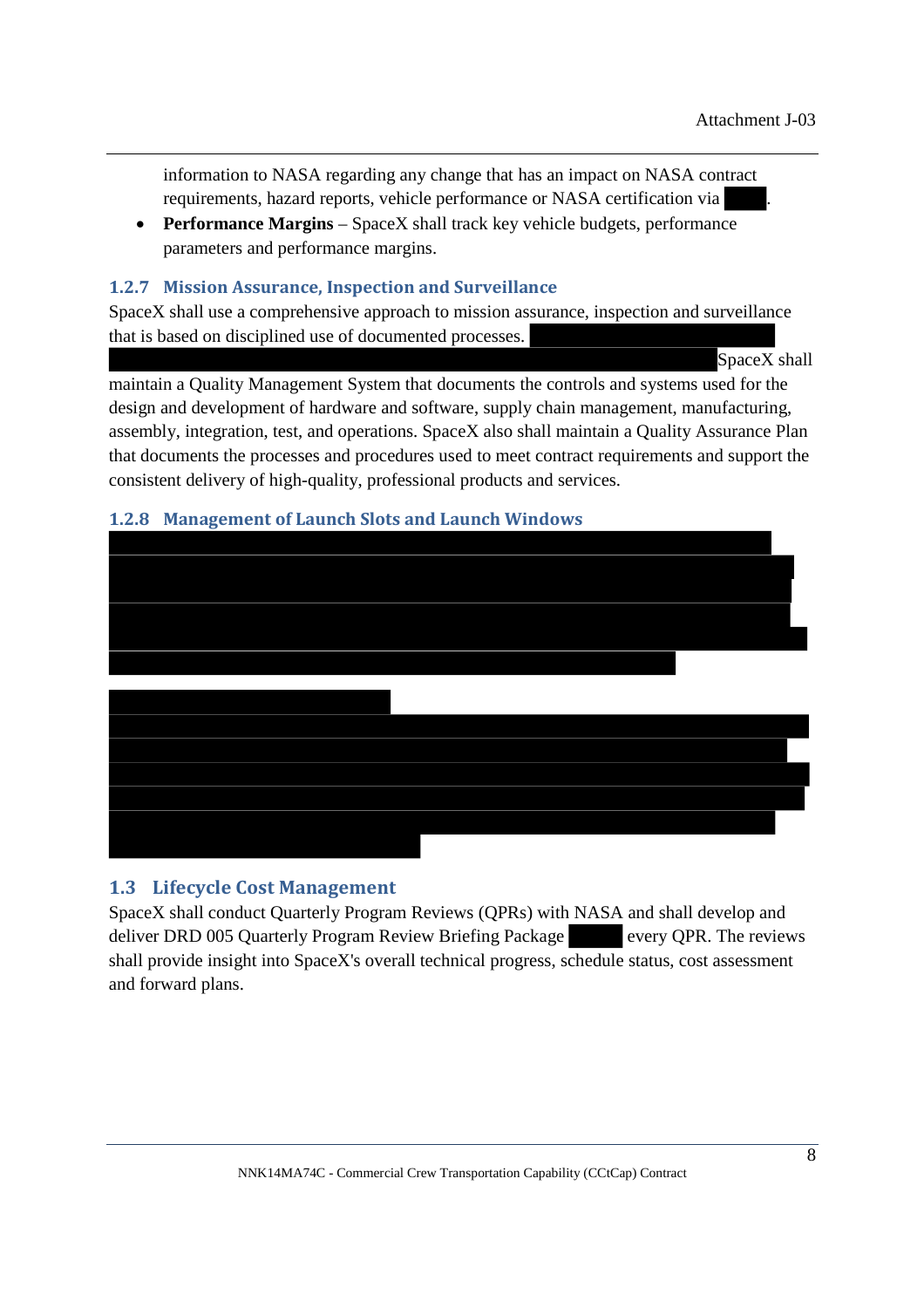# **2 DESIGN, DEVELOPMENT, TEST AND EVALUATION (DDTE)/ CERTIFICATION OF THE COMMERCIAL CREW TRANSPORTATION SYSTEM (CTS) (CLIN 001)**

SpaceX shall obtain NASA certification of a CTS that meets or exceeds the requirements in CCT-REQ-1130 and SSP 50808. SpaceX shall demonstrate compliance to the technical requirements by designing, developing, testing and evaluating an end-to-end system culminating in an agency review for approval to grant NASA certification. SpaceX shall establish a comprehensive development plan and approach, documented in DRDs 107, 108, and 109, that encompasses all effort necessary to achieve NASA certification of the CTS.

SpaceX shall implement the development plan, products, processes and schedule that support NASA certification and ISS integration.

SpaceX shall establish and utilize design, production, and operations standards that result in safe, reliable and usable end items and integrated system.

SpaceX shall produce a CTS such that each flight article and ground article, including software, is manufactured, assembled, and integrated in a repeatable manner that satisfies both SpaceX and NASA requirements.

SpaceX shall conform to NASA's standard requirements for operational planning, operational controls, training, and mission execution documented in CCT-STD-1150, SSP 50808, and other applicable documents listed in Table J01-1.

SpaceX shall operate a CTS such that execution of the flight tests and PCMs is within the constraints of the NASA certification and recurring ISS requirements. SpaceX planning activity is based on an assumed flight rate of two (2) flights per year to the ISS.

# **2.1 Design, Development, Test and Evaluation (DDT&E)**

The major elements of DDT&E include the crew vehicle (Dragon), launch vehicle (Falcon 9), ground systems and operations, and mission systems and operations. These elements comprise the collection of all space-based and ground-based systems (encompassing hardware and software) used to conduct space missions or support activity in space.

#### **2.1.1 Crew Vehicle – Dragon**

SpaceX shall design, develop, test, evaluate and certify a Crew Dragon spacecraft that satisfies requirements in CCT-REQ-1130 and SSP 50808. The Dragon shall be capable of carrying out the DRM described in CCT-DRM-1110.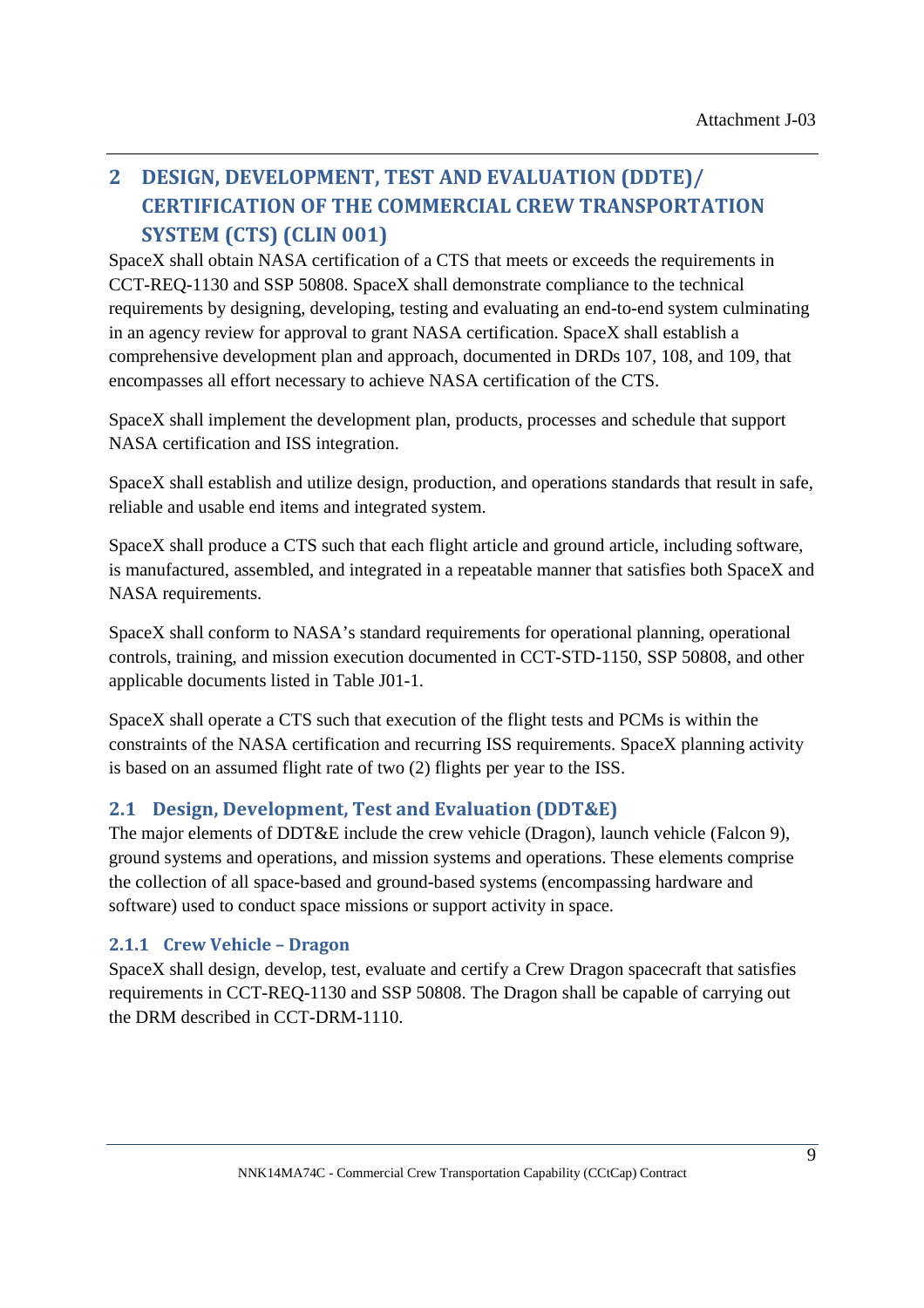#### **2.1.1.1 Dragon DDTE Activities**

SpaceX shall perform the tasks required to design, develop, produce, test, and certify the Crew Dragon. Activities to be performed include the following:

Structural development and qualification, including:

- o Secondary structure qualification (crew seats and restraints, hatches, propulsion mounting brackets).
- o Thermal protection system qualification.
- o Micrometeoroid and orbital debris (MMOD) protection design, testing and analysis.
- o Mechanism qualification, including:



- o Parachute qualification including margins in off-nominal conditions per testing requirements of JSC-65985.
- Propulsion system development and qualification, including:



Thermal control system (TCS) development and qualification, including:



 Environmental control and life support system (ECLSS) development and qualification, including:

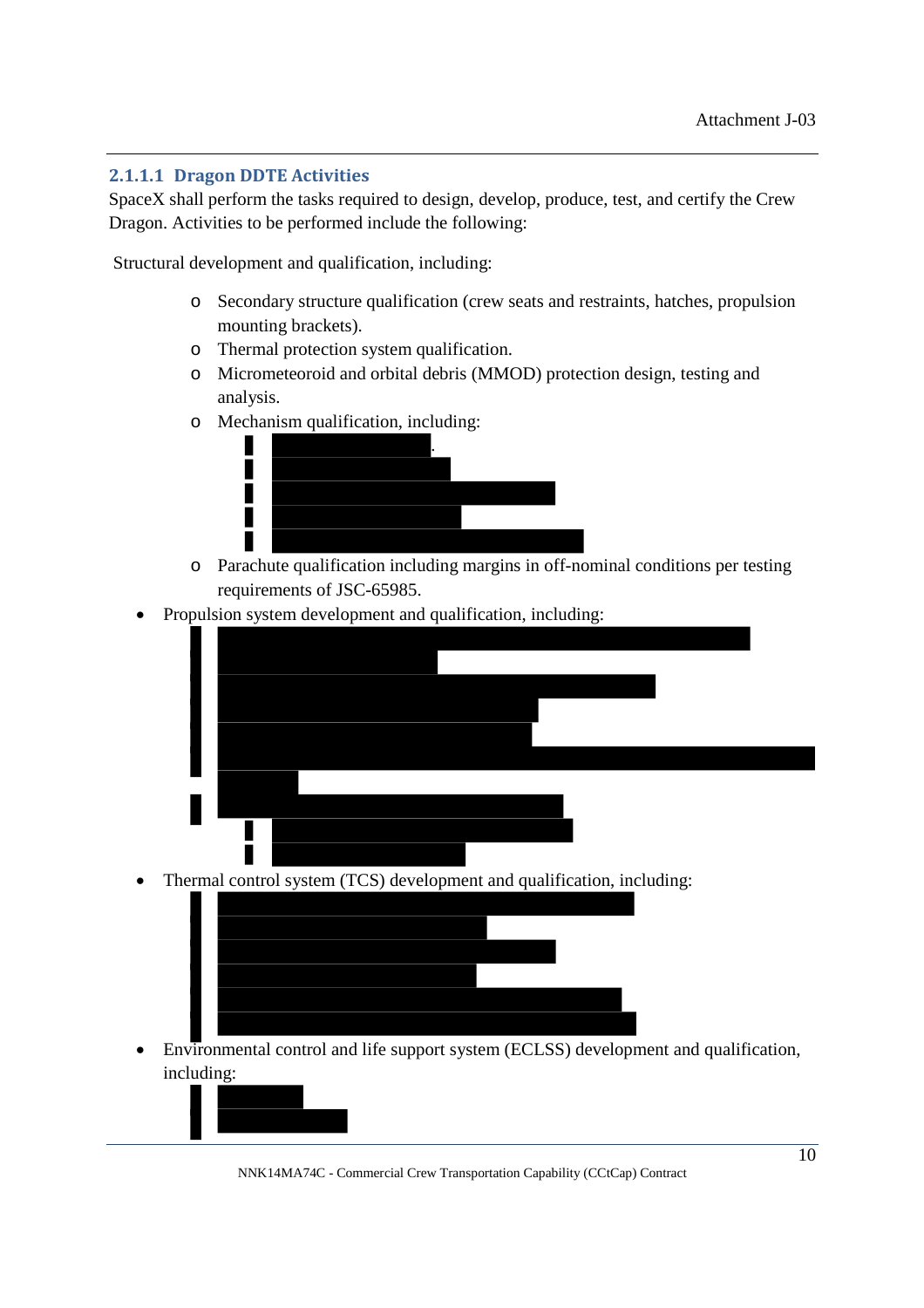

 Guidance, navigation, and control (GNC) systems development and verification, including:



• Dynamics development and verification.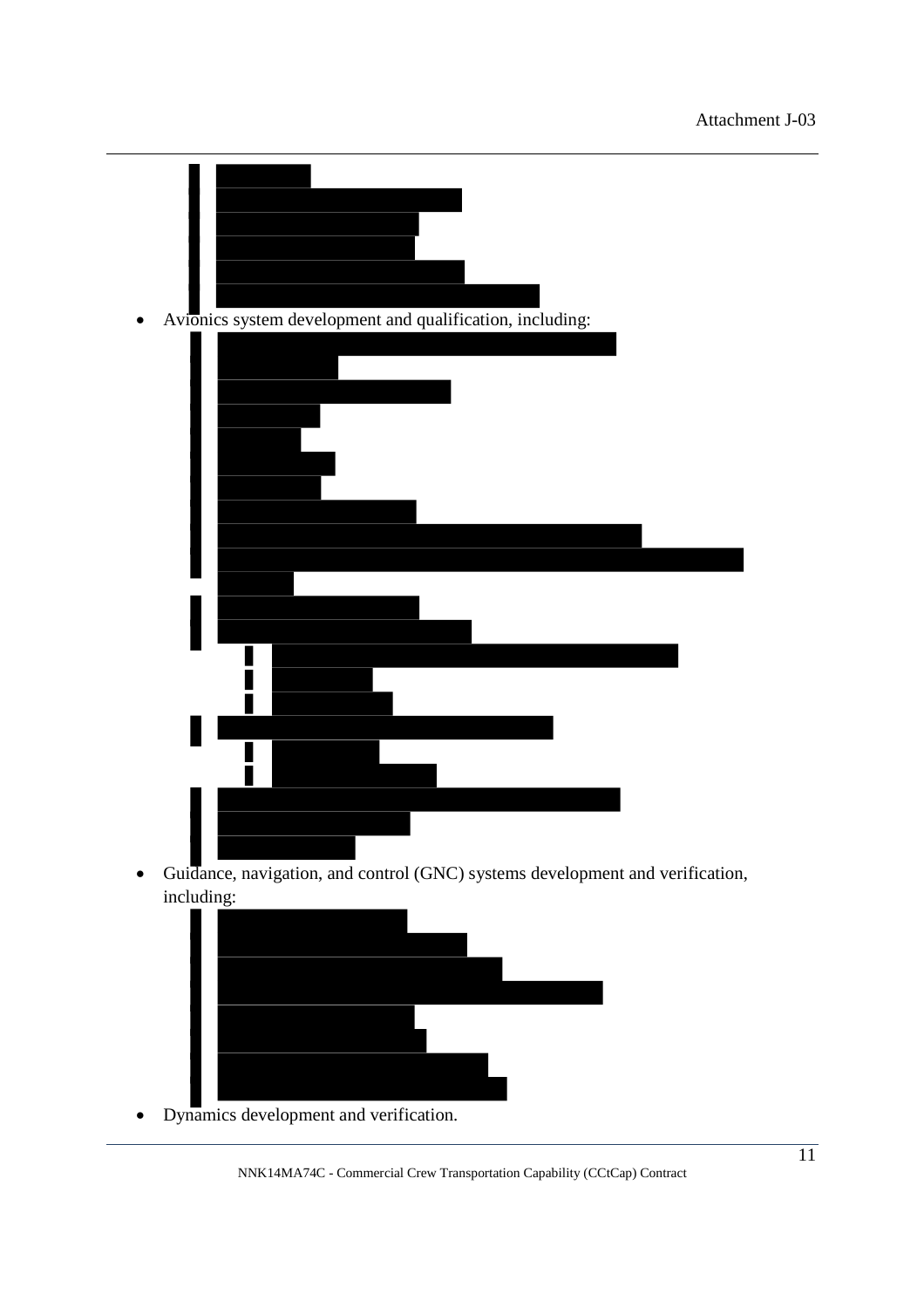

## **2.1.2 Launch Vehicle – Falcon 9**

SpaceX shall modify the Falcon 9 system to provide all capabilities required for crew missions and to meet the requirements called out in CCT-REQ-1130, as necessary. All modifications shall be designed, developed, tested, evaluated and reviewed with NASA prior to the Design

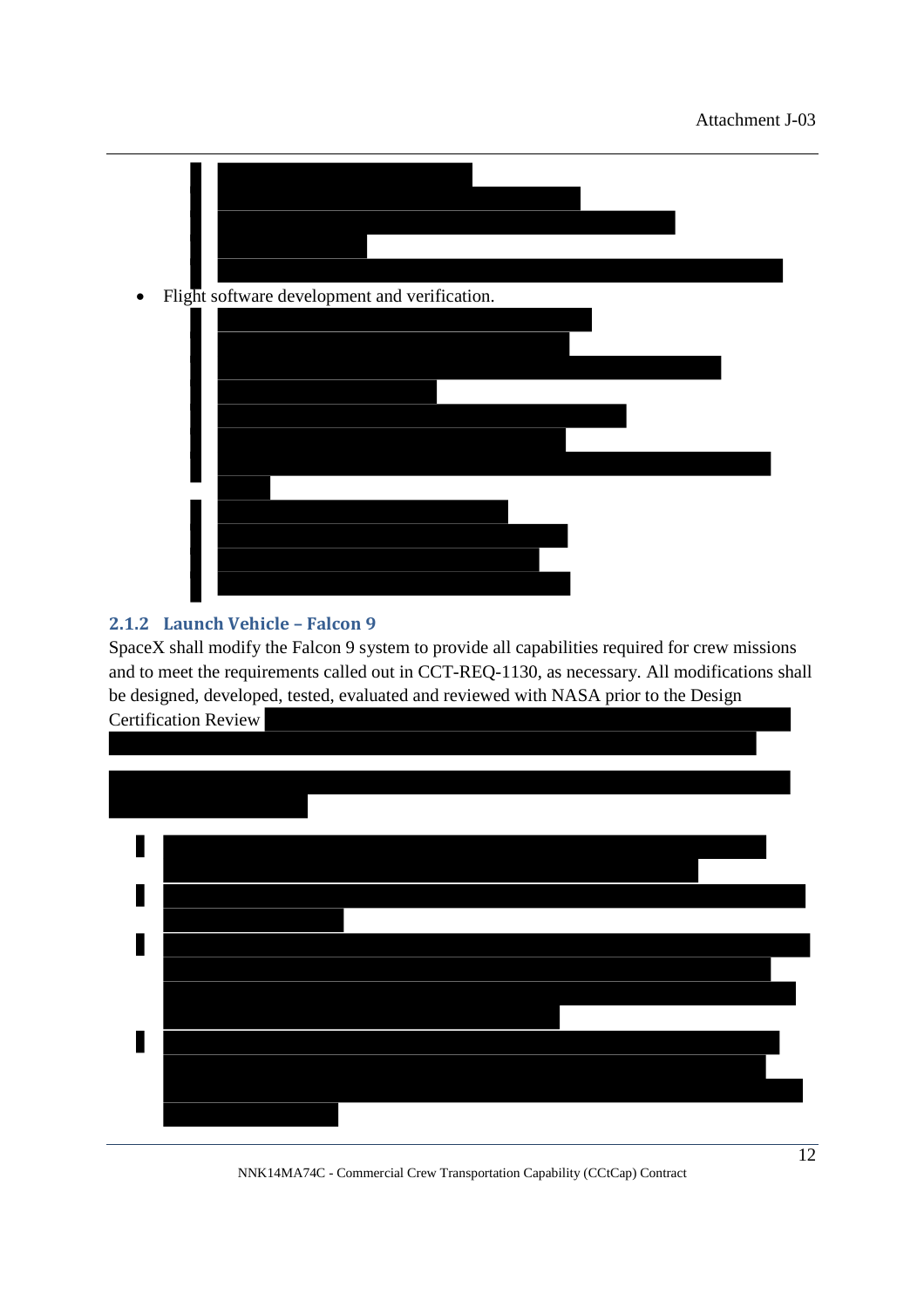

data reviews shall be performed and postflight reports, including comparisons of model predictions to flight performance, shall be delivered to NASA for all CCtCap test flights and PCMs.

#### **2.1.2.1 Falcon 9 DDTE Activities**

Falcon 9 and the Crew Dragon shall perform as an integrated space vehicle from crew ingress through separation of the Crew Dragon vehicle. The safe and reliable operation of this integrated vehicle will be the focus of SpaceX's Falcon 9 DDTE activities. These activities shall include the following:

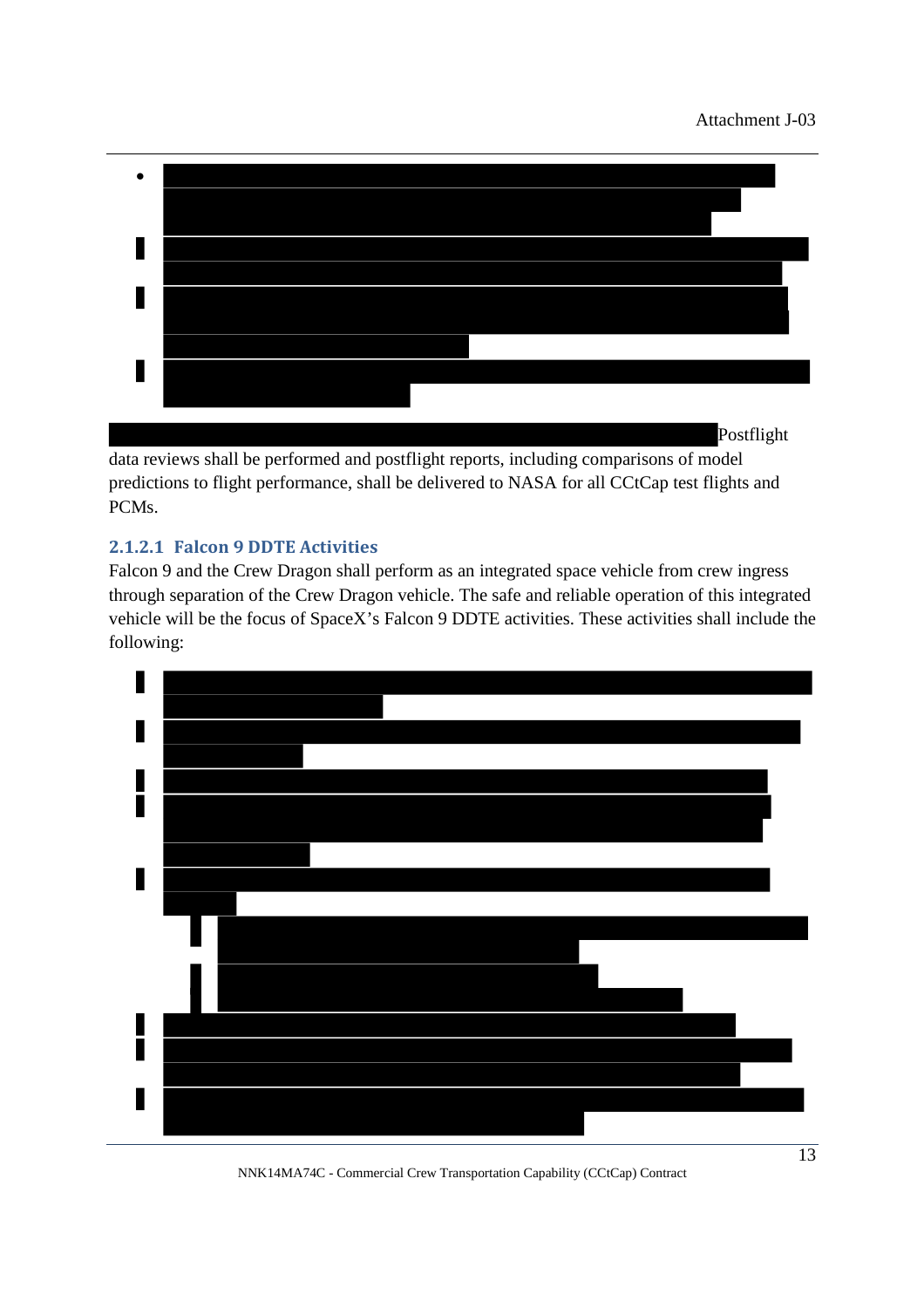

#### **2.1.3 Ground Systems and Operations**

SpaceX shall provide all required assembly, integration, testing, transportation, storage and processing for the CTS for launch and post-landing operations. These activities include the planning, pre-launch processing, launch, and post-landing operations.

SpaceX shall build, integrate and test the Crew Dragon and Falcon 9 systems

The production of the Crew Dragon and Falcon 9 shall occur on

SpaceX shall modify launch pads and ground support facilities as required for crew operations. To accommodate the Crew Dragon configuration, the major upgrades to existing ground operations shall include the following:



SpaceX shall ensure operational safety as documented in the Falcon 9 System Safety Program Plan, Falcon 9 Ground Operations Plan, and Missile Systems Pre-Launch Safety Package.

SpaceX shall conform to all applicable Range requirements along with NPR 8715.5A, Range Safety Flight Safety Program, and deliver DRD 113 Range Safety Documentation.

#### **2.1.3.1 Ground Operations DDTE Activities**

The safe, reliable and repeatable operation of the facilities, ground systems and operations supporting the launch of Crew Dragon and the integrated vehicle will be the focus of SpaceX's ground operations DDTE activities. These activities shall include the following:

Production facility additions:

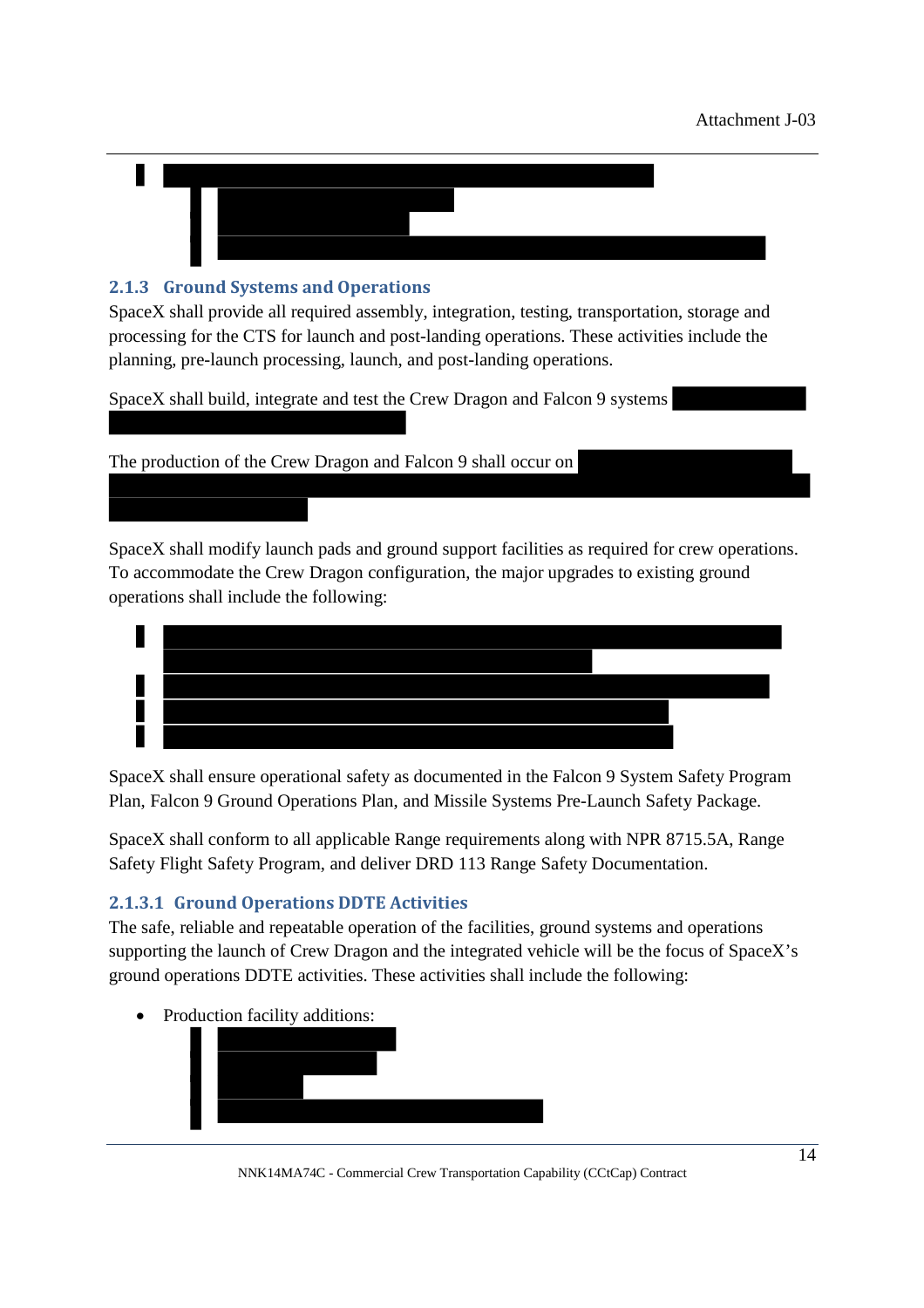

Develop training for ground operations personnel.

## **2.1.4 Mission Systems and Operations**

Mission Operations encompasses flight operations from launch through landing and recovery. SpaceX's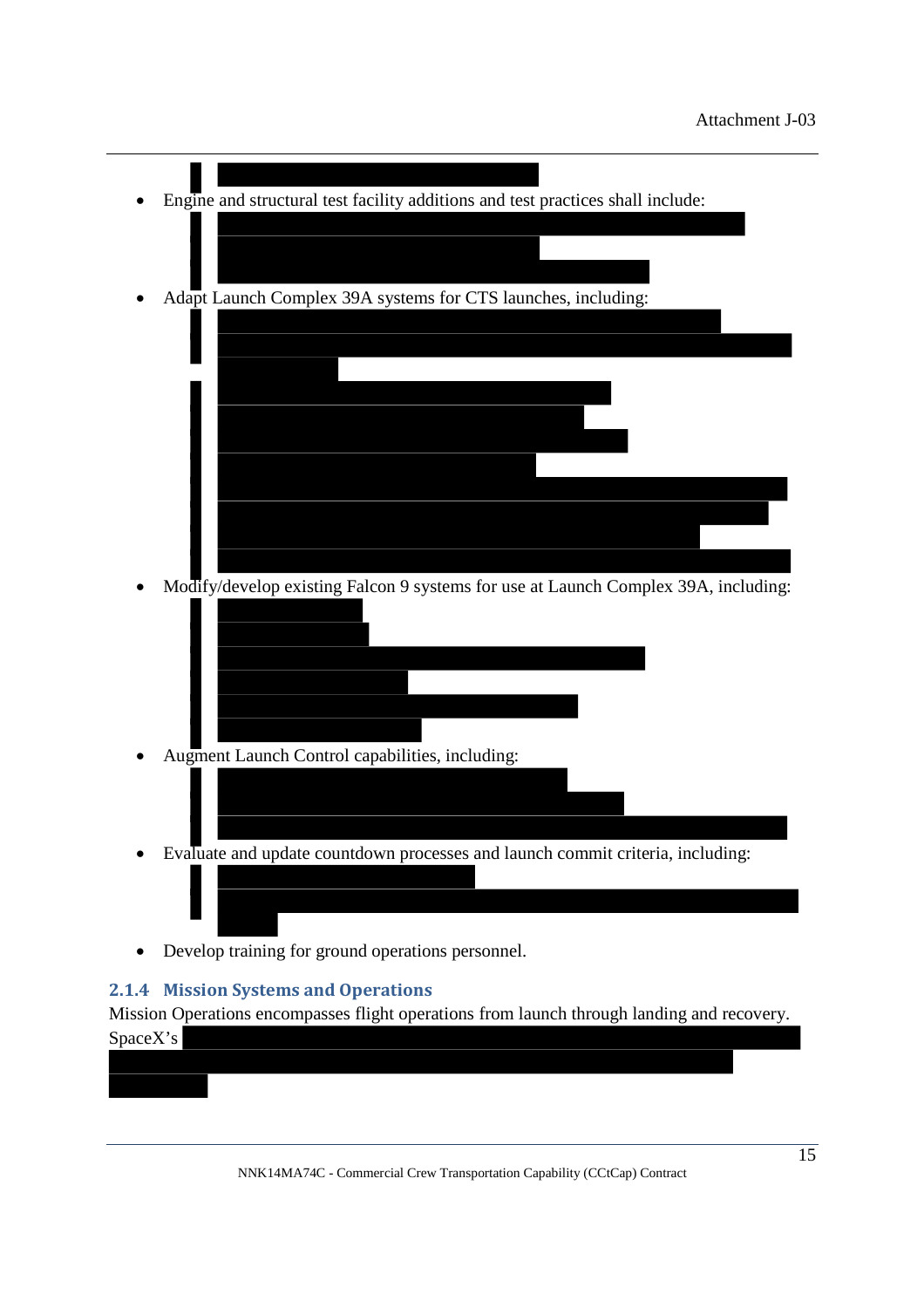Each Mission Operations team (Mission Operations, Flight Crew Operations, Training and Simulation, Ground Segment, Ground Software, and Recovery) is expected to achieve key developments during the CCtCap program. The ability to safely and successfully complete crew missions will be the focus of SpaceX's Mission Operations DDTE activities. These activities shall include the efforts and events described in the following subsections.

## **2.1.4.1 Mission Operations Development**

SpaceX shall perform modifications to the existing Mission Operations system to accommodate the Crew Vehicle concept of operations. The major activities shall include the following:

- Present the end-to-end mature operations design and developed under CCiCap in the Delta-CDR, including detailed concept of operations and mission timeline.
- Develop and document a full set of operations policies, practices and processes for crew missions. SpaceX shall work with the NASA Joint Test Team to develop ground and crew procedures

The final procedures shall cover nominal, contingency and emergency scenarios.

- Develop joint operations products (e.g., flight rules, operations interface procedures, coordination tables) in collaboration with NASA to cover every phase of flight.
- Upgrade the design and layout of the Mission Control center and Launch Control center and add additional console positions needed to support crew.
- Perform all necessary planning, analysis, testing and coordination to prepare for each of the flight tests and PCMs.
- Plan and execute joint mission simulations to validate architecture.

## **2.1.4.2 Flight Crew Operations Development**

SpaceX shall develop Flight Crew Operations to accommodate the Crew Vehicle concept of operations. The major activities shall include the following:

- Complete detailed task analysis.
- Develop crew-specific and joint crew-ground procedures, voice protocols, and crew roles covering nominal and contingency scenarios for every mission phase.
- Engage in formal evaluations, testing and delivery for all crew provisions and emergency kit items.
- Design, build, test and evaluate the crew displays and controls in an iterative manner with NASA Joint Test Team participation.
- Evaluate manual control handling with NASA Joint Test Team participation.

NASA Joint Test Team personnel will participate in crew-in-the-loop planning, development, and evaluation activities, not just the ones explicitly mentioned above.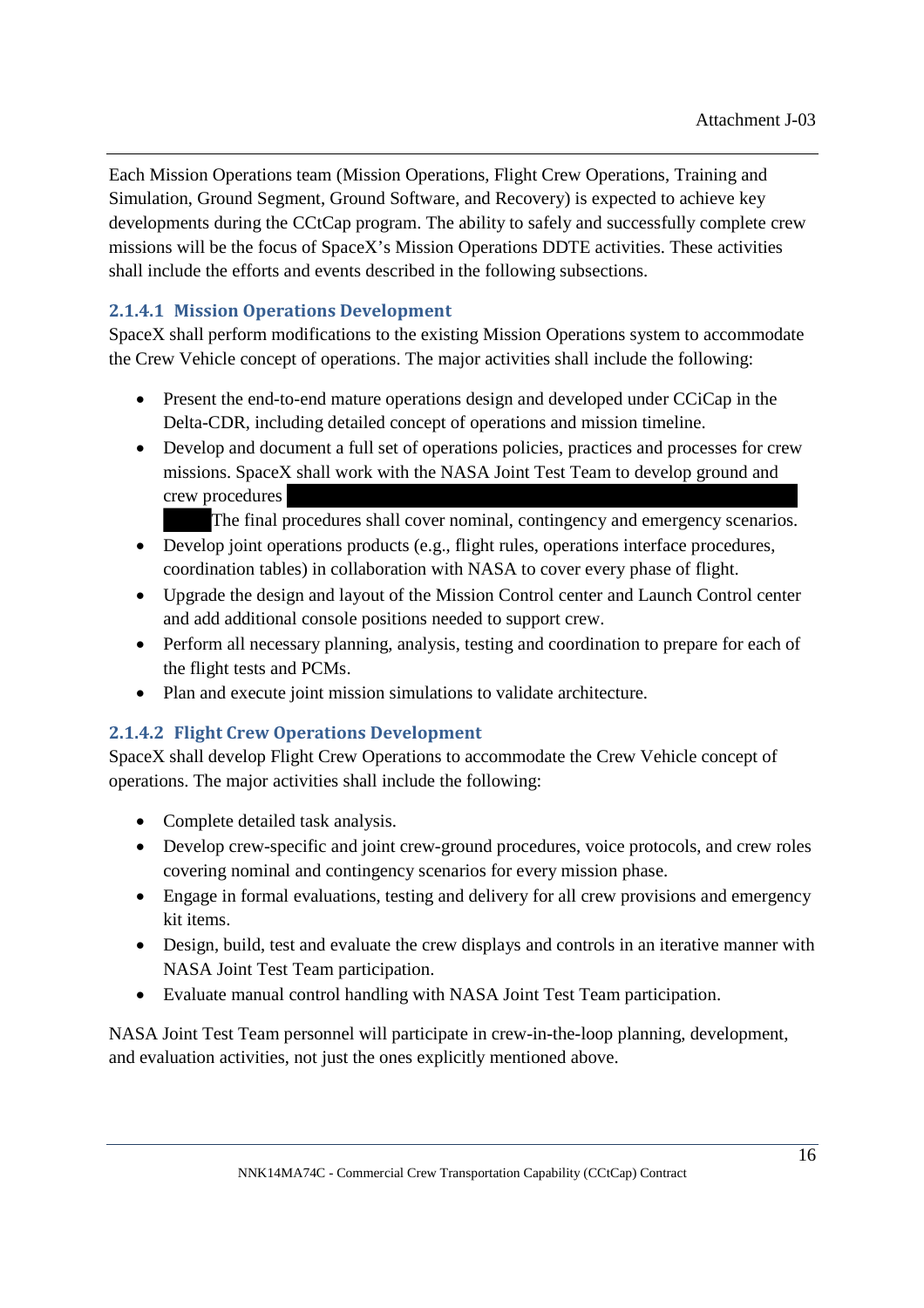## **2.1.4.3 Training and Simulation Development**

SpaceX shall perform modifications and development for Training and Simulation to accommodate the Crew Vehicle concept of operations. The major updates and activities shall include the following:

- П Develop a complete set of supporting training material for the remaining ground operators.
- Develop a complete set of supporting training material for the crew training plan including a detailed crew training schedule that accommodates other ISS assigned crew member training requirements.
- Ш П
- Augment the operator certification database to accommodate the internal requirements for crew missions, both for ground operators and crew members.
- Train and certify individual operators and full operator shifts for the CCtCap test flights and PCMs.
- Train and certify the crew aboard the ISS for each CCtCap test flight and PCM mission with regard to docking, cargo, and undocking operations.
- Train and certify flight crews for each CCtCap test flight and PCM.
- . • Participate in two (2) mission management simulations for the first crewed flight to ISS that includes mission management, flight controllers and crew participation. NASA will conduct the simulations from the NASA-Johnson Space Center (JSC) Mission Control Center (MCC) and the ISS Management Center (IMC). Each of these simulations may
	- last up to forty-eight (48) hours.

## **2.1.4.4 Ground Segment Development**

П

SpaceX shall perform modifications to the existing Dragon-Falcon 9 ground segment to accommodate the Crew Vehicle concept of operations. The major upgrades and activities shall include the following: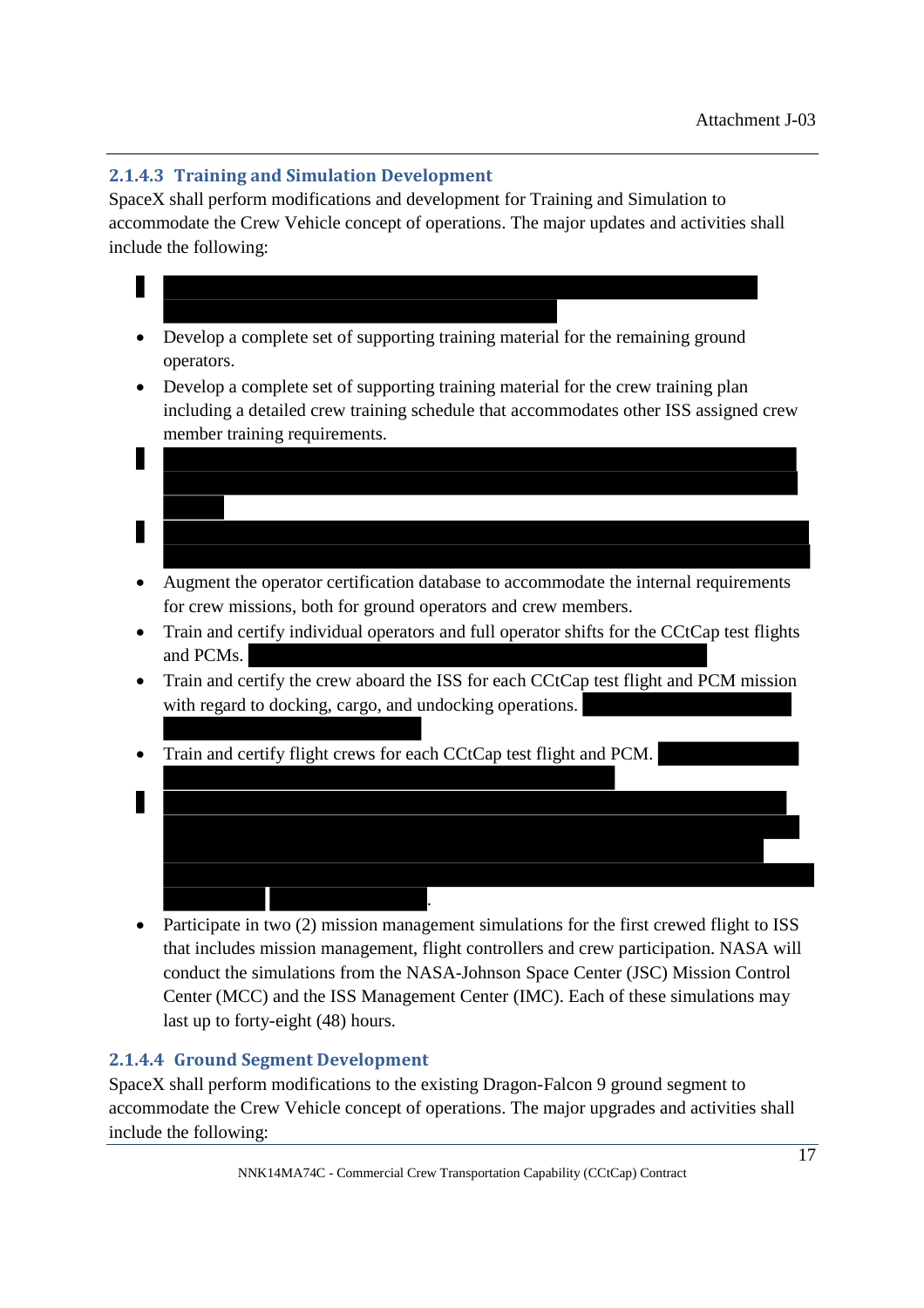

#### **2.1.4.5 Ground Software Development**

SpaceX shall perform modifications to the existing Dragon-Falcon 9 ground software to accommodate the Crew Vehicle concept of operations. The major upgrades and activities shall include the following:



• Conduct end-to-end verification testing.

## **2.1.4.6 Recovery Development**

SpaceX shall perform modifications to the existing Dragon-Falcon 9 recovery operations to accommodate the Crew Dragon concept of operations. The major upgrades and activities shall include the following:

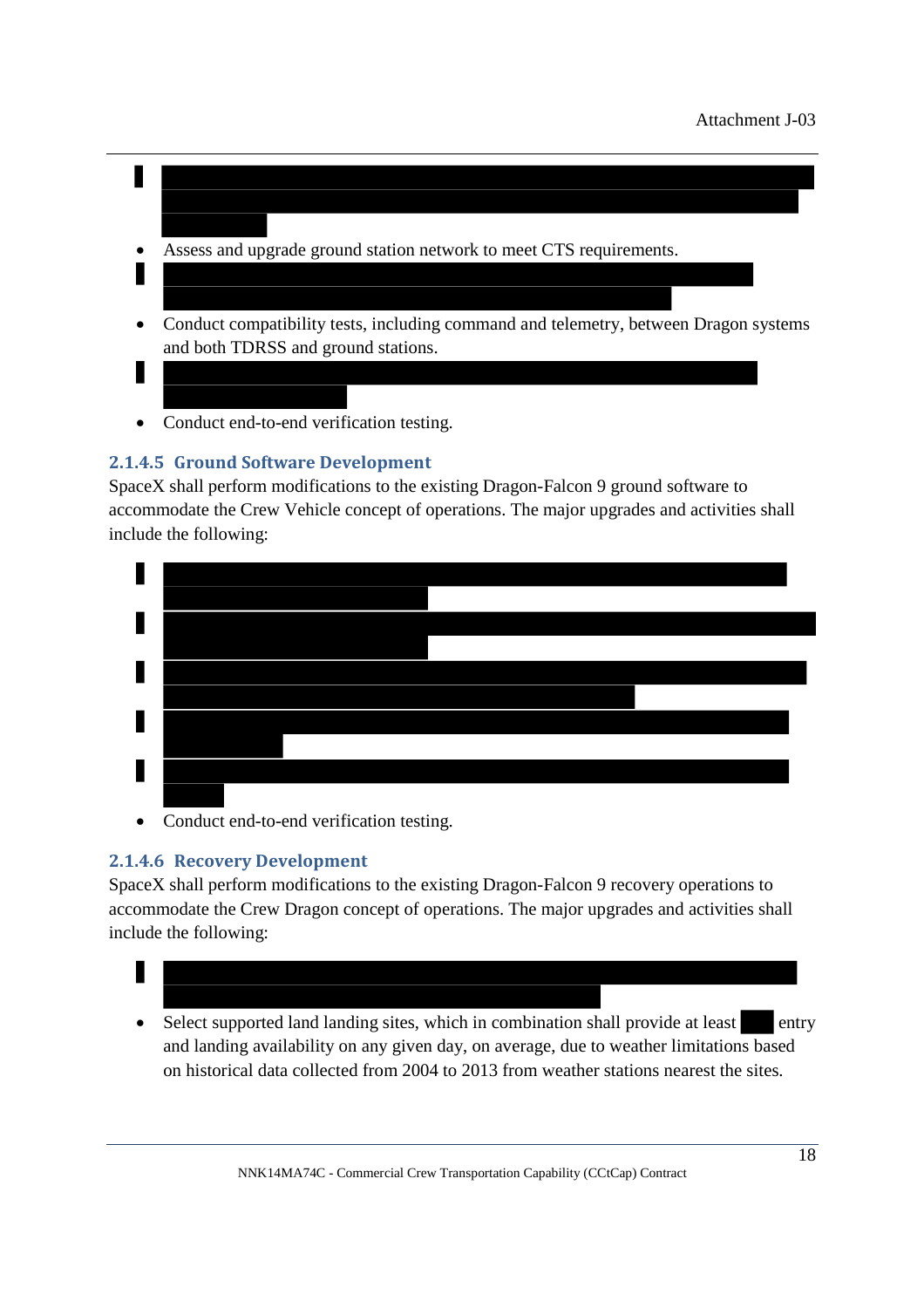- Develop procedures and conduct analysis to govern land-based spacecraft landings and recovery through the deorbit, entry, descent, landing and post-landing phases including response to contingencies at supported landing sites.
- Evaluate and design custom GSE where necessary to facilitate and optimize critical operations of crew recovery.
- Provide GSE, including communication equipment, recovery vehicles,
- the necessary assets to execute safe recovery operations. SpaceX shall meet all mission safety requirements, including providing paramedic and firefighting personnel support.
- Validate procedures and analysis (both nominal and contingency) on recovery hardware though testing, simulations, demonstrations, and training.

#### Search and Rescue Coordination

- SpaceX shall coordinate and work with Detachment-3 (Det-3), 45th Operations Group, US Air Force to cover all search and rescue operations related to the Crew Vehicle.
- SpaceX and Det-3 shall iterate to complete detailed procedures, design rescue hardware, develop hands-on experience with the vehicle, and prepare for contingency scenarios.
- SpaceX shall provide the information, lessons learned in previous experience, equipment, tools, and training to Det-3 in order to ensure the proper contingency support capability is prepared for each mission.
- $\blacksquare$

- To facilitate crew rescue, the Dragon capsule shall provide its GPS location and include visual aids for search and rescue forces.
- SpaceX shall provide training for the operation and include a combination of briefings, and hands-on familiarization. Demonstrations using flight-like articles shall be performed.

# **2.1.5 Interim Development Milestones**

SpaceX shall perform the following milestones and associated DRD data package deliveries in compliance with Attachment J-03, Appendix A, Milestone Acceptance Criteria and Payment Schedule.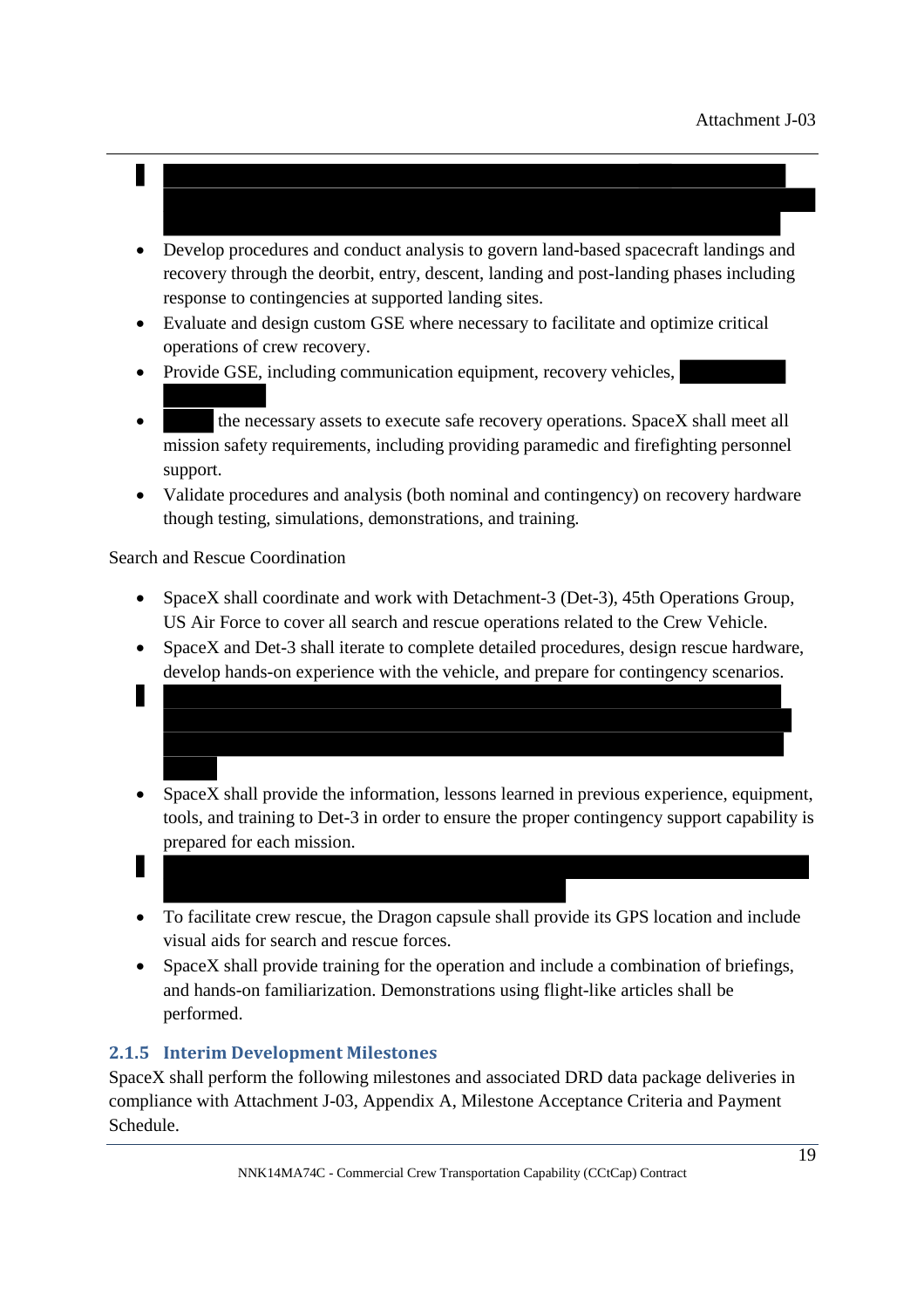SpaceX shall deliver and implement a Milestone Review Plan in accordance with DRD 101 Milestone Review Plan. DRD 101 Milestone Review Plan delivered with Contractor's proposal is approved for use in performance of the contract until subsequent DRD delivery.

• Certification Baseline Review (CBR) SpaceX shall deliver the data described in DRD 102 Certification Baseline Review (CBR) Data Package in support of the Certification Baseline Review (CBR).

SpaceX shall deliver and implement a Flight Test Plan in accordance with DRD 109 Flight Test Plan.

SpaceX shall deliver the other DRD data packages associated with CBR as set forth in Attachment J-03, Appendix A, Milestone Acceptance Criteria and Payment Schedule.

- Design Certification Review (DCR).
	- o DCR Interim Payment Milestones.
		- Initial Propulsion Module Testing Complete.
		- **Avionics Test Bed Activation.**
		- Delta Critical Design Review (dCDR).
		- **Docking System Qualification Testing Complete.**
		- **Propulsive Land Landing Test Complete.**
		- Launch Site Operational Readiness Review.
		- Flight Test Without Crew Certification Review.
		- **ECLSS Integrated Test Complete.**
		- **Flight to ISS without Crew.**
		- Parachute Qualification Complete.
		- **Space Suit Qualification Testing Complete.**
		- Launch Site Operational Readiness Review for Crew.
	- o Formal change management shall be enforced for all vehicle components, subsystems, and systems at the conclusion of the Delta Critical Design Review Milestone, at the latest.

SpaceX shall deliver the data described in DRD 103 Design Certification Review (DCR) Data Package in support of the Design Certification Review.

SpaceX shall deliver a Certification Data Package in accordance with DRD 112 Certification Data Package.

SpaceX shall deliver and implement a Certification Plan in accordance DRD 107 Certification Plan.

• Flight Test Readiness Review (FTRR)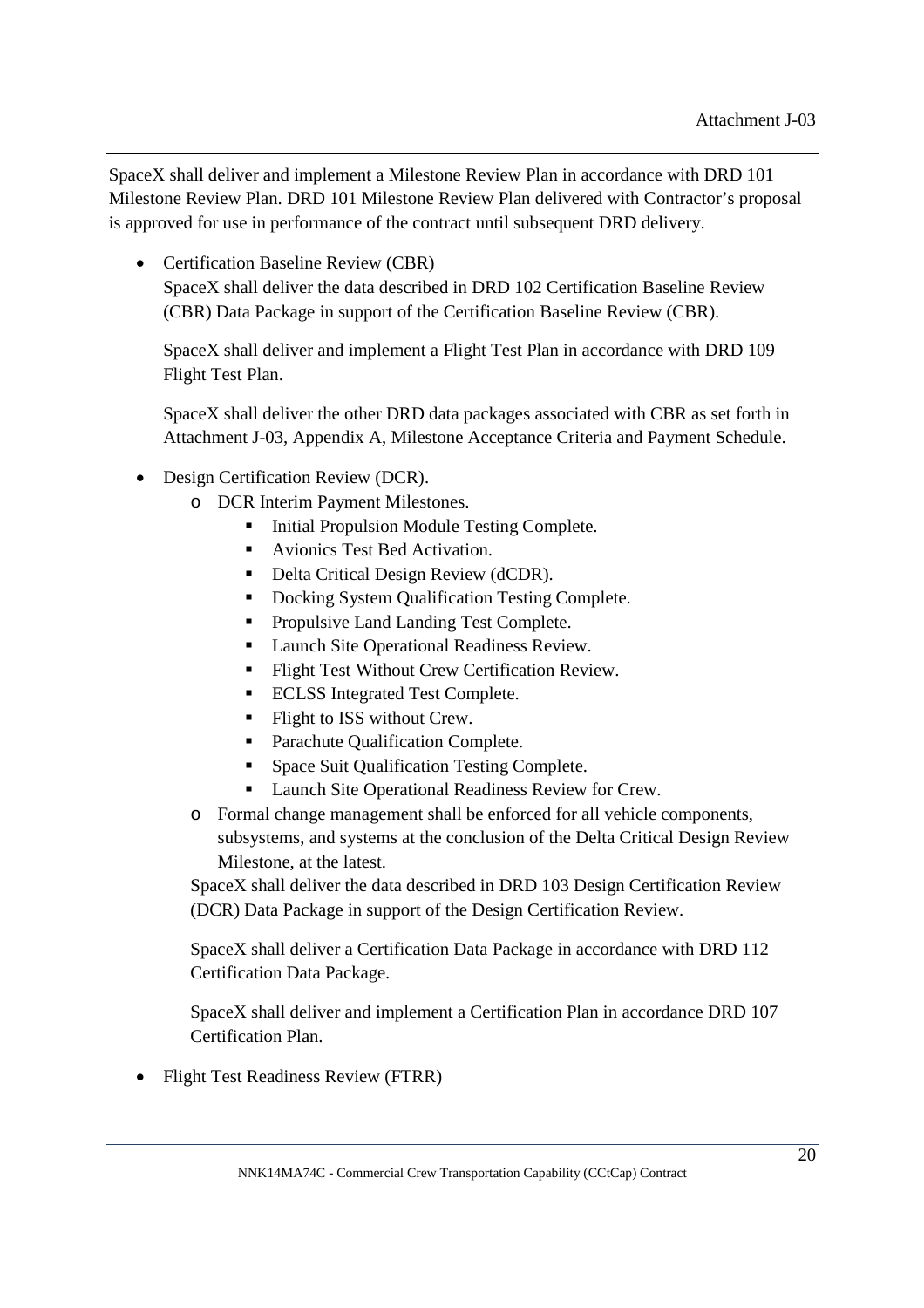SpaceX shall deliver the data described in DRD 104 Flight Test Readiness Review (FTRR) Data Package in support of the Flight Test Readiness Review.

Operations Readiness Review (ORR) Activities

SpaceX shall deliver the data described in DRD 105 Operations Readiness Review (ORR) Data Package in support of the Operations Readiness Review (ORR).

- Certification Review (CR) Milestone
	- o CR Interim Payment Milestones.
		- **Flight to ISS with Crew.**

SpaceX shall deliver the data described in DRD 106 Certification Review (CR) Milestone Data Package in support of the Certification Review (CR).

## **2.1.6 Approach to Docking with the ISS**



## **2.1.6.1 Docking System Certification Approach**

SpaceX shall perform Docking Certification activities as required for crew operations, including the following:

Conduct acceptance testing at the lowest functional levels on all elements.



Certify the Dragon Docking System prior to the Flight to ISS without Crew milestone.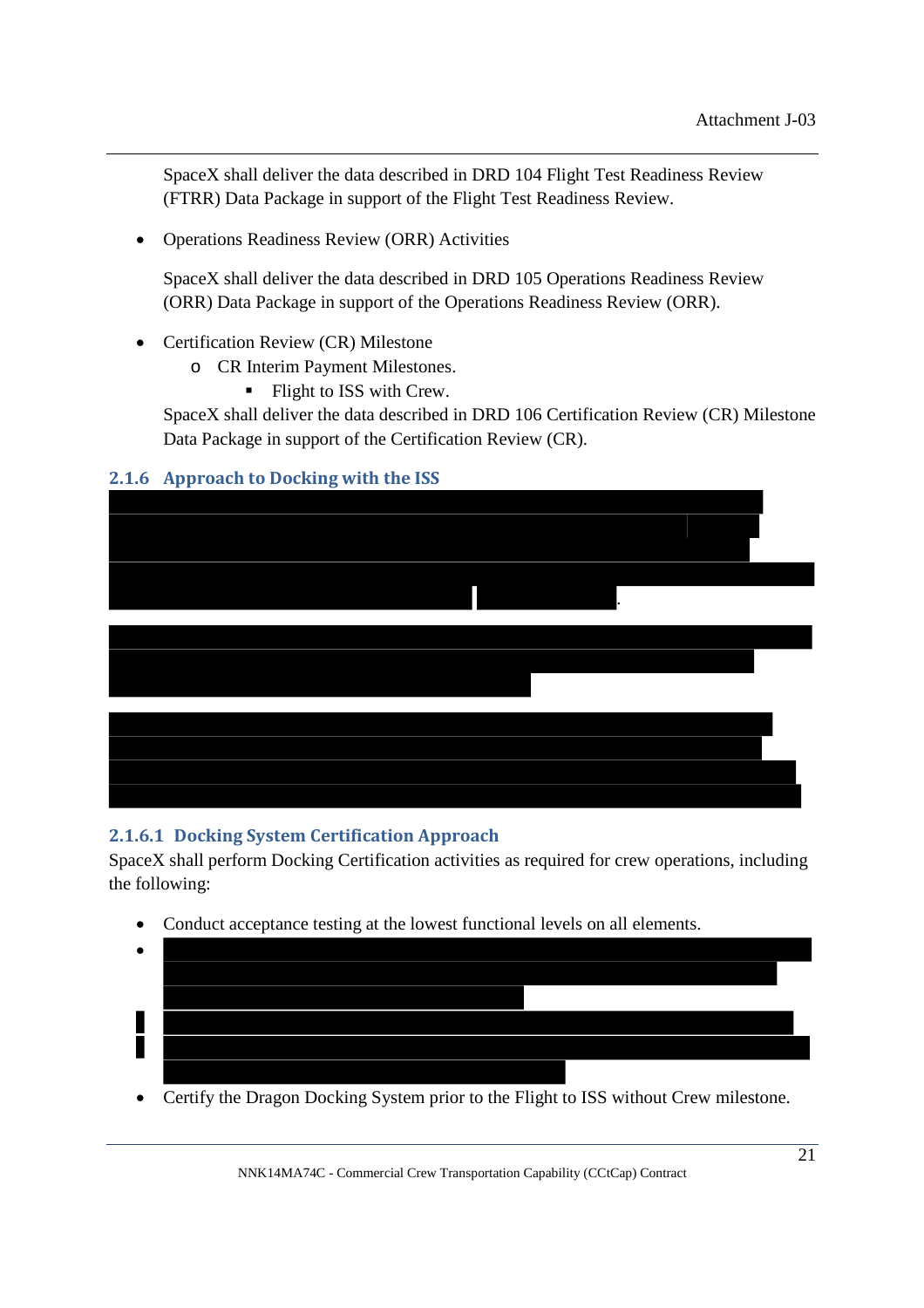

SpaceX shall not require NASA to perform any docking system certification work for any SpaceX-specific application.

#### **2.2 ISS Integration**

SpaceX shall perform ISS integration in accordance with the intent of SSP 50964, Visiting Vehicle ISS Integration Plan.

SpaceX shall deliver CTS hazard reports in accordance with DRD 110 Hazard Reports. SpaceX shall present the hazard analysis to NASA ISS SRP and the CCP STRB in order to complete the phased safety review in accordance with SSP 30599. The phased safety review is complete after NASA approval of all hazard reports and completion of all verification items.

SpaceX shall deliver and implement a Certification Plan in accordance DRD 107 Certification Plan.

SpaceX shall deliver and implement a Verification and Validation (V&V) Plan in accordance with DRD 108 Verification and Validation (V&V) Plan.

SpaceX shall deliver verification closure notices in accordance with DRD 111 Verification Closure Notices (VCN)

Flight operations products relevant to the Flight to ISS without Crew milestone shall be delivered to support ISS integration and FOR, and shall include appropriate flight procedures, operations timelines, flight rules and training syllabi in accordance with CCT-STD-1150. Additional crewspecific flight operations products shall be delivered for ISS integration prior to the Flight to the ISS with Crew mission.

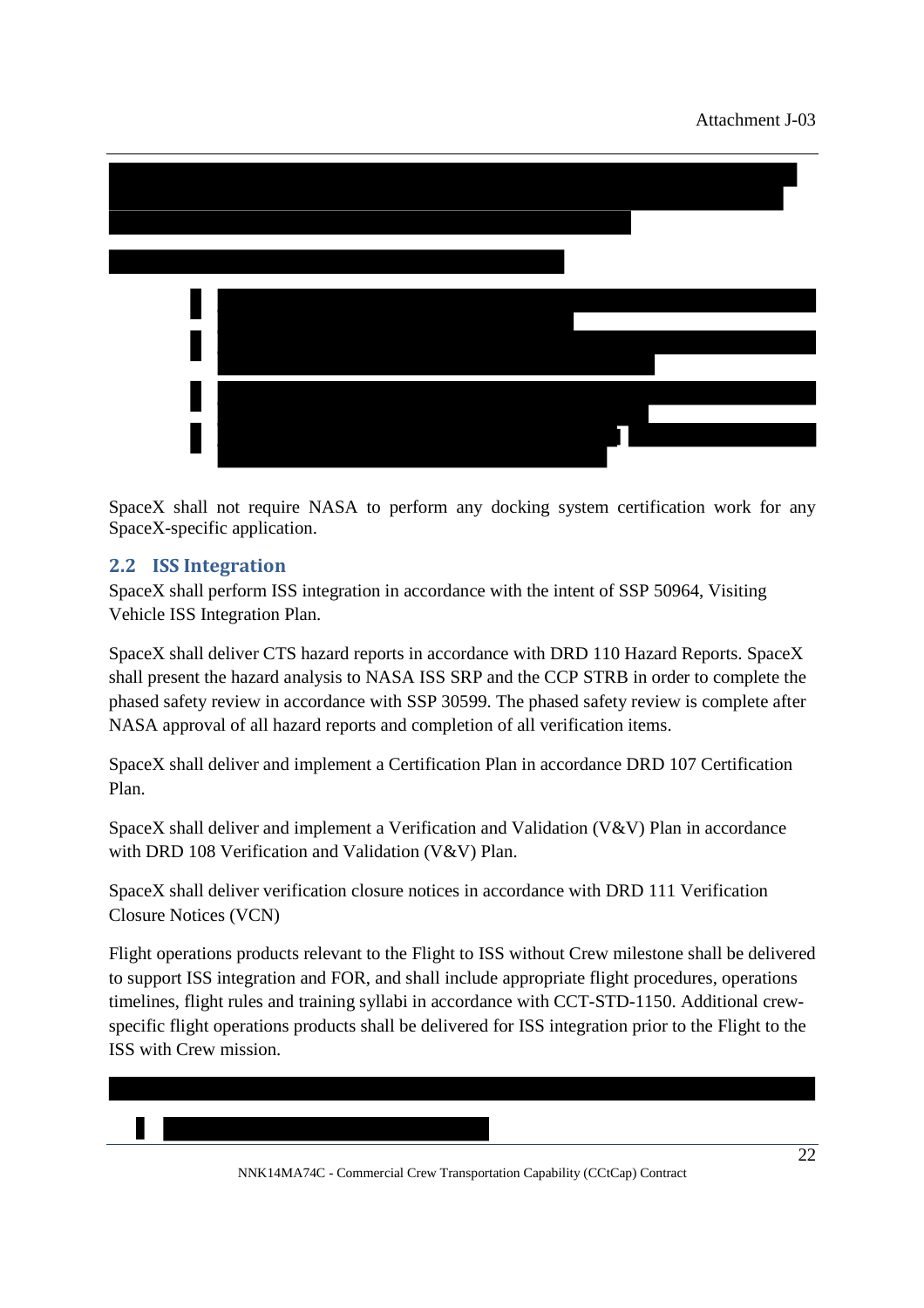

#### **2.3 Flight Tests**

SpaceX shall execute two end-to-end flight tests during the DDTE and certification phase. The first flight test, a flight to ISS without crew, is an uncrewed mission to the ISS using the Crew Dragon-Falcon 9 system. The second flight test, a flight to ISS with crew, is a crewed mission to the ISS using the Crew Dragon-Falcon 9 system. As set forth below, SpaceX shall make applicable work statements from CLIN 002, Post Certification Missions, that are applicable to any crewed flight test(s).

#### **2.3.1 Mission Planning Management and Execution**

SpaceX shall perform mission planning, management and execution activities related to the flight tests. Mission planning, management and execution includes the plans, processes, schedules, reviews and products required to perform the flight design, analyses, and flight planning activities; flight products and procedure development; and execution of the two flight tests. SpaceX shall deliver DRD 201 Mission Integration and Operations Management Plan (MIOMP). This document outlines the overall approach to managing and executing Crew Dragon-Falcon 9 missions to the ISS. The Baseline MIOMP shall be submitted as a formal deliverable 45 days prior to the Certification Baseline Review (CBR). SpaceX shall deliver updated MIOMPs as required and the Final MIOMP no later than 12 months prior to the Flight Test without Crew.

#### **2.3.2 Mission Milestones**

SpaceX shall complete the mission milestones as defined below for both of the flight tests. All milestones and associated DRDs shall be planned and tracked in the Integrated Master Schedule (IMS).

- **Post Qualification Review (PQR)** At approximately 4 months prior to each of the flight tests, SpaceX shall complete ISS Integration and participate in the PQR.
- **ISS Stage Operational Readiness Review (SORR) –** At approximately three (3) weeks prior to launch (L-3 wk.), SpaceX shall participate in the ISS SORR and provide, at a minimum, the following via data and presentation:
	- o Status of integration of CTS, cargo, and crew (if applicable).
	- o Planned launch windows and available back-up opportunities; planned mission profile and activities including any special operations.
	- o CTS propellant and power budget (nominal and margins) and associated loiter capability.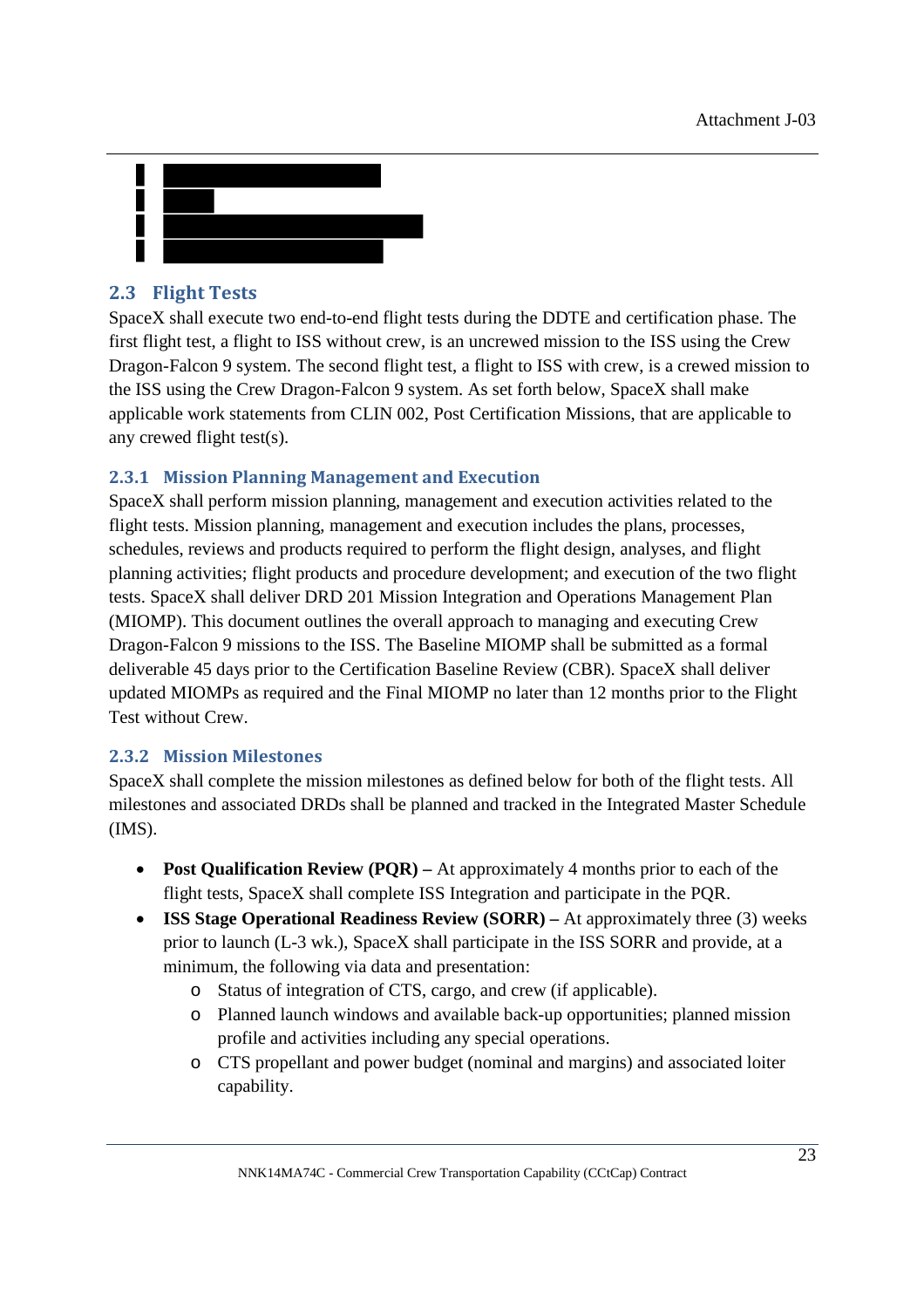- o Crew consumables budget (nominal and margins) for free flight phases (if applicable).
- o Summary of all open work and closure plan.
- o Summary of all risks or watch items including mitigation plans and/or acceptance rationales that may affect the ability of the crew member(s) or spacecraft to complete the mission.
- o Operations support readiness (facilities, tools, processes, products, personnel) for all phases of the mission.
- **Flight Readiness Review (FRR) –** At approximately two (2) weeks prior to launch (L-2 wk.), SpaceX shall host an FRR with NASA participation. In this review, SpaceX shall verify that all critical items required to proceed into the final launch countdown are ready. NASA will provide go/no-go concurrence at the FRR for SpaceX to conduct the flight test.
- **Undocking Readiness Review –** At approximately two (2) weeks prior to landing, SpaceX shall participate in an Undocking Readiness Integrated Management Team (IMT) and, at a minimum, provide:
	- o Planned landing windows, available backup opportunities, weather report.
	- o Cargo to be returned.
	- o CTS resources margins.
- **Post Flight Reviews (PFRs)** SpaceX shall conduct PFRs with NASA participation to assess mission success with supporting data in accordance with DRD 209 Post Flight Assessment (PFA) Report and the following:
	- o The initial PFA shall be delivered no later than 14 days after docking with the ISS. The first PFR shall be held at approximately the same time.
	- o The final PFA shall be delivered no later than 30 days after landing. The final PFR shall be held at approximately the same time.

#### **2.3.3 Mission Integration**

SpaceX shall ensure the safe integration and transport of crew and/or cargo to and from the ISS during the flight tests. SpaceX shall put in place and support integration and operations processes for the entire mission from prelaunch to postlanding. SpaceX shall integrate the crew and/or cargo complement and, at the vehicle level, perform analysis and integration to safely execute the flight to and from the ISS including cargo turnover and crew handover as applicable. The reviews and deliverables listed below will incrementally mature the mission design, cargo manifest and configuration, structural and environmental analyses, mission success criteria, operations and crew training, Federal and range safety documentation, ISS Safety Assessments and overall flight readiness.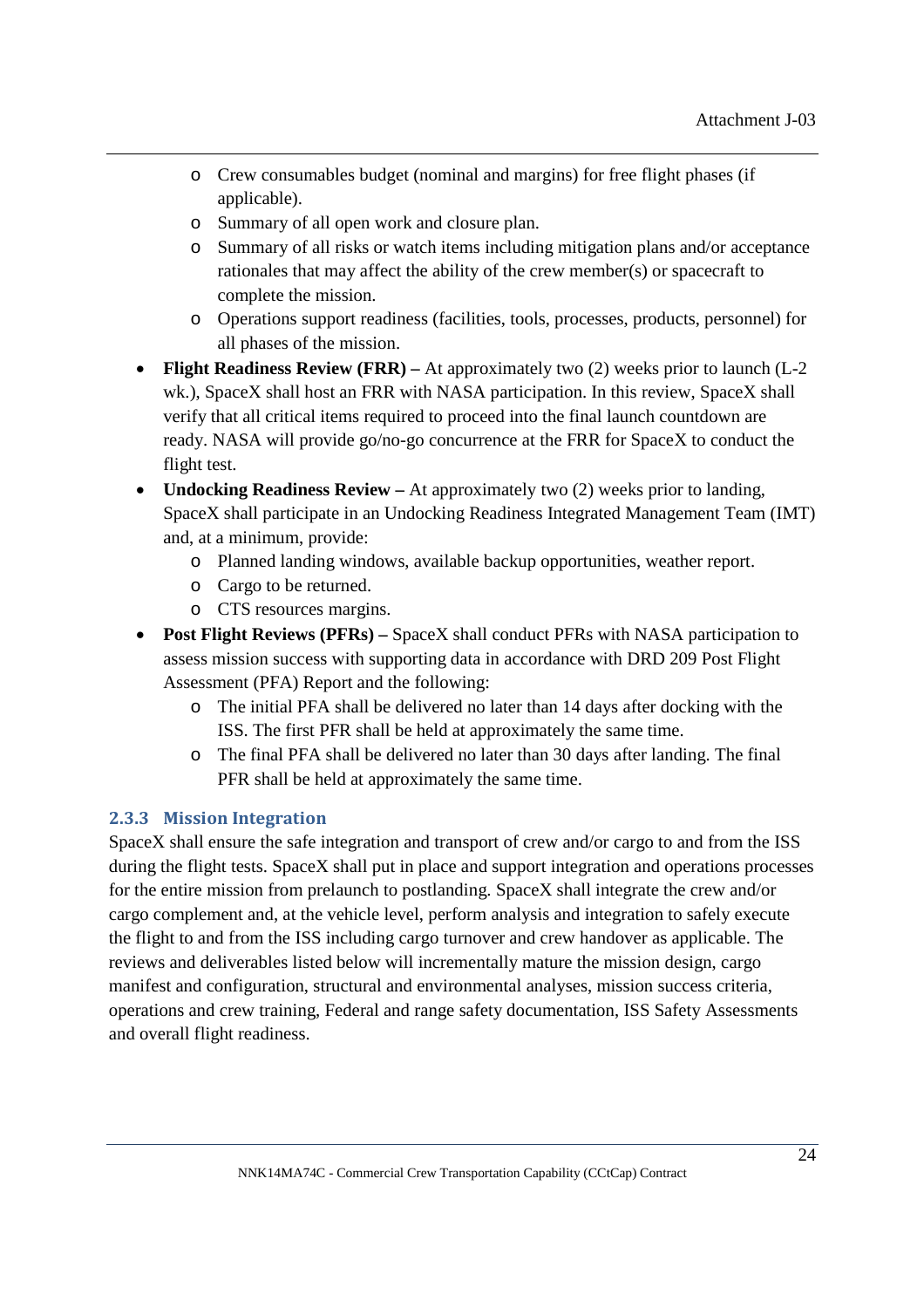

Hazard Reports, DRD 110**.** SpaceX shall deliver CTS hazard reports in accordance with CCT-PLN-1120, Crew Transportation Technical Management Processes, and DRD 110 Hazard Reports to ensure that hazards inherent to the design have been identified and that controls and verification methods have been implemented. SpaceX shall present the hazard analysis to NASA ISS SRP and the CCP STRB in order to complete the phased safety review in accordance with SSP 30599. The phased safety review is complete after NASA approval of all hazard reports and completion of all verification events used to verify hazard controls.

Verification Closure Notices, DRD 111. SpaceX shall deliver verification closure notices in accordance with DRD 111, Verification Closure Notices (VCNs). SpaceX shall meet all applicable SSP 50808 and CCT-REQ-1130 requirements and deliver verification rationale and evidence to show compliance with all these space station, crew safety and vehicle requirements.

Range Safety Documentation, DRD 113. SpaceX shall comply with all applicable Range requirements and shall deliver copies of all Range Safety documentation to NASA, including nonconformance requests in accordance with DRD 113.

CTS Data Input for NASA Integration and Independent Verification and Validation, DRD 114, as applicable**.** SpaceX shall provide insight, data, and support to meet the requirements of DRD 114 and ensure NASA has sufficient engineering data to do independent technical analysis.

Vehicle Interface Definition Document (IDD), DRD 203. SpaceX shall provide a vehicle IDD and instrumentation plan in accordance with DRD 203. SpaceX shall measure and provide telemetry data confirming that the required launch, entry, and orbit conditions and cargo environments were met as stated in DRD 203 Vehicle IDD. The Baseline IDD shall be submitted as a formal deliverable 45 days prior to the Certification Baseline Review (CBR). SpaceX shall deliver updated IDDs as required, including the Final IDD for the Flight Test without Crew no later than L-12 months and the Final IDD for the Flight Test with Crew at L-18 months.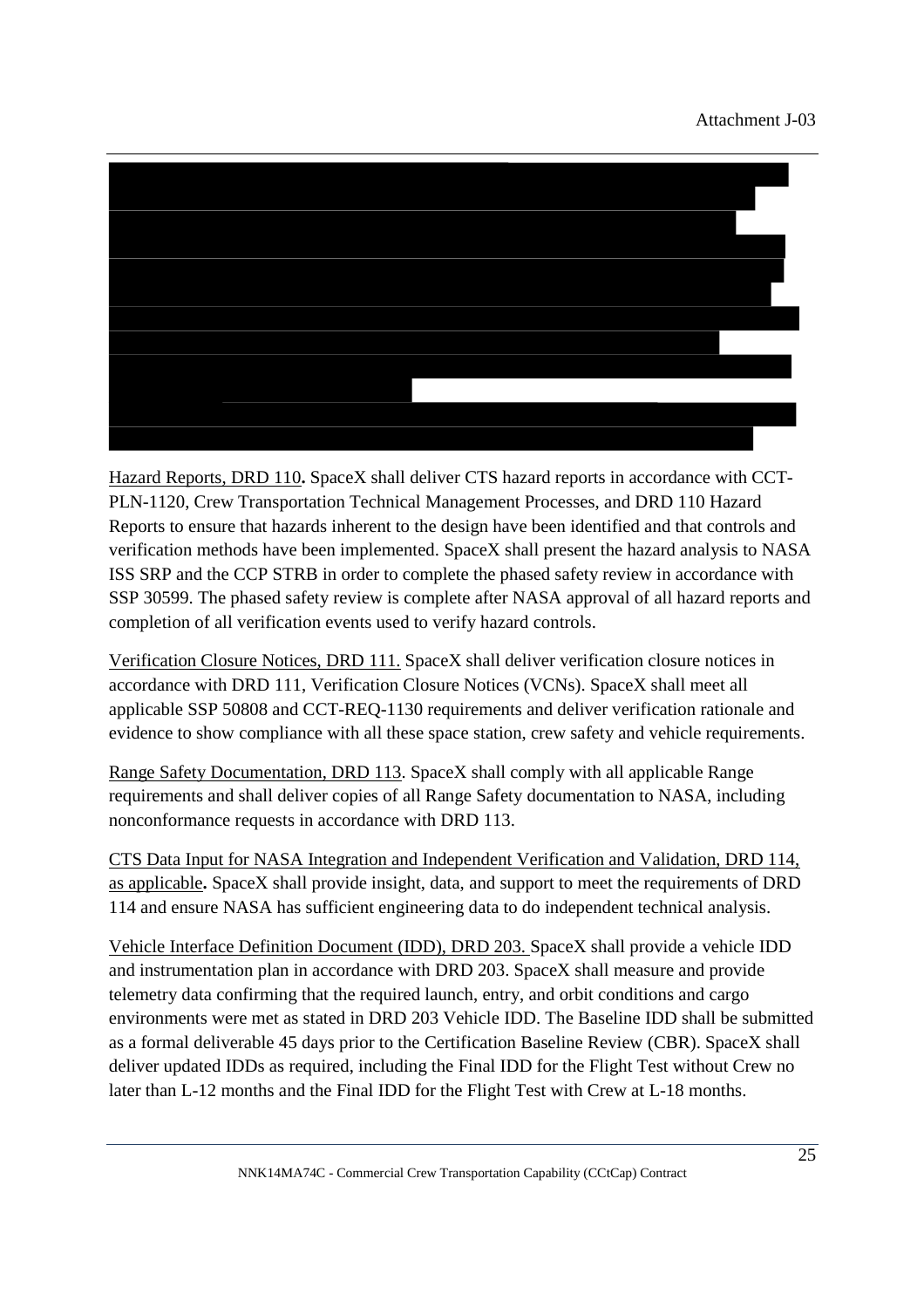Mission Resource Allocation Document (MRAD), DRD 204. SpaceX shall complete required mission specific analysis to ensure mission safety and success and deliver for each flight the Mission Resource Allocation Document (MRAD) in accordance with DRD 204 Mission Resource Allocation Document (MRAD). SpaceX shall incorporate the NASA provided pressurized cargo complements, if there is cargo on the test flights, into the MRAD and use the complements to develop the preliminary and final cargo configurations.

Some configurations or changes may not be allowed to ensure the safety of the vehicle. Coupled loads analysis and integrated thermal analysis shall be run for the initial and delta MRADs. The MRAD confirms compliance with environments defined in the Vehicle IDD and applicable requirements outlined in SSP 50808 and CCT-REQ-1130. The initial MRAD shall be delivered at L-10 months, the delta MRAD shall be delivered at L-3 months, and the final MRAD shall be delivered at L-1 month.

CAD Models, DRD 205 and Mass Properties Reports. SpaceX shall submit spacecraft engineering computer-aided design models for each of the test flights in accordance with DRD 205 Spacecraft Computer Aided Design (CAD) Models. The Baseline CAD model shall be submitted as a formal deliverable 45 days prior to the Certification Baseline Review (CBR). SpaceX shall deliver updated CAD models as required and the Final CAD model no later than 13 months prior to each of the Flight Tests (with and without Crew). If laser scanned correlated CAD models are required, those shall be delivered after the Crew Dragon vehicle ships to the launch site. Additionally, SpaceX shall provide mass properties reports in accordance with the MRAD and IMS.

Imagery and Associated Cataloging, DRD 210. SpaceX shall submit CTS imagery in accordance with DRD 210 Imagery and Associated Cataloging. The imagery plan shall be submitted no later than L-6 months for each test flight.

## **2.3.4 CTS Integration**

CTS integration shall be achieved in multiple stages, with rigorous testing at various phases.

**Licenses -** SpaceX shall provide technical expertise and participate in NASA/FAA/Range trilateral discussions representing their recommendations when crew safety and public safety risk considerations are assessed. SpaceX shall obtain all other required support services, permits, and licenses that are necessary to execute the mission. These may include Department of Transportation permits and Federal Communications Commission licenses.

**Launch Site Processing Operations** - SpaceX shall provide launch infrastructure at LC-39A that will be expanded to meet the needs of the CTS. The launch site infrastructure shall include dedicated ground support equipment, personnel, facilities and processing procedures to ensure safe missions to the ISS. The launch site facilities and operations shall support the following functions:

Crew familiarization and training (only for the flight to ISS with crew).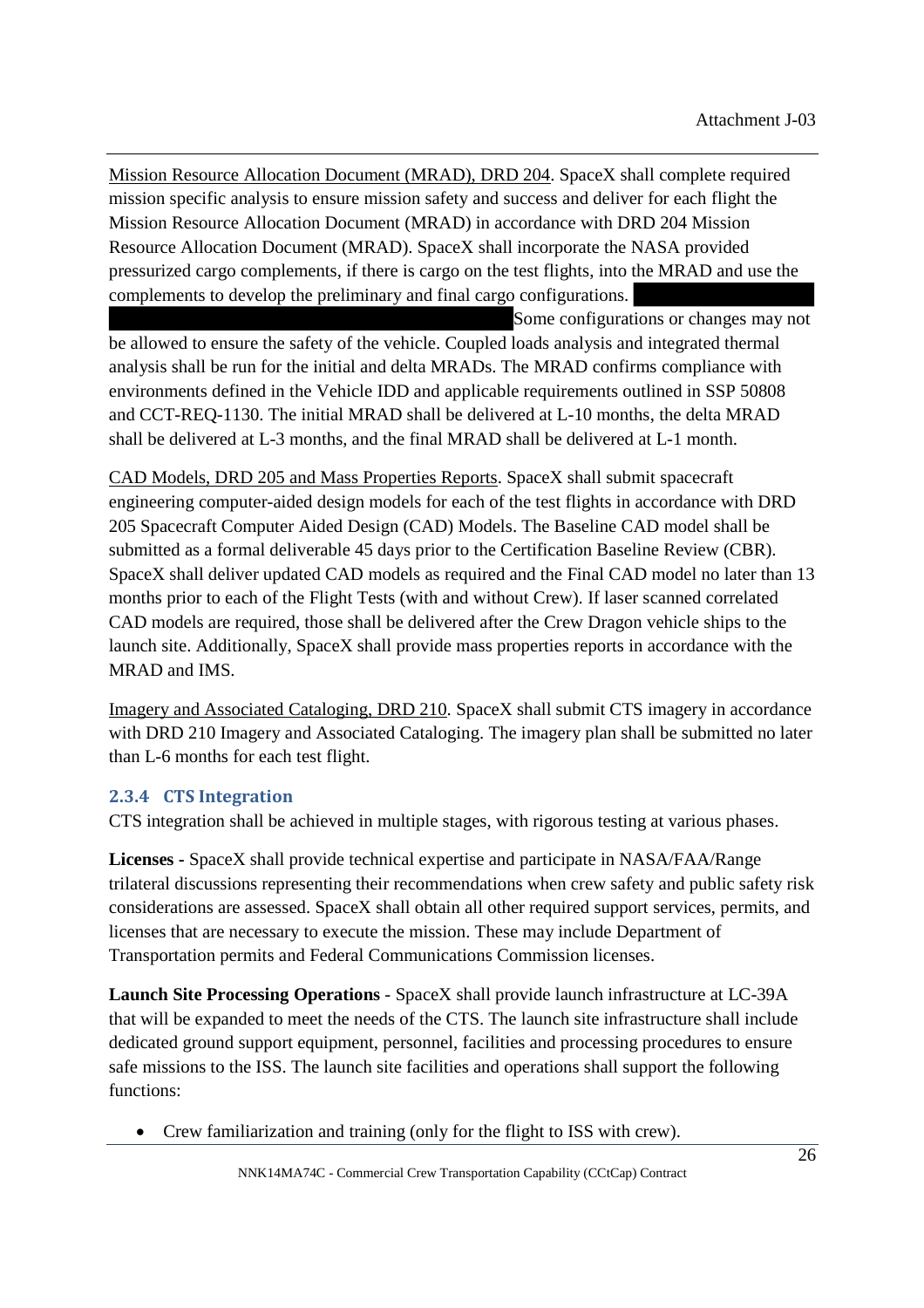- Crew flight processing (only for the flight to ISS with crew).
- Vehicle and cargo receiving inspection.
- Integration and storage areas, and all associated tooling.
- Post-shipping checkouts to verify the integrity of the avionics, propulsion, TCS, RF and ECLSS systems.
- Final mate of the capsule and trunk.
- Final closeout inspections.
- Crew interface operations (only for the flight to ISS with crew).
- ISS integration, as-built inspections.
- Crew equipment interface testing (CEIT) (only for the flight to ISS with crew).
- load readiness review.
- Consumables load
- Flight and launch readiness reviews.
- Final Crew Dragon mate to Falcon 9.
- Terminal countdown demonstration test (TCDT) (only for the flight to ISS with crew).
- Static fire.
- Crew and cargo turnover and load onto vehicle, if required.
- Launch.

**Recovery Site Processing Operations** - SpaceX shall provide primary and alternate landing support for both of the test flights. For the flight to ISS with crew, SpaceX shall provide the following services at the landing site:

- $\bullet$
- Perform crew extraction.
- $\bullet$
- Remove and inventory any time-critical cargo and turn over to NASA.

SpaceX shall provide an operational interface and coordinate with the Government in the planning for emergency crew search and rescue services.

**Range Support Services** - SpaceX follows all Range requirements and protocol, and provides documentation to NASA according to DRD 113. SpaceX shall work with the Range to meet CTS needs in the following areas:

- Range scheduling.
- Tracking and flight termination.
- Telemetry.
- Imagery.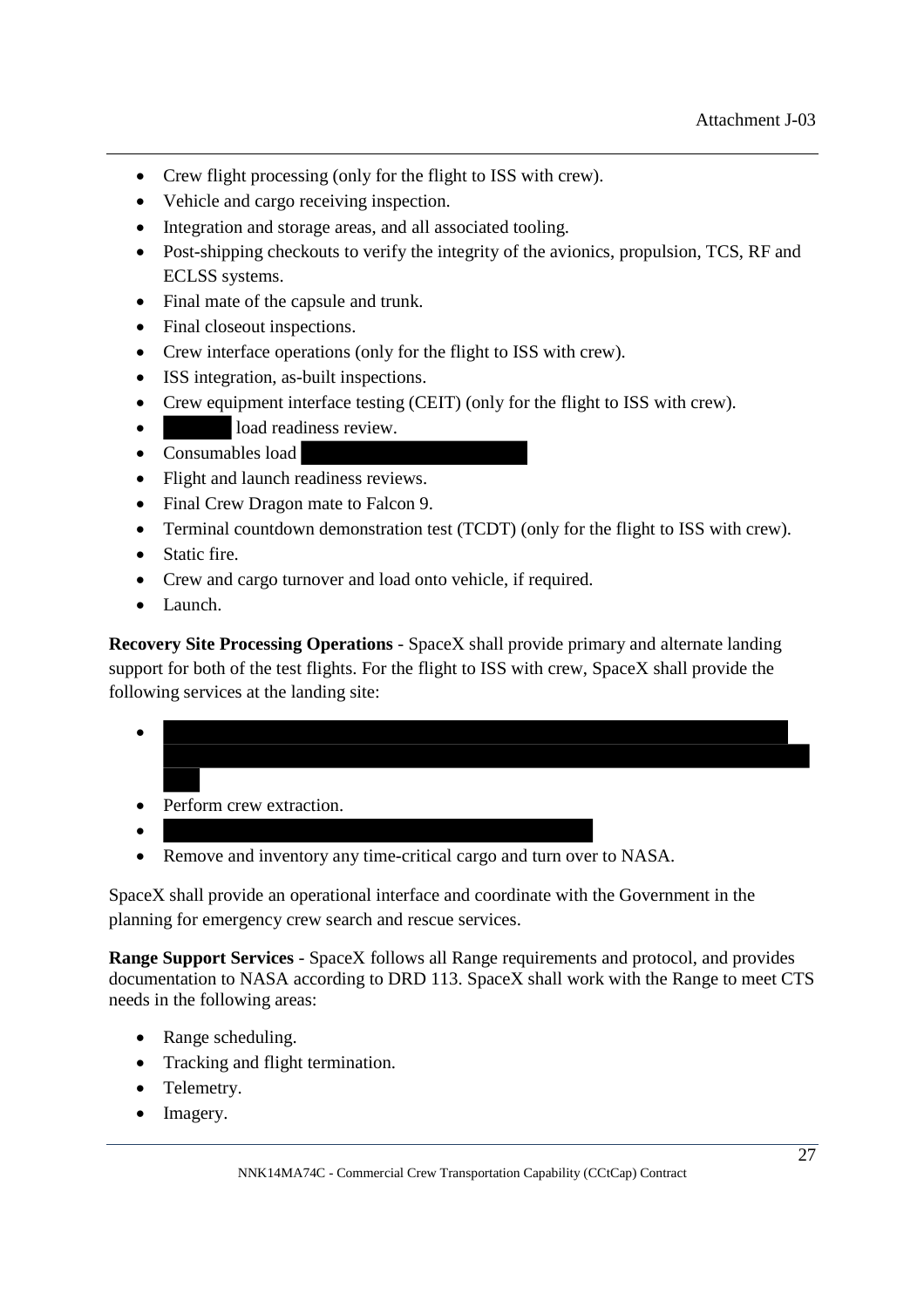- Weather.
- Explosives storage.
- SCAPE (self-contained atmospheric protective ensemble) suits.
- Helium and nitrogen pipeline commodities.

**Launch and Landing -** SpaceX shall perform advance launch, rendezvous and entry opportunity studies, considering all relevant factors, including ISS trajectory projections and scheduled reboost activities, ISS visiting vehicle schedules, ISS crew and cargo manifest constraints, and specific landing sites.

**Flight Imagery** - SpaceX shall submit CTS imagery in accordance with DRD 210 Imagery and Associated Cataloging. Prior to launch, a pre-flight imagery plan shall be used to capture orbital vehicle, cabin layout, crew interfaces, instrumentation and pressurized cargo. The imagery plan shall be delivered at L-6 months.

**Telemetry** - SpaceX shall measure and provide telemetry data confirming that the required launch, entry, and orbit conditions and cargo environments were met as stated in DRD 203 Vehicle Interface Definition Document (IDD). This shall include a detailed listing and description of all measurements and calibration coefficients.

#### **2.3.5 Crew Integration**

For the flight to ISS with crew, SpaceX shall use the mission integration process, including certification and mission milestone reviews to prepare for crew and cargo integration with the Dragon-Falcon 9 Crew System.

**Crew Integration -** SpaceX shall develop plans to safely and effectively train and prepare the crew for flight.

- **Crew Training** SpaceX shall provide a comprehensive training program to prepare NASA crew members for each mission. SpaceX shall provide general training to all crew members, including mission and systems familiarization, nominal and off-nominal crew procedures, space suit operations, monitoring and crew-commanding of ascent aborts, and nominal and emergency Dragon post-landing and pad ingress/egress. SpaceX shall provide syllabi, training materials, simulations, crew cabin task training, and certification for the crew training program.
	- o SpaceX shall define the necessary pre-launch testing such as Terminal Countdown Demonstration Test (TCDT) and Crew Equipment Interface Test (CEIT) that include flight controllers, crews, and required NASA and Contractor support personnel. Details of the crew integration process, training, CEIT, and TCDT shall be outlined in the MIOMP.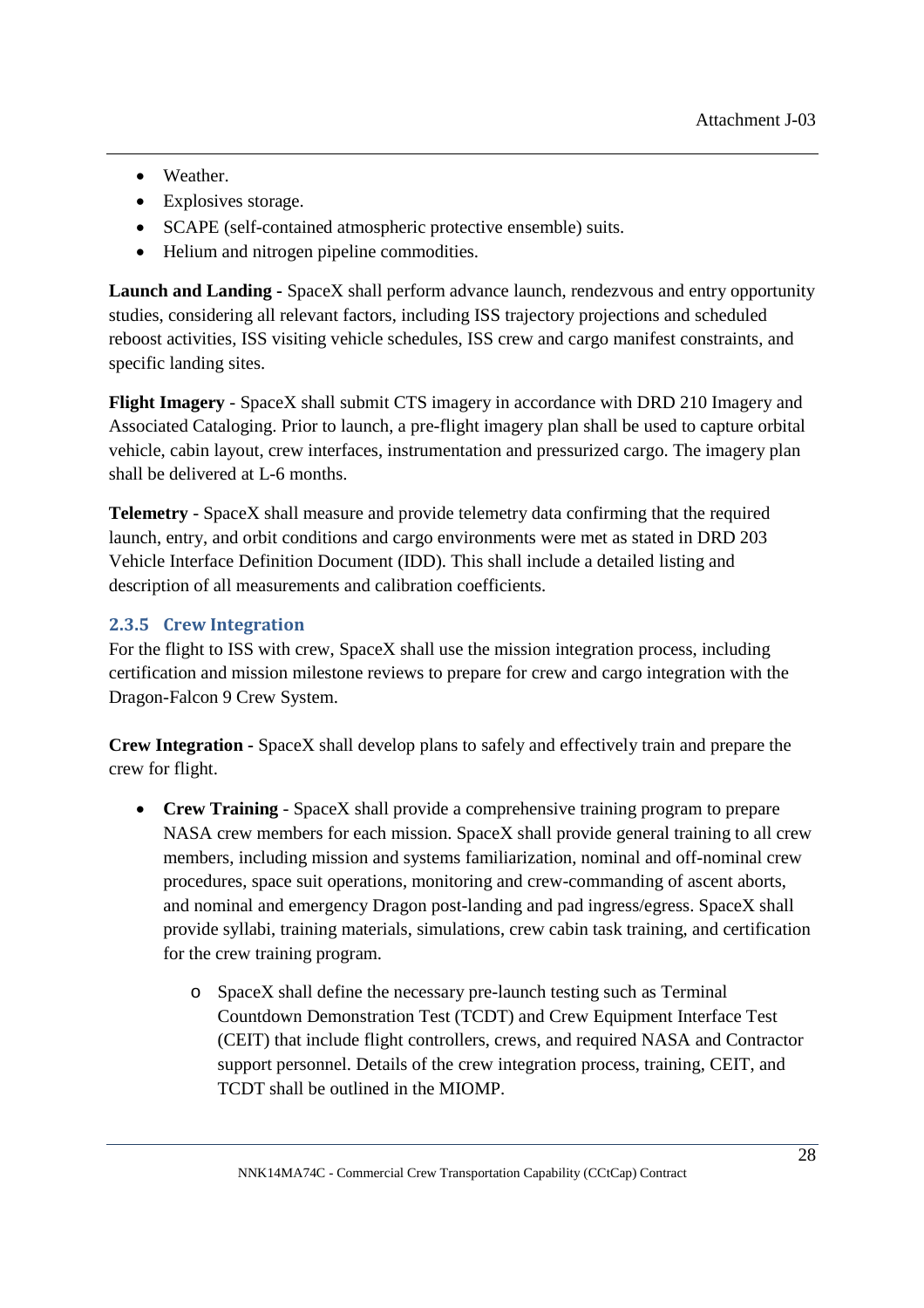- o SpaceX shall participate in Joint Multi-Segment Simulation Training (JMST) that includes flight controllers and crew participation.
- o SpaceX shall provide the required high-fidelity CTS and ground facilities hardware, software, and data for interfacing with NASA, Software Development Integration Laboratory, and JSC Mission Control Center (MCC) to execute Joint spacecraft-ISS testing and Joint Multi-Segment Simulation Trainings (JMSTs).
- **Crew Flight Processing** SpaceX shall assist in crew ingress on the launch pad and egress at the recovery site. SpaceX shall meet applicable landing, egress, and additional crew supplies requirements levied by CCT-REQ-1130.
- Contractor Crew Operations of the CTS If there are contractor crew members on the Flight to ISS with Crew mission, SpaceX shall define and implement a process that complies with SSP 50260, ISS Medical Operations Requirements Document, and SSP 50667, Medical Evaluation Document, Volumes A-C.

#### **2.3.6 Cargo Integration**

If cargo is to be flown on either of the test flights, SpaceX shall perform the tasks outlined in this section.

SpaceX shall provide a spacecraft pressurized module physical configuration per DRD 204 MRAD and any constraints related to manifest and return flexibility. SpaceX shall identify constraints to the on-orbit packing of cargo for return per the final DRD 204 MRAD. NASA will maintain the capability to adjust the return cargo complement within the identified constraints while the spacecraft remains mated to the ISS. NASA will plan cargo transfers with SpaceX coordination and in accordance with identified constraints while the spacecraft remains docked to the ISS.

Prior to cargo integration, SpaceX shall develop an internal cargo interface control agreement in accordance with DRD 206 Internal Cargo Interface Control Agreement (ICA) for middeck lockers and for items planned to be hard-mounted in the spacecraft volume per DRD 204 MRAD. The Baseline ICA template shall be submitted as a formal deliverable 45 days prior to the Certification Baseline Review (CBR). Baseline cargo-specific ICAs will be delivered no later than L-12 months, and final ICAs will be submitted no later than L-8 months. SpaceX shall document the cargo ground handling procedures and constraints in the ICAs and/or integration procedures.

SpaceX shall conduct power/data testing for all first-time-flown powered middeck lockers to ensure interface compliance.

SpaceX shall submit DRD 207 Integrated Cargo Phase III Hazard Report per SSP 30599, Safety Review Process, at L-4 months, to ensure the hazards associated with the packaging of the cargo complement have sufficient controls. SpaceX shall submit a delta integrated cargo hazard report as required according to DRD 207 Integrated Cargo Phase III Hazard Report that represents the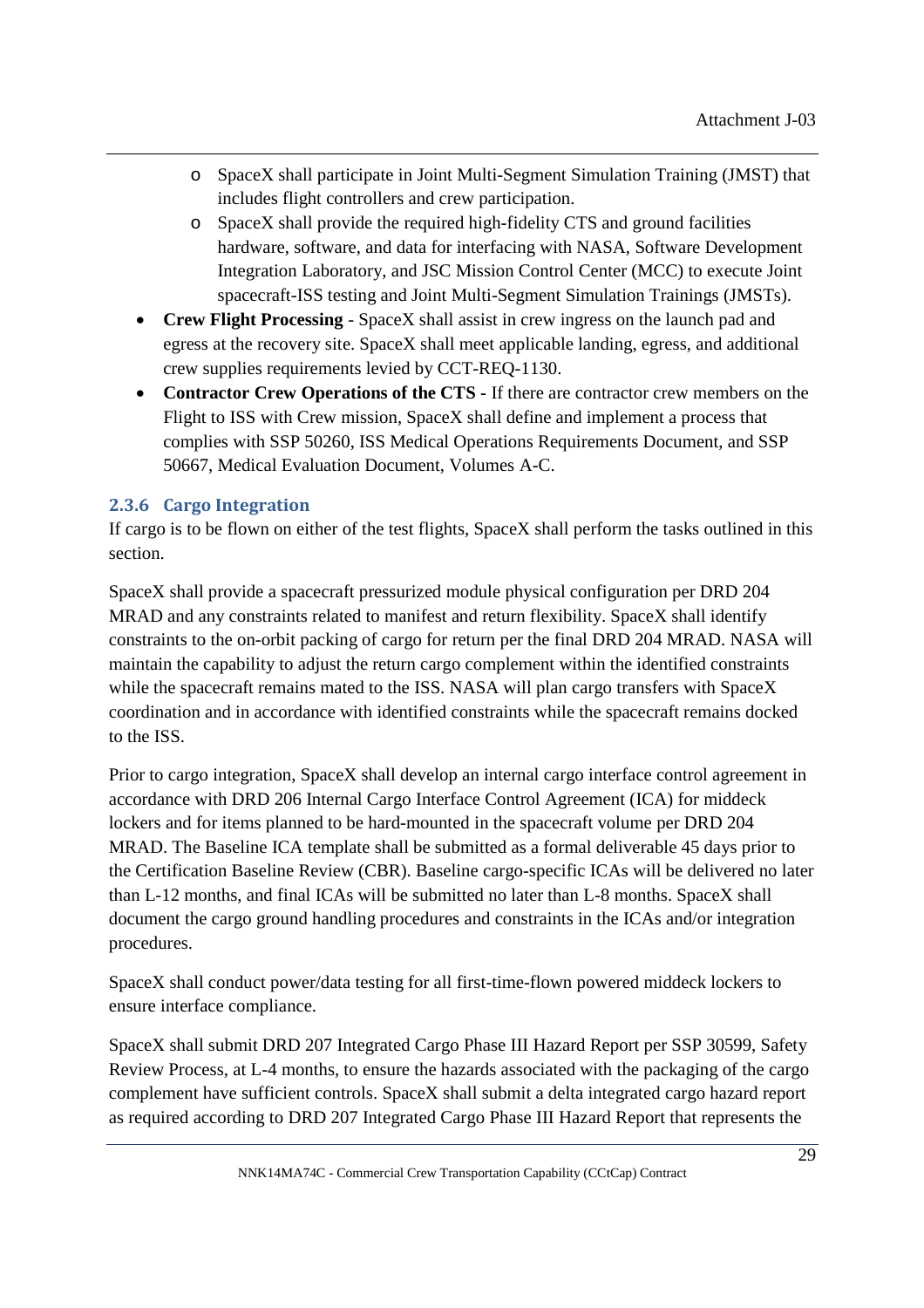final integrated cargo hazard assessment provided to NASA. SpaceX shall present the Cargo Phase III hazard analysis to NASA in order to complete the phased safety review in accordance with SSP 30599 with both the ISS SRP and the CCP STRB. The safety review is complete after NASA has approved all cargo hazard reports and completion of all verification items used to verify controls for cargo hazards.

SpaceX shall document discrepancies to hardware turned over to SpaceX and report those discrepancies to NASA within forty-eight (48) hours of identifying the discrepancy.

SpaceX shall affix their bar code labels per the ISS Inventory Management System (IMS) standard to Commercial cargo that will be transferred from the spacecraft to the ISS and shall correlate IMS bar code numbers to stowage location data for all cargo flown and provide this data to NASA in accordance with the final DRD 204 MRAD.

SpaceX shall safely integrate cargo into the spacecraft.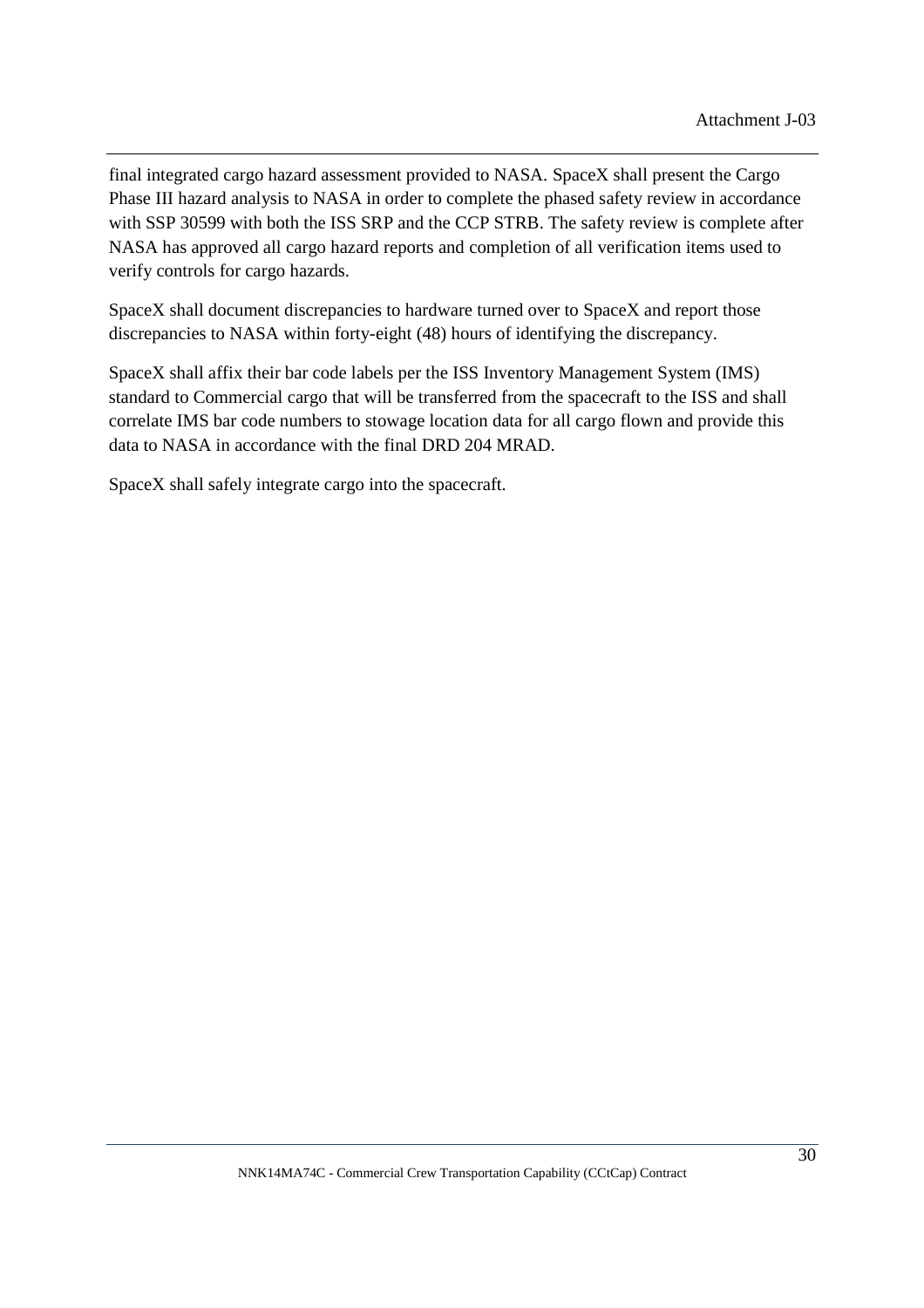## **3 CERTIFICATION MATURITY**

The Insight Implementation Plan (DRD 001), which was delivered with SpaceX's proposal, shall ensure effective and extensive technical interaction between SpaceX and NASA during CCtCap. An updated version of the Insight Implementation Plan shall be delivered at CBR.

At CBR, SpaceX also shall deliver documentation of previously approved variances and alternate standards incorporated or tailored in requirements, the DRD 108 Verification and Validation (V&V) Plan, and the DRD 107 Certification Plan.

SpaceX shall deliver DRD 110 Hazard Reports at the Design Certification Review. SpaceX also shall deliver any new, open or changed DRD 110 Hazard Reports at the Operations Readiness Review.



# **3.1 PWS Additions in Response to CPC Final Technical Summary Report**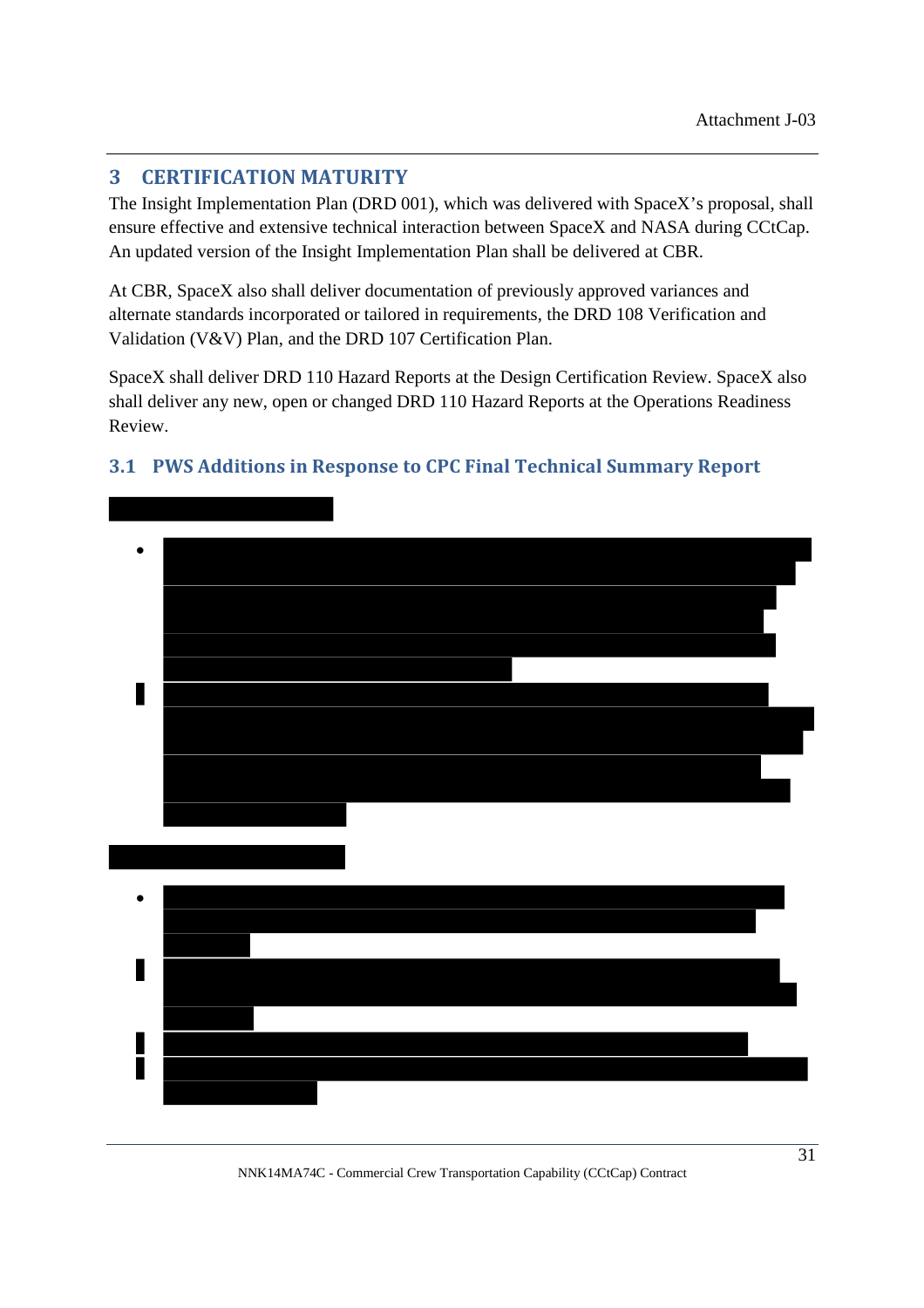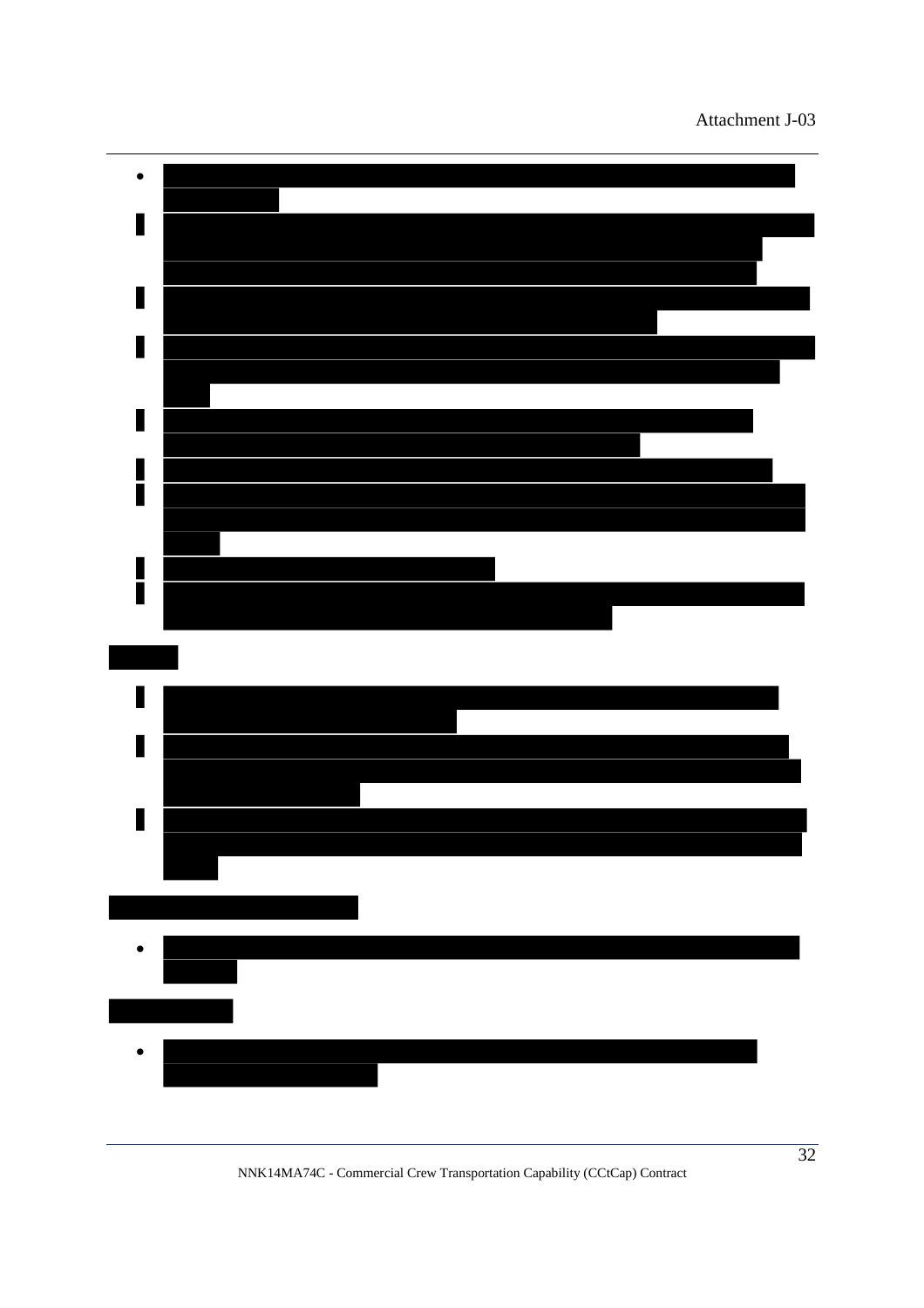

NNK14MA74C - Commercial Crew Transportation Capability (CCtCap) Contract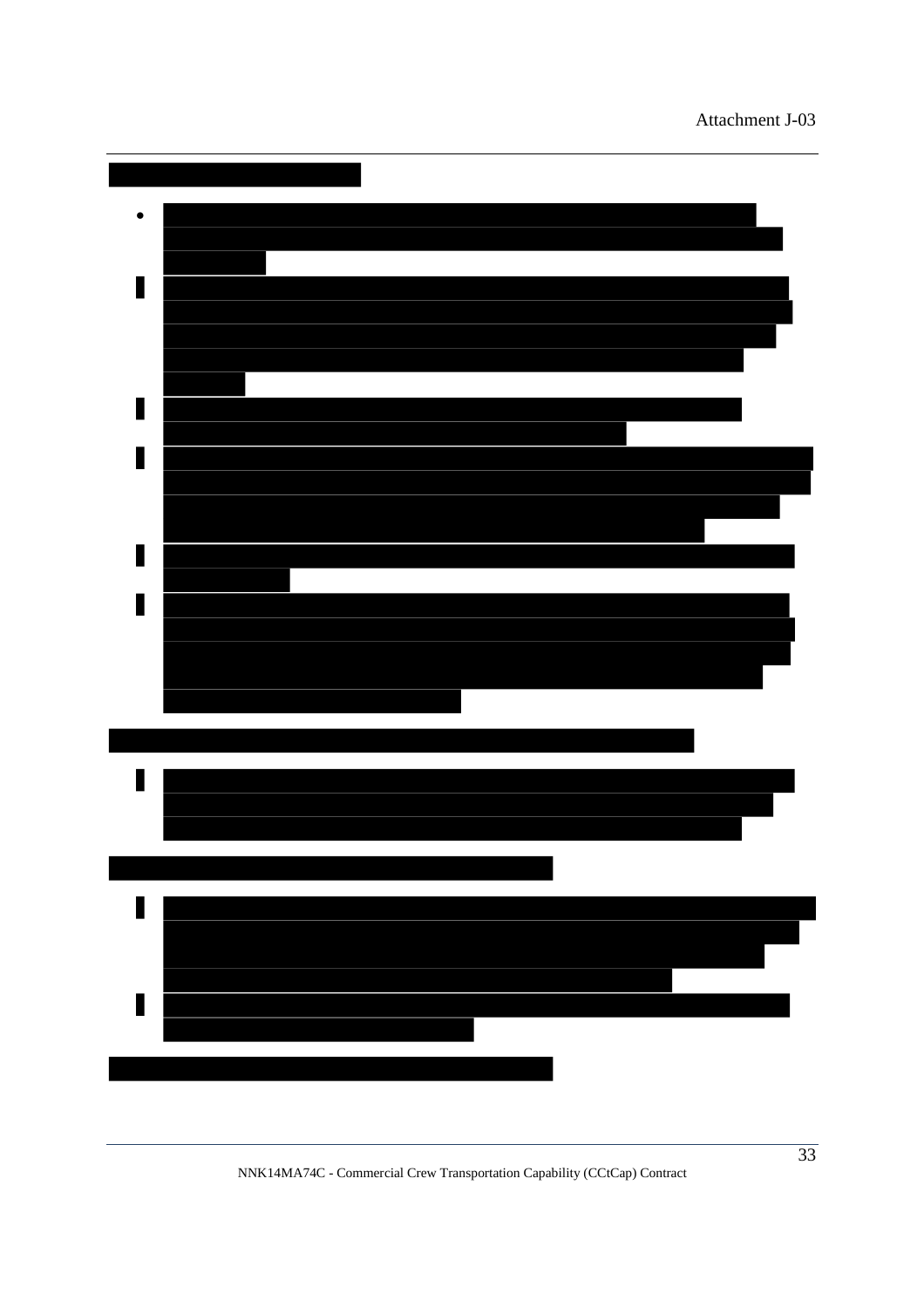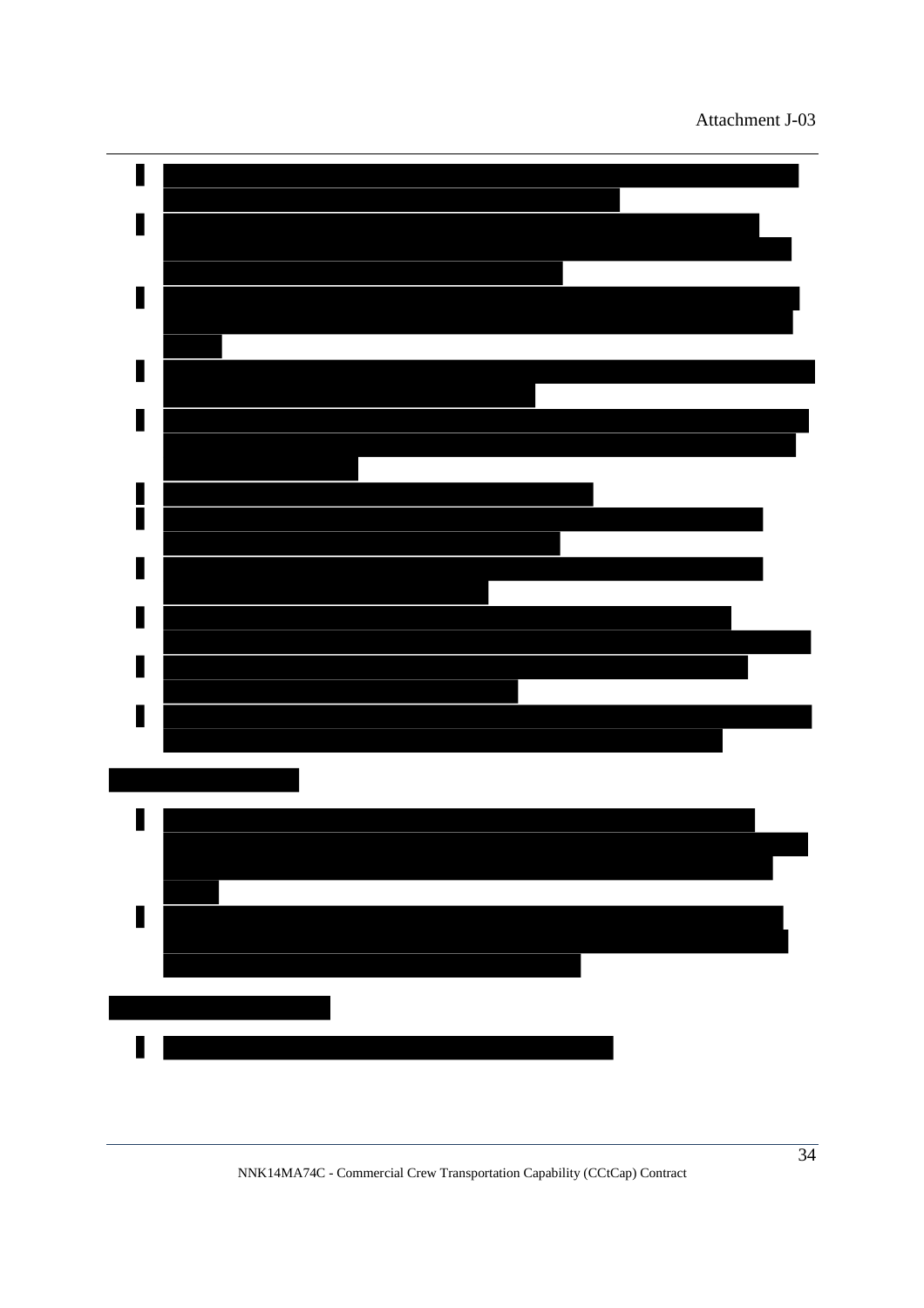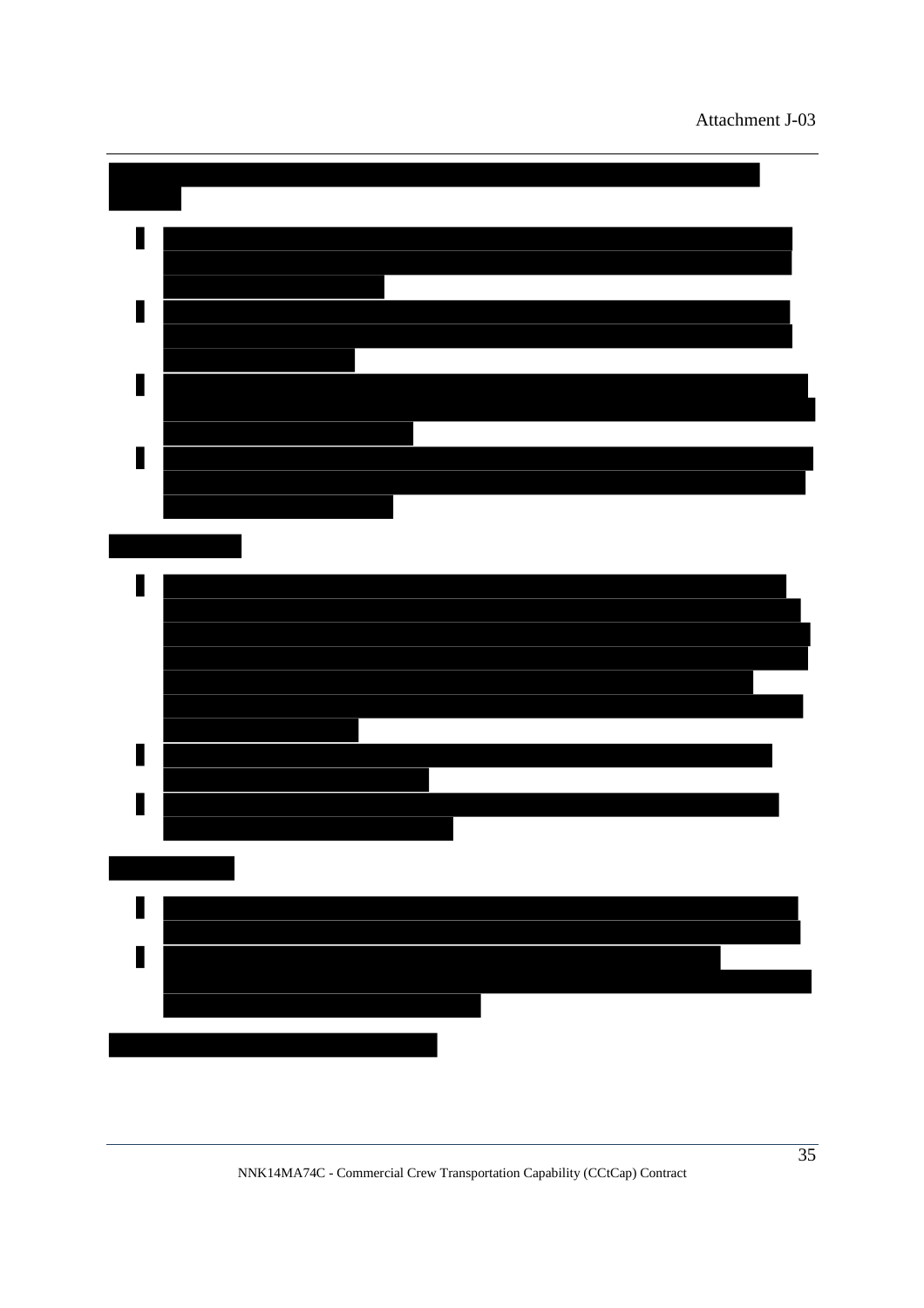

NNK14MA74C - Commercial Crew Transportation Capability (CCtCap) Contract

36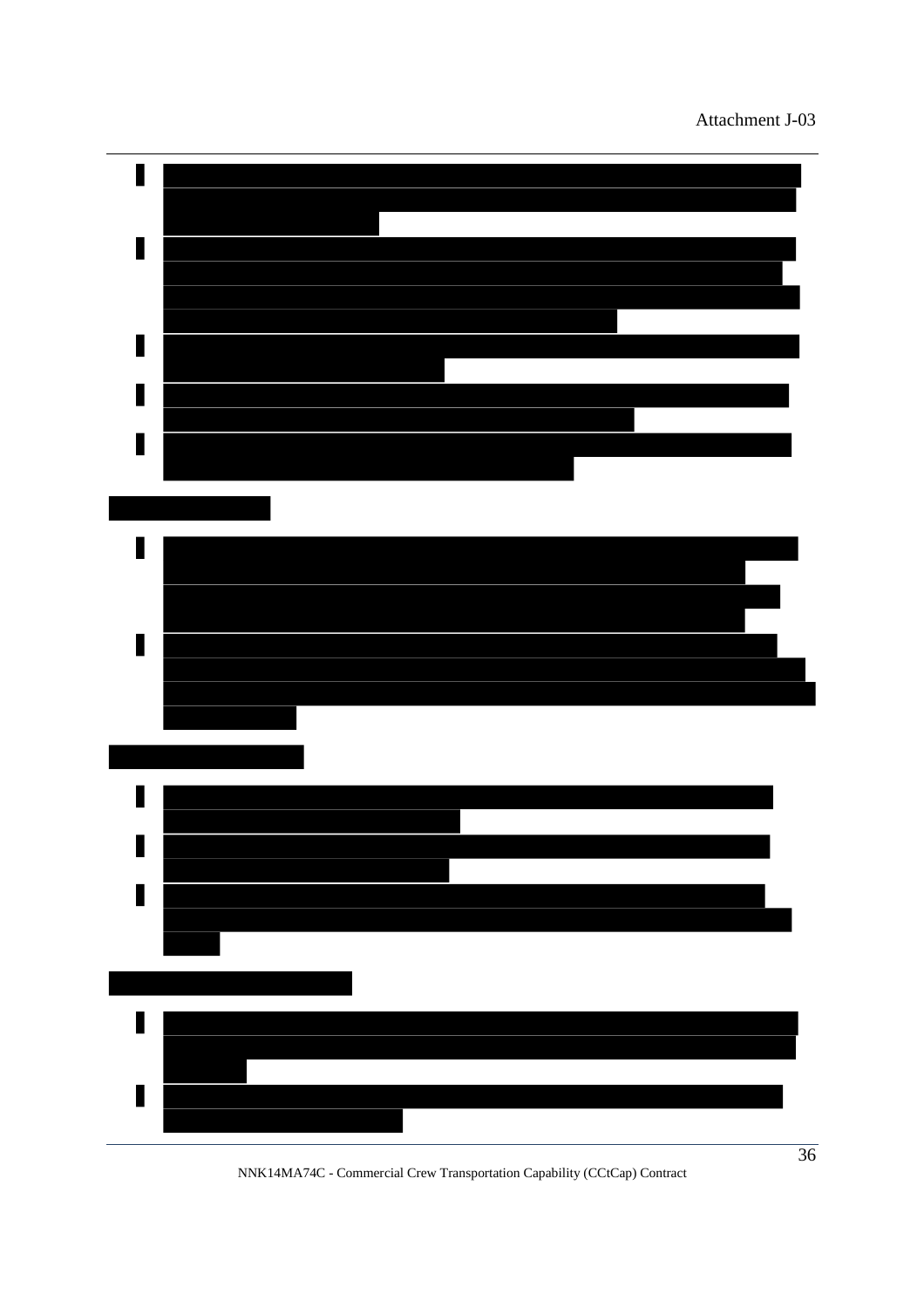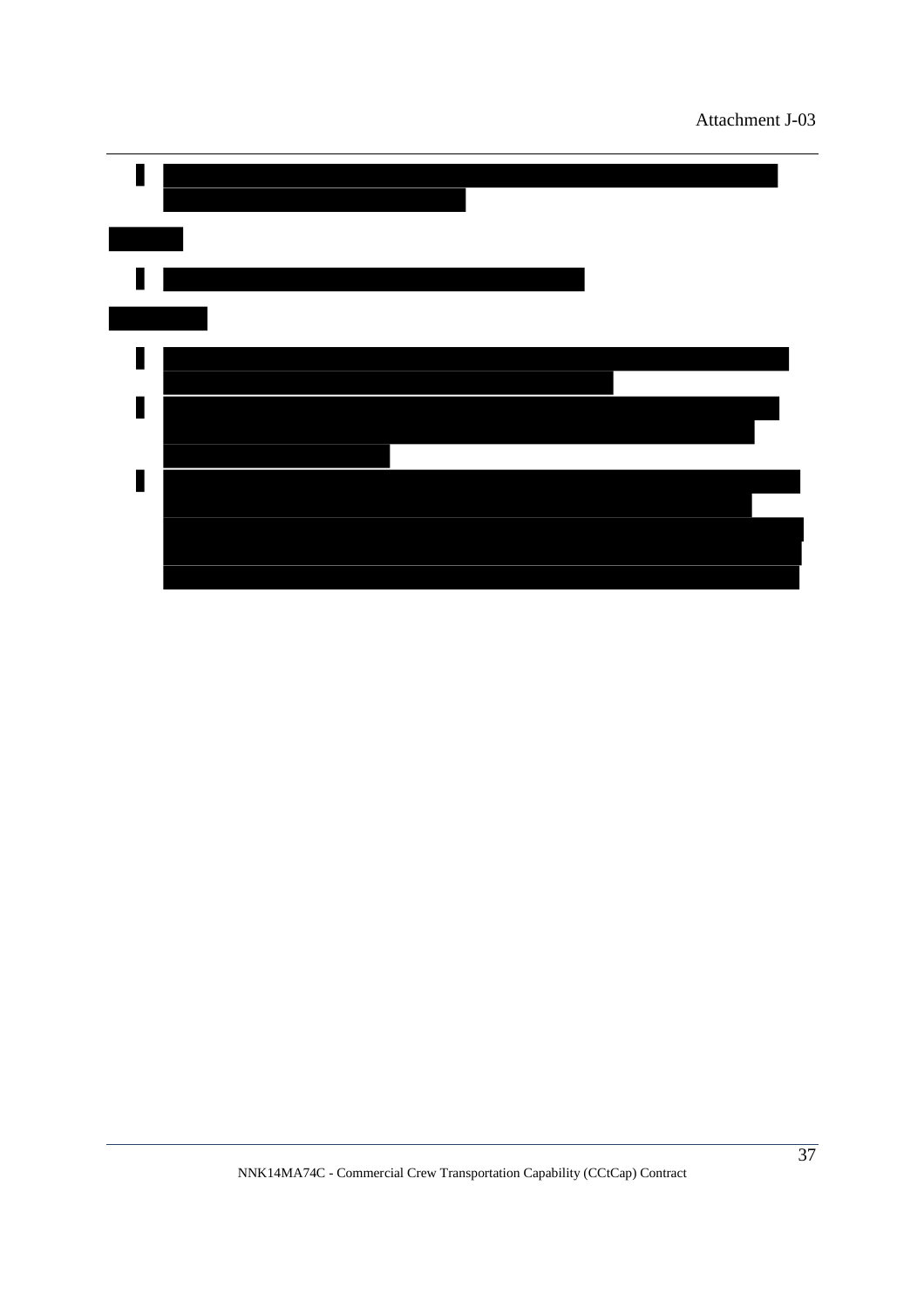# **4 POST-CERTIFICATION MISSIONS (CLIN 002)**

SpaceX shall build, process, integrate and operate the CTS for the mission to the ISS. SpaceX shall conduct PCMs, including all activities from production, integration, and mission planning through safe recovery of the crew and postflight assessment, which shall include any unplanned events and in-flight anomalies. The approach for PCM planning and execution shall be repeatable with the lowest achievable safety risk. CCT-STD-1150, SSP 50808, and JSC 35089 define the preflight and mission planning and integration processes, standards and products that NASA uses for PCMs to ISS. SpaceX's processes defined in support of this objective shall satisfy CCT-PLN-1120 and define the expected mission integration rhythm, handover points, and roles of the SpaceX team.

SpaceX shall maintain NASA certification of the CTS for all PCMs. Design, production, or operational changes from the NASA certification baseline shall be reviewed for their effect on compliance to the requirements of CCT-REQ-1130 and SSP 50808. System performance from previous production, operation or flights also shall be reviewed for the potential effects on the NASA certification.

#### **4.1 Mission Planning Management and Execution**

SpaceX shall perform mission planning, management and execution activities. Mission planning management and execution includes the plans, processes, schedules, reviews and products required to perform the flight design, analyses and flight planning activities; flight products and procedure development; and execution of at least two (2) PCMs.

SpaceX shall deliver DRD 201 Mission Integration and Operations Management Plan (MIOMP) and DRD 202 Post Certification Mission (PCM) Work Plan. These documents outline the overall approach to managing and executing PCMs. SpaceX shall ensure that the interdependencies between the ongoing core certification effort and post-certification mission objectives are addressed in its development plan and mission execution planning.

#### **4.1.1 Mission Milestones**

Ш

SpaceX shall complete the mission milestones defined below. These milestones include reviews with NASA as well as performance-based milestones. SpaceX shall deliver and maintain the PCM Work Plan (DRD 202), which shall establish the planning, acceptance criteria, and execution of each milestone. SpaceX will ensure that there is adequate time for NASA-SpaceX interaction, adhere to our action item resolution process, and apply lessons learned from previously held mission reviews. All milestones and associated DRDs shall be planned and tracked in the Integrated Master Schedule (IMS). The PCM mission milestones are listed below along with their completion and acceptance criteria.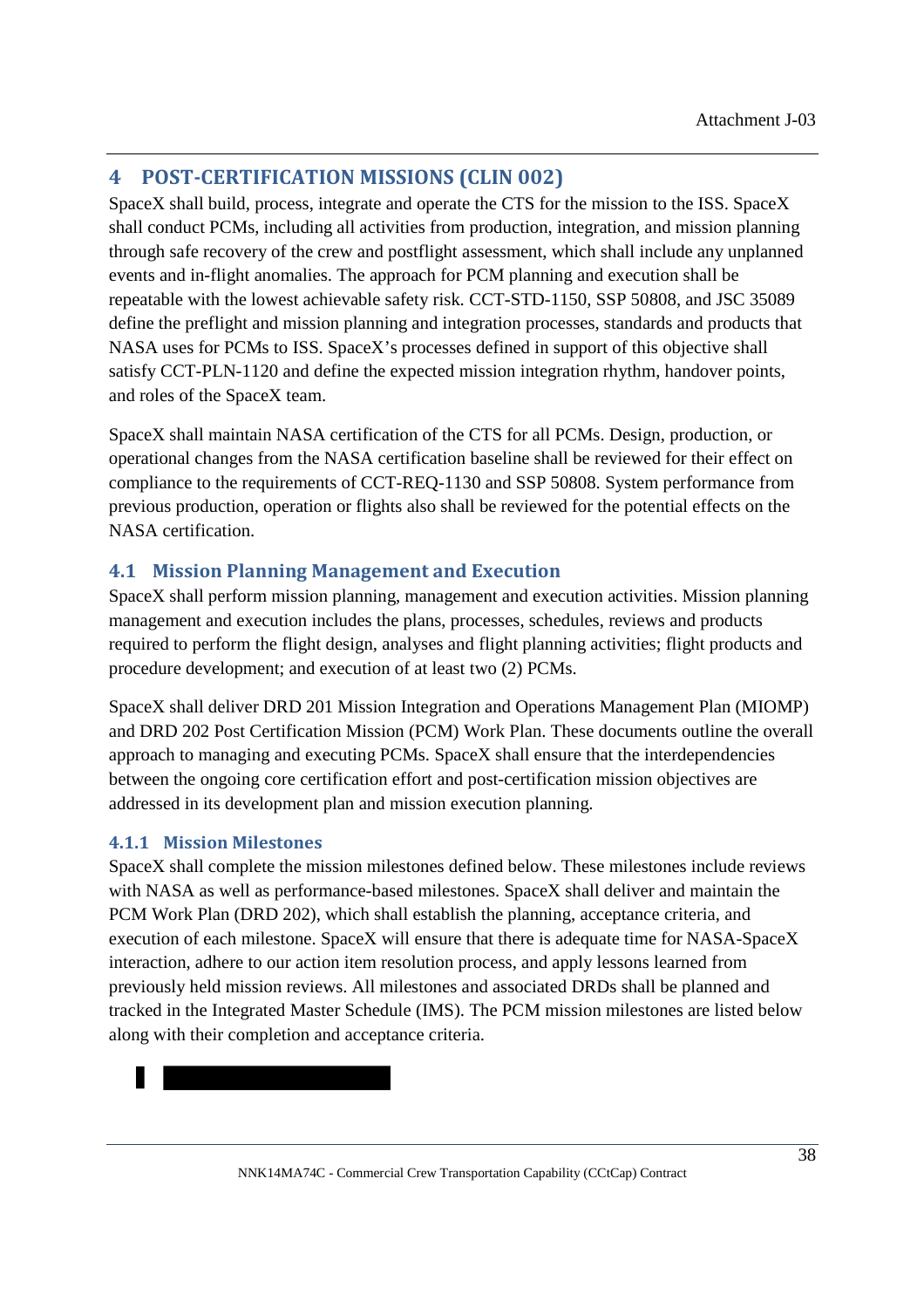

**Vehicle Baseline Review (VBR)**

At no later than 18 months prior to launch (L-18 mo.), SpaceX shall co-chair a Vehicle Baseline Review (VBR) with NASA that establishes the integrated mission CTS configuration (launch vehicle, orbital vehicle, and ground systems) that accommodates NASA requirements for crew and cargo transportation. The intent of the VBR is to establish the baseline CTS for the mission and identify any design or operation changes from the previous baseline and the corresponding plans for executing and verifying these changes. The content for the VBR shall include:

o Mission Baseline CTS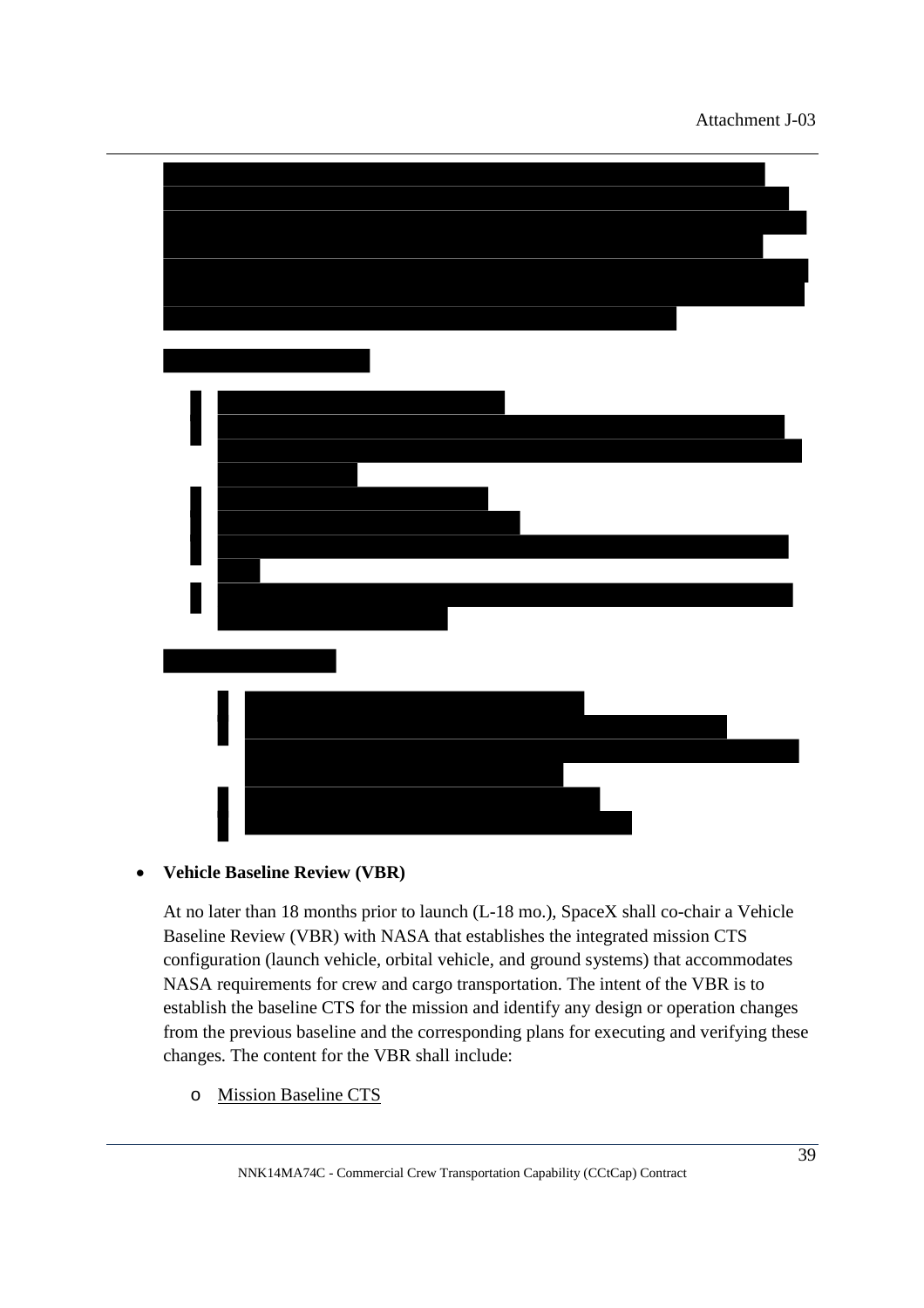SpaceX shall, at this review:

- Baseline the post-certification mission objectives, to include crew and cargo complement, and associated baseline CTS configuration, including ground accommodation specific interfaces and service agreements, so that mission integration efforts have definite configuration, environments and performance capabilities identified.
- Reconfirm the launch window as defined per Clause H.20, Adjustments to Post Certification Mission Schedule.
- Provide, if necessary, an updated DRD 201 Mission Integration and Operations Management Plan (MIOMP) and if necessary, an updated DRD 202 Post Certification Mission (PCM) Work Plan.
- Provide, as required, an update to DRD 203 Vehicle Interface Definition Document (IDD) and the mission-specific instrumentation plan for the Vehicle Interface Definition Document (IDD).
- Provide, as required, an update to DRD 205 Spacecraft CAD Models.
- o Design and Operation Changes From Prior Mission Baseline CTS

SpaceX shall, at this review:

- Identify any design and operation changes from the previous mission baseline CTS.
- Identify all CCT-1100 series and SSP 50808, ISS to Commercial Orbital Transportation Services (COTS) Interface Requirements Document (IRD), requirements that require re-verification and have been allocated to the appropriate system, subsystem and/or component level. Demonstrate requirements flow down is adequate to verify compliance with CCT-1100 series and SSP 50808.
- Identify any hazards, controls, or verifications that are affected by design changes.
- Discuss analyses and tests to be performed to execute these designs and operation changes and include their methodology, assumptions and results, along with comparisons to any similar proven designs.
- Show how these changes affect performance, reliability and environments and associated risks.
- Discuss how previous in-flight anomaly (IFA) and previous production non-conformances affect the mission baseline.
- Present the status or results of any mission-unique or special study task assessments requested by NASA.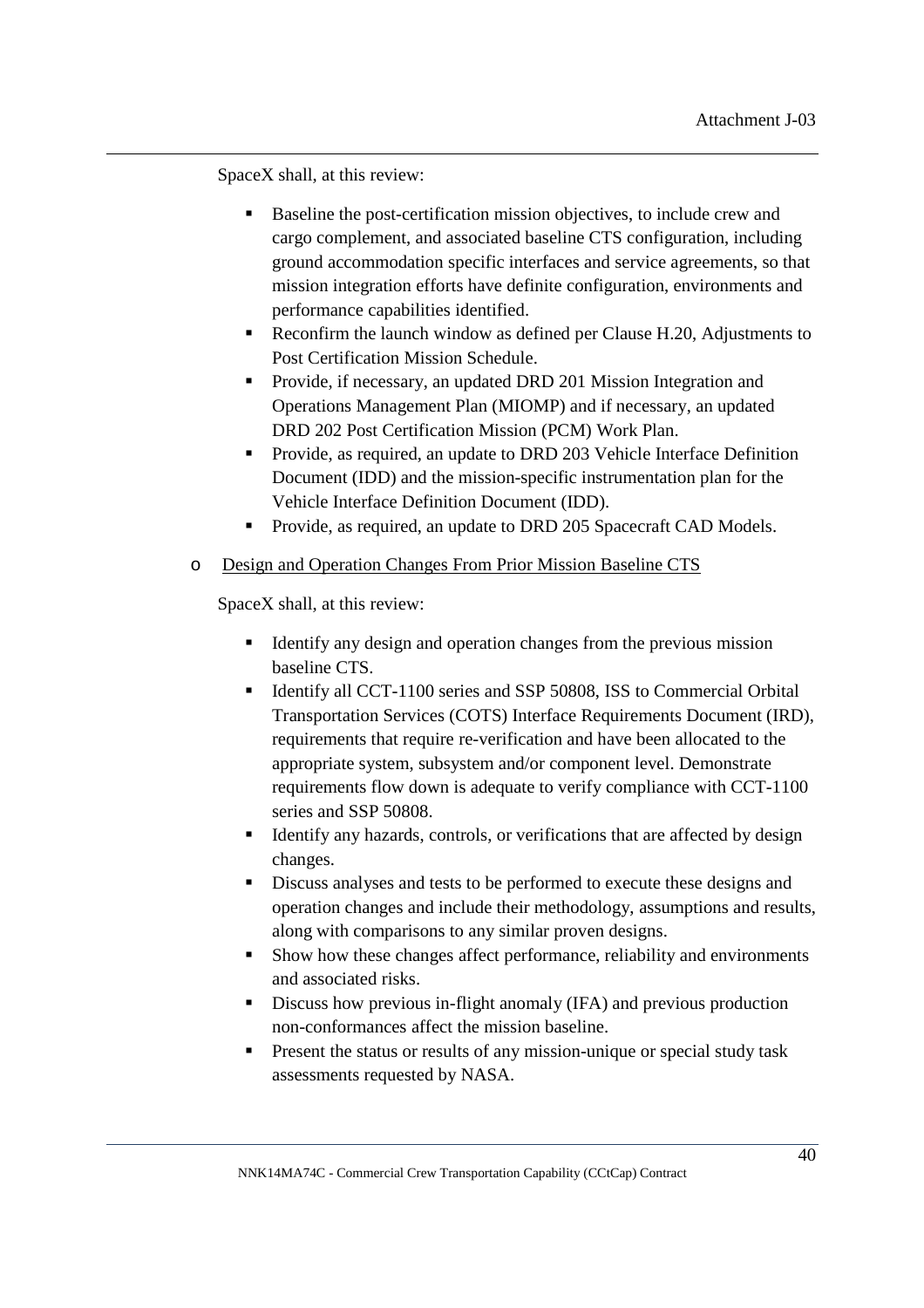- Provide a schedule to complete all work required to accomplish the design changes and close requirement verifications prior to the Mission Certification Review (MCR).
- **Provide updates to design margins (spacecraft and launch vehicle) if** margins changed.
- If Identify updates to the overall system architecture including ground accommodation specific interfaces and service agreements.
- Identify any mission-unique and unproven processes, risks and mitigation plans.
- **Present the operations concept to satisfy mission objectives.**
- Identify updates to operational products, personnel certification, facilities changes, and provide any scope and/or schedule changes for crew training.
- Status crew-related items to be proposed by SpaceX in the MIOMP.

VBR acceptance criteria:



#### **Mission Integration Review (MIR)**

At no later than (NLT) thirteen (13) months prior to launch (L-13 mo.), SpaceX shall cochair a Mission Integration Review (MIR) with NASA with a current mission integration status. NASA and Contractor will review and baseline the conditions and inputs for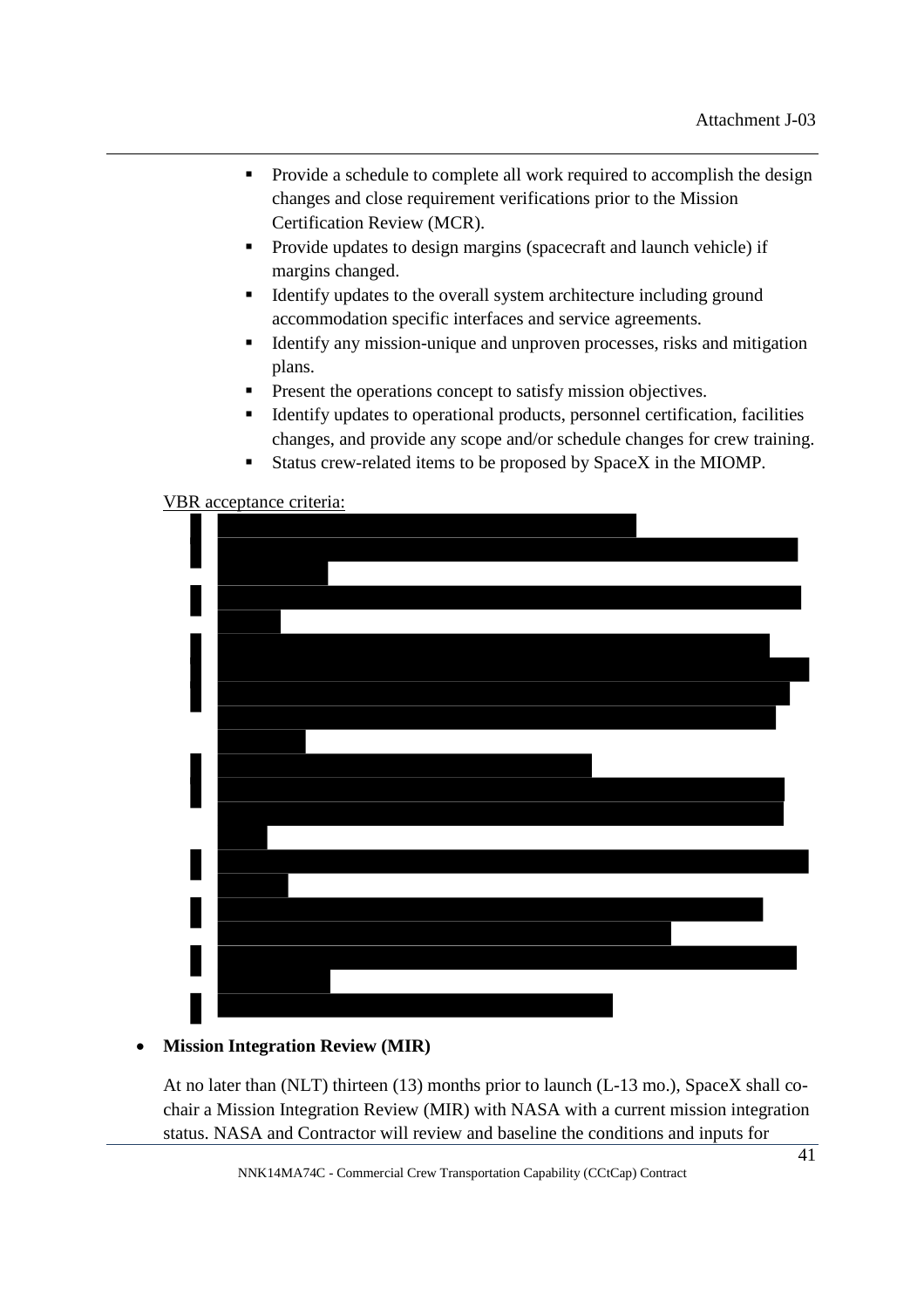mission specific analytical assessments. SpaceX shall demonstrate CTS operations and production activities in support of the launch date. A status of all open items presented at VBR shall be presented at this review. For open items, schedule plans for completion shall be presented. All milestones to this point shall have been met. The content for the MIR shall include:

#### o Mission Baseline CTS

SpaceX shall, at this review:

- Reconfirm the launch window as defined in Table H.20.1, Launch Windows for PCM ATP Prior to ISS DCR, or defined in Table H.20.2, Launch Windows for PCM ATP after ISS DCR, per Clause H.20, Adjustments to Post Certification Mission Schedule.
- Provide, as required, an update to DRD 203 Vehicle Interface Definition Document (IDD) and an update to the mission specific instrumentation plan for the Vehicle Interface Definition Document (IDD).
- **Provide initial data and parameters for Mission Success Determination per** Clause H.21, Post Certification Mission Success Determination.
- Provide, if necessary, an updated DRD 201 Mission Integration and Operations Management Plan (MIOMP) and if necessary, an updated DRD 202 Post Certification Mission (PCM) Work Plan.

#### o Design Changes From Prior Mission Baseline CTS

SpaceX shall, at this review:

- **Present designs and their supporting analyses that implement mission**unique requirements.
- **Present progress in manufacturing and lay out remaining milestones and** risks to accomplishing them.
- Present progress towards closure of CCT-1100 series and SSP 50808 requirements, and lay out remaining milestones and risks to accomplishing them.
- Present progress of ISS integration and integrated safety hazard assessments. Integrated safety analysis identifying any remaining hazards and proposed resolution per CCT-PLN-1120 Section 4.5, Integrated Safety Review Process.
- Present progress for changes identified at VBR for:
	- The overall system architecture including ground accommodation specific interfaces and service agreements.
	- Mission-unique and unproven processes, risks and mitigation plans.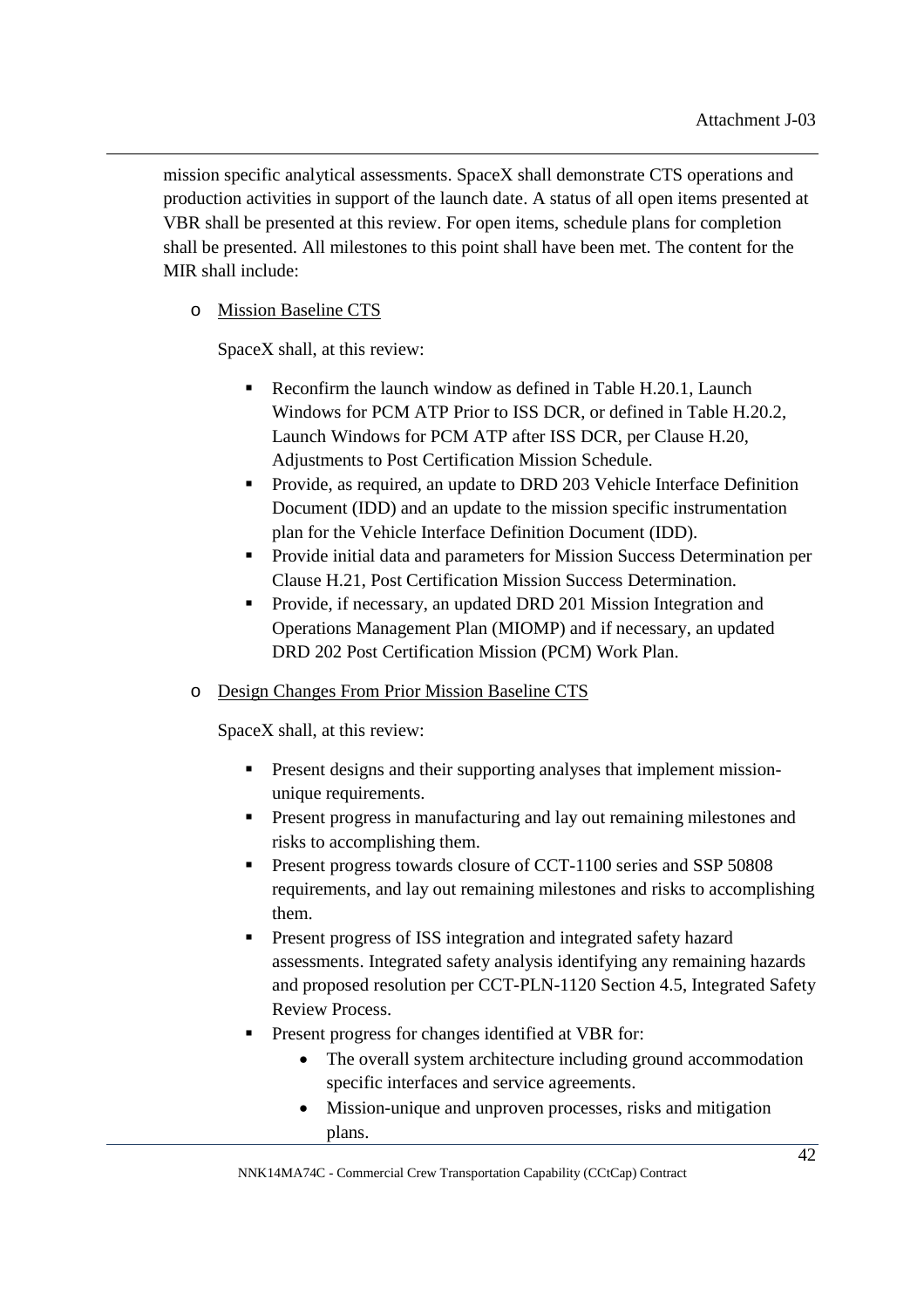- Operational products, including personnel certification, facilities and crew training.
- Discuss how technical problems and anomalies have been resolved and effects of design changes on system performance, reliability and safety.
- Discuss how simulations and prototyping results for CTS do not present any potential mission risks.
- Present defined test plans for CTS.
- Status crew related items to be proposed by SpaceX in the MIOMP.

#### MIR acceptance criteria:



#### **Mission Certification Review (MCR)**

After NASA certification has been granted, and no later than four (4) months prior to launch (L-4 mo.), SpaceX shall co-chair with NASA a Mission Certification Review (MCR) that allows NASA to assess if SpaceX has completed certification of all requirements, has completed ISS integration, has all infrastructure, facilities, personnel and services in place, and will be ready for the mission and for crewed operations, including agreement on cargo turnover and crew handover. A status of all open items presented in both the VBR and MIR shall be presented at this review. All mission-unique design qualification and acceptance testing shall be complete. For open items, schedule plans for completion shall be presented. All milestones to this point shall have been met.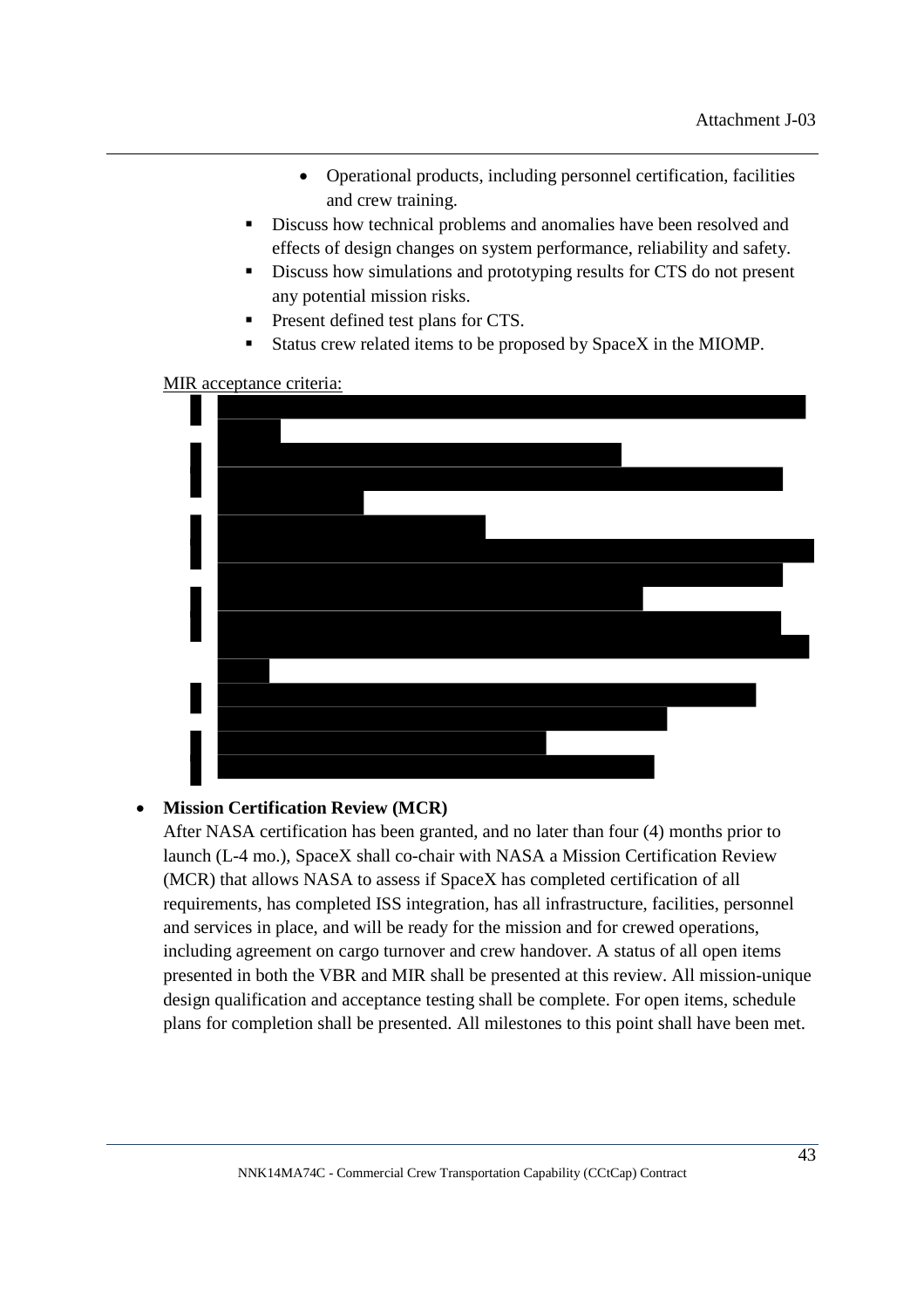SpaceX shall, at this review:

- o Reconfirm the launch window as defined in Table H.20.1, Launch Windows for PCM ATP Prior to ISS DCR, or defined in Table H.20.2, Launch Windows for PCM ATP after ISS DCR, per Clause H.20, Adjustments to Post Certification Mission Schedule.
- o Provide the final specific mission instrumentation plan and an update, as required, to DRD 203 Vehicle Interface Definition Document (IDD).
- o Present evidence of verification closures for mission-unique designs and requirements.
- o Present evidence of verification closures for all open CCT-1100 series and SSP 50808 requirements.
- o Provide all analytical assessments that show the compatibility of crew and cargo mass, when applicable, with the launch and spacecraft such as integrated loads, Launch to Activation thermal assessments, electromagnetic interference (EMI), propellant resources and power.
- o Present status of all anomalies and associated corrective actions showing low-risk closure plans in place to completion prior to ISS Stage Operational Readiness Reviews (SORR) / Flight Readiness Review (FRR).
- o Present evidence that all Safety Assessments have been approved by NASA.
- o Present evidence that all open items in both the VBR and MIR have been closed or present plans showing low risk to completion prior to SORR / FRR.
- o Provide final data and parameters for mission success determination.
- o Reach agreement on NASA-identified Launch Commit Criteria (LCC) constraints concerning CTS, ISS, crew and cargo.
- o Present evidence that all operational products, plans, processes and training are complete or present plans showing low risk to completion prior to SORR/ FRR.
- o Define the post-flight data for review.
- o Present status of crew-related items to be proposed by SpaceX in the MIOMP.
- o Present status of acceptance testing (launch vehicle and spacecraft).

#### MCR acceptance criteria:

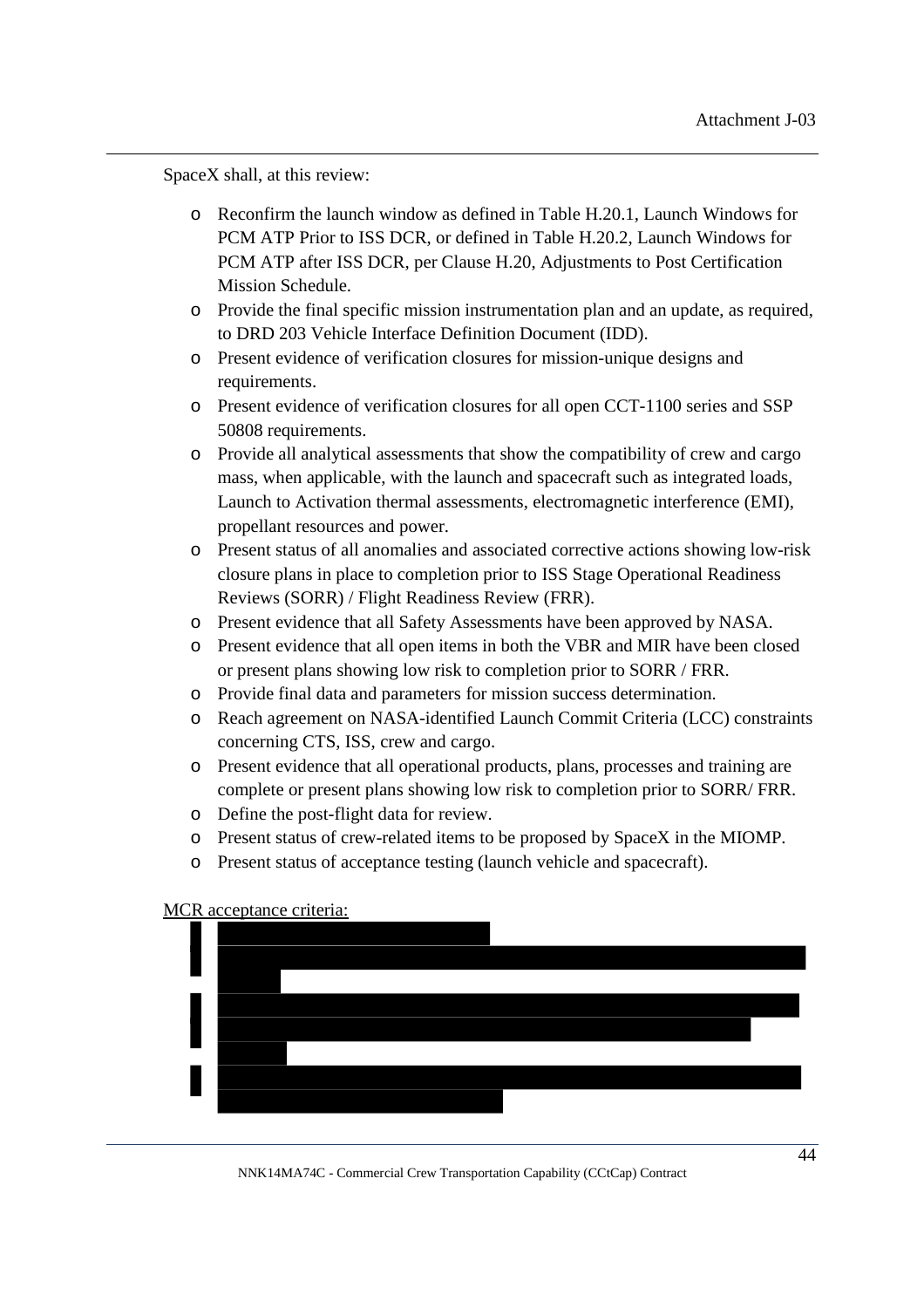- o Analytical assessments show compatibility of crew and cargo with the Crew Dragon resources (mass, thermal, loads, EMI, propellant, power).
- o Anomalies and associated corrective actions have low-risk closure plans in place before FRR.
- o All safety assessments have been approved by NASA.
- o All open items for VBR and MIR have been closed or have plans in place showing low risk of non-completion prior to FRR.
- o Final data and parameters for mission success determination have been provided.
- o Agreement on NASA-identified launch commit criteria (LCC) constraints has been reached.
- o Operational products, plans, processes and training have been completed or there are plans showing low risk of non-completion before FRR.

## **ISS Stage Operational Readiness Review (SORR)**

П

At approximately three (3) weeks prior to launch (L-3 wk.), SpaceX shall participate in the ISS Stage Operational Readiness Reviews (SORR) and provide, at a minimum, the following via data and presentation:

- o Status of integration of CTS, cargo, and crew.
- o Planned launch windows and available back-up opportunities; planned mission profile and activities including any special operations.
- o CTS propellant and power budget (nominal and margins) and associated loiter capability.
- o Crew consumables budget (nominal and margins) for free flight phases.
- o Summary of all open work and closure plan.
- o Summary of all risks or watch items including mitigation plans and/or acceptance rationales that may affect the crewmember(s) or commercial spacecraft's ability to complete their mission.
- o Operations support readiness (facilities, tools, processes, products, personnel) for all phases of the mission.

## **Flight Readiness Review (FRR)**

At approximately two (2) weeks prior to launch (L-2 wk.), SpaceX shall support the NASA Flight Readiness Reviews (FRRs). SpaceX shall provide a mission-specific DRD 208, Flight Readiness Review Data Package in support of the FRR. This support will confirm the following:

- o All critical items required to proceed into final launch countdown are ready.
- o All CTS systems have been verified for launch.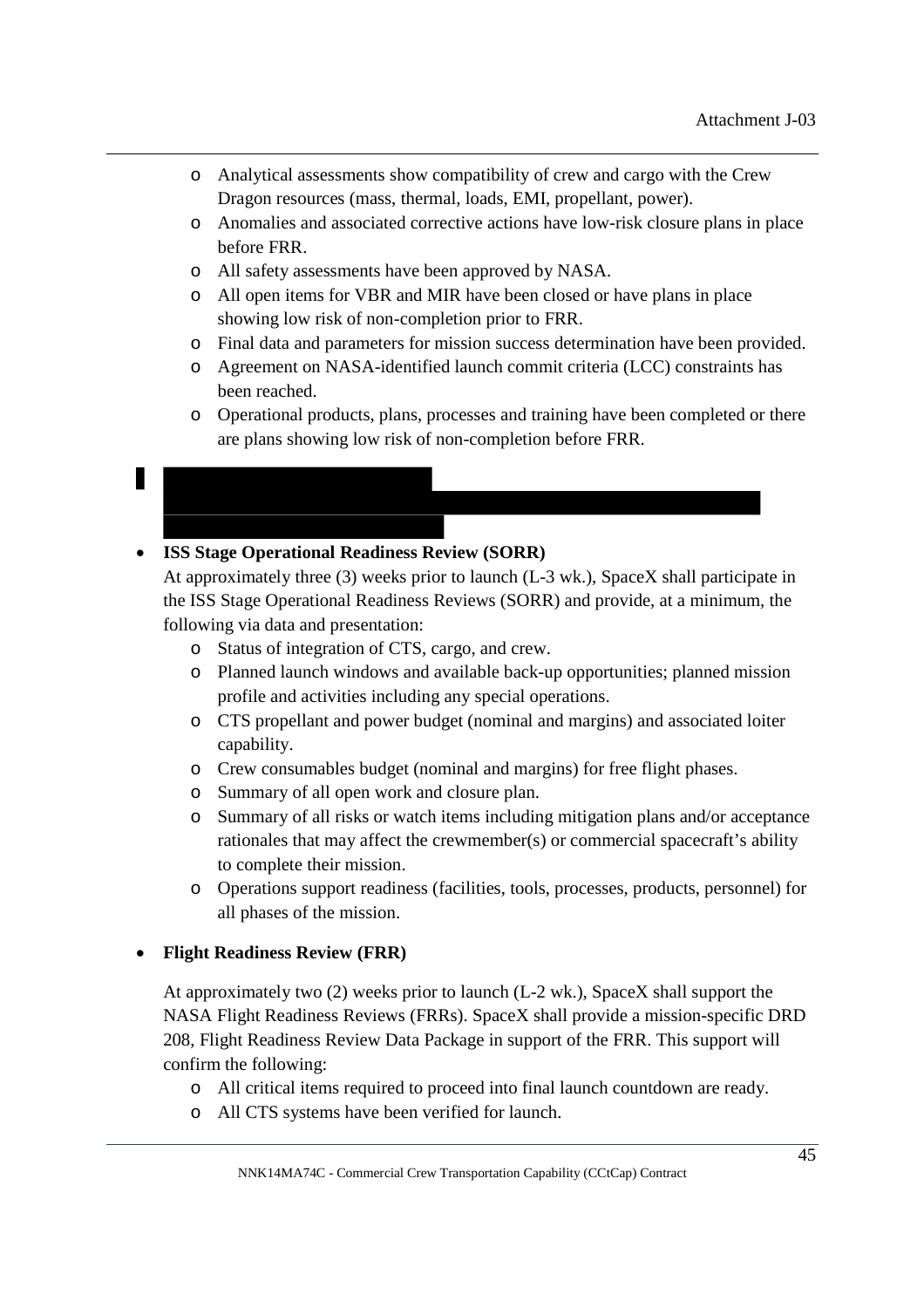- o All previously held Contractor readiness review actions have been closed or resolved.
- o Launch Site, Range, FAA, and recovery support organizations have committed to launch.
- o Tracking and data support resources have committed to launch.
- o Any open work or constraints to launch are identified, and closeout plans and schedules are in place and supportable.
- o Residual mission risks are known, documented, and presented for acceptance.
- o Operational elements are ready to support all phases of the mission.

FRR acceptance criteria: 

#### **Undocking Readiness Review**

At approximately two (2) weeks prior to landing, SpaceX shall participate in an Undocking Readiness Integrated Management Team (IMT) and, at a minimum, provide:

- o Planned landing windows, available backup opportunities, and weather report.
- o Cargo to be returned.
- o CTS resources margins.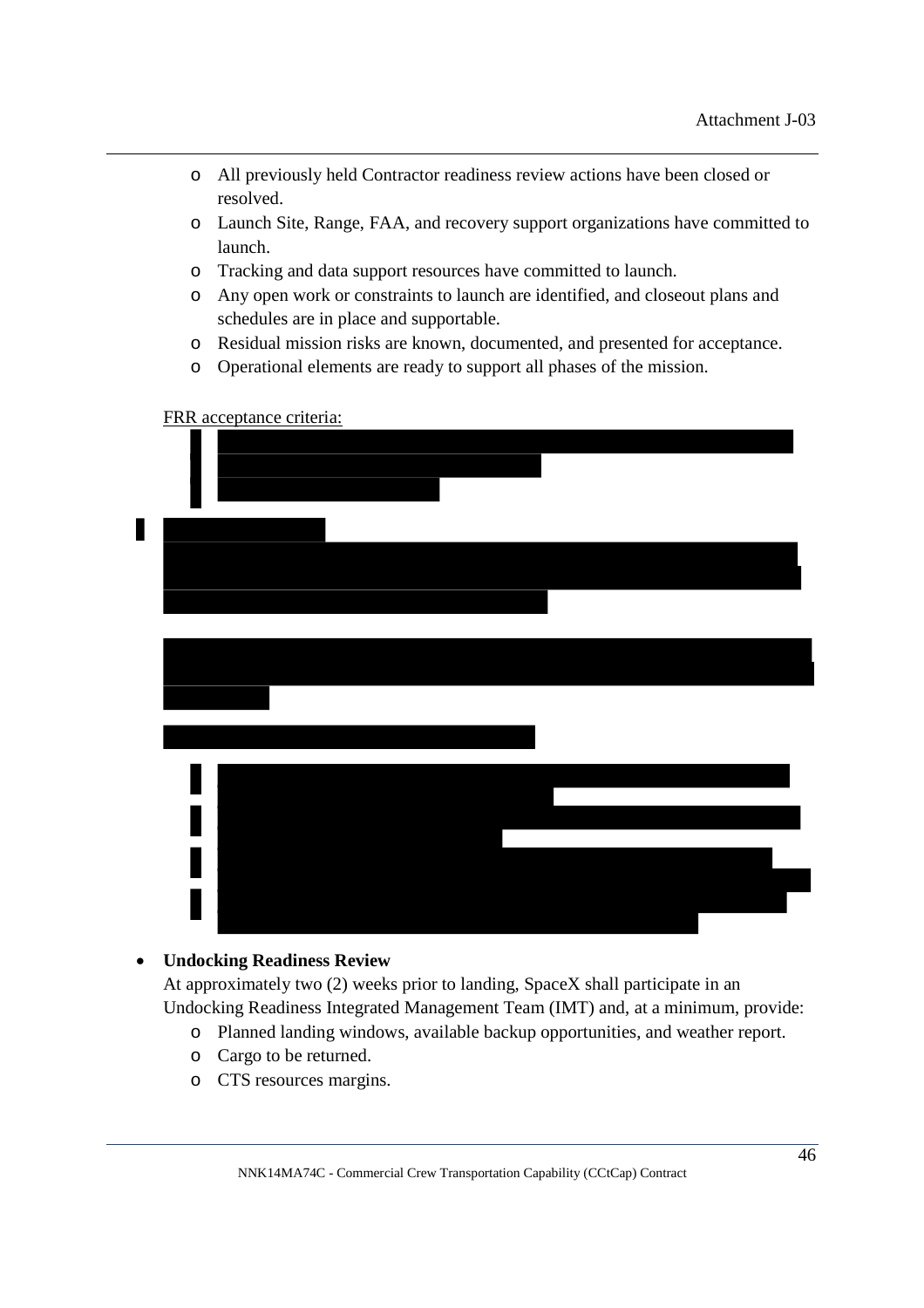#### **Post Flight Reviews (PFR)**

SpaceX shall conduct post flight reviews (PFRs) with NASA participation to assess mission success with supporting data in accordance with DRD 209 Post Flight Assessment (PFA) Report.

- o The initial PFA shall be delivered no later than 14 days after docking with the ISS. The first PFR shall be held at approximately the same time. The Launch and Docking payment milestone is tied to this initial PFR and the meeting of Mission Success Criteria from pre-launch through crew ingress to the ISS.
- o The updated PFA shall be delivered no later than 14 days after landing. The final PFR shall be held at approximately the same time. The Post Flight Review payment milestone is tied to this final PFR and meeting Mission Success Criteria from crew ingress on ISS through end of mission.
- o The final PFA report shall be delivered to NASA no later than 60 days after landing.

PFR acceptance criteria:



#### **4.1.2 Mission Schedule**

SpaceX shall complete all required mission and interim performance milestones, as well as the associated DRDs to demonstrate progress and readiness for operational crewed missions to the ISS. SpaceX shall develop and deliver an Integrated Master Plan/Integrated Master Schedule in accordance with DRD 002 Integrated Master Plan & Integrated Master Schedule. All PCM activities, reviews and products shall be scheduled and tracked in the Integrated Master Schedule (IMS) throughout the entire mission cycle. The DRD 202 PCM Work Plan shall list all scheduled milestones, payment milestones and completion criteria for each milestone. The PCM Work Plan, updated IMP and IMS shall be delivered for the first time prior to PCM ATP. The IMS shall be maintained and updated by SpaceX and delivered to NASA on a monthly basis.

SpaceX shall be able to execute PCM mission integration milestones concurrently with DDTE and certification. Additionally, SpaceX shall be able to manage, build and integrate up to the maximum allowable six PCMs at a flight rate of no more than two missions per year.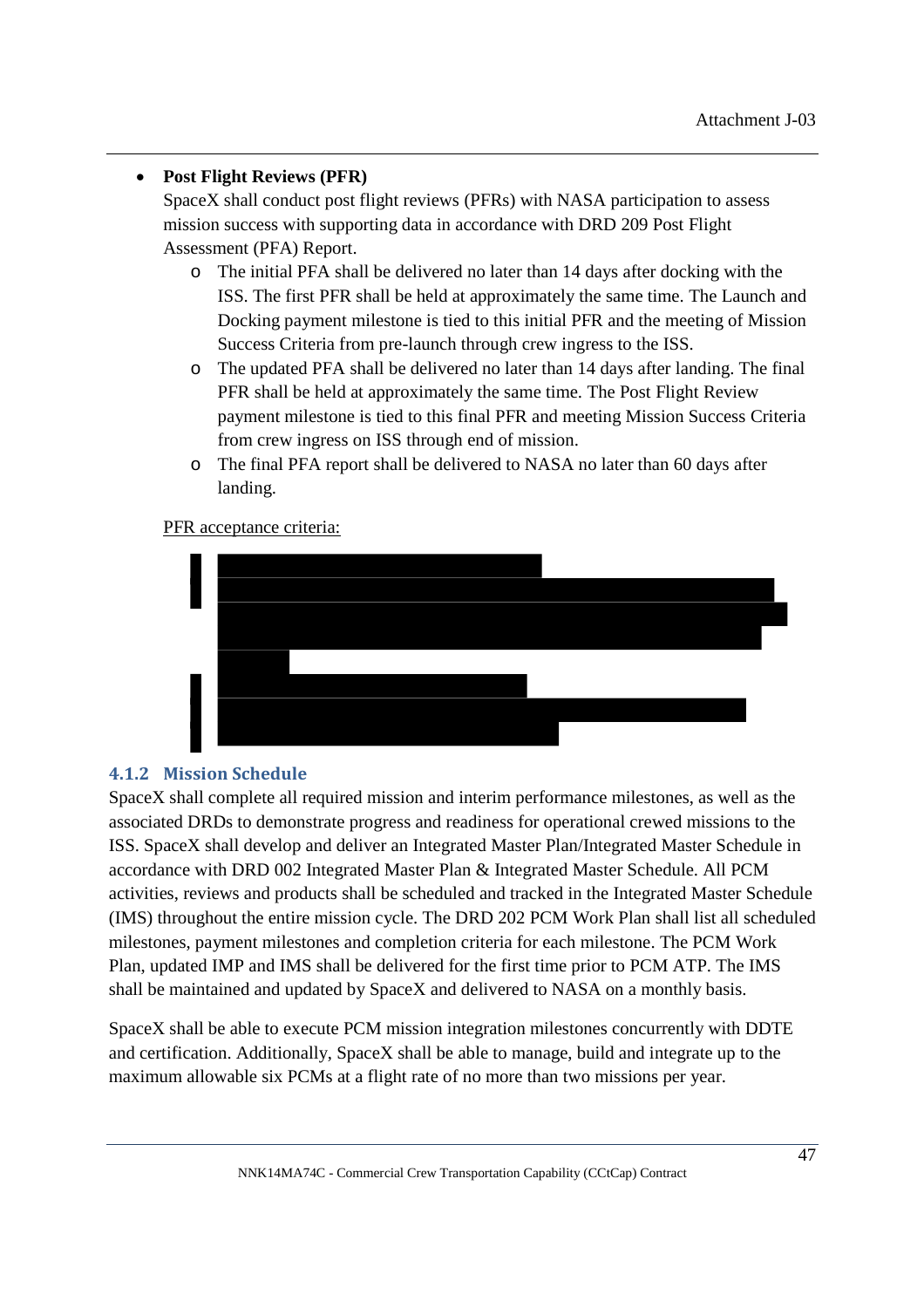#### **4.1.3 Mission Integration**

SpaceX shall ensure the safe integration and transport of crew and cargo to and from the ISS. SpaceX shall put in place and support integration and operations process for all post-certification missions. SpaceX shall integrate the crew and cargo complement and, at the vehicle level, perform analysis and integration to safely execute the flight to and from the ISS including cargo turnover and crew handover. The mission integration and analysis process shall be structured by a series of reviews and deliverables implemented by NASA, SpaceX and cargo hardware providers. These reviews and deliverables will incrementally mature the mission design, cargo manifest and configuration, structural and environmental analyses, mission success criteria, launch window definition, operations and ISS crew training, Federal and range safety documentation, ISS Safety Assessments and overall flight readiness. The process shall begin at ATP, and end with the final postflight assessment report being submitted 60 days after landing.



**Mission Integration Reviews.** SpaceX shall host a number of major program reviews throughout the leading up to each PCM in order to review and discuss in detail the vehicle baseline design, mission integration status, certification status and ultimately flight readiness.

**Mission DRDs and Analysis.** SpaceX shall deliver all associated PCM DRDs and documentation to support mission integration and demonstrate progress as listed below:

Hazard Reports, DRD 110. SpaceX shall deliver CTS hazard reports in accordance with CCT-PLN-1120, Crew Transportation Technical Management Processes, and DRD 110 Hazard Reports to ensure that hazards inherent to the design have been identified and that controls and verification methods have been implemented.

Verification Closure Notices, DRD 111. SpaceX shall deliver verification closure notices in accordance with DRD 111, Verification Closure Notices (VCNs). SpaceX shall meet all SSP 50808 and CCP-REQ-1130 requirements and deliver verification rationale and evidence to show compliance with all these space station, crew safety and vehicle requirements.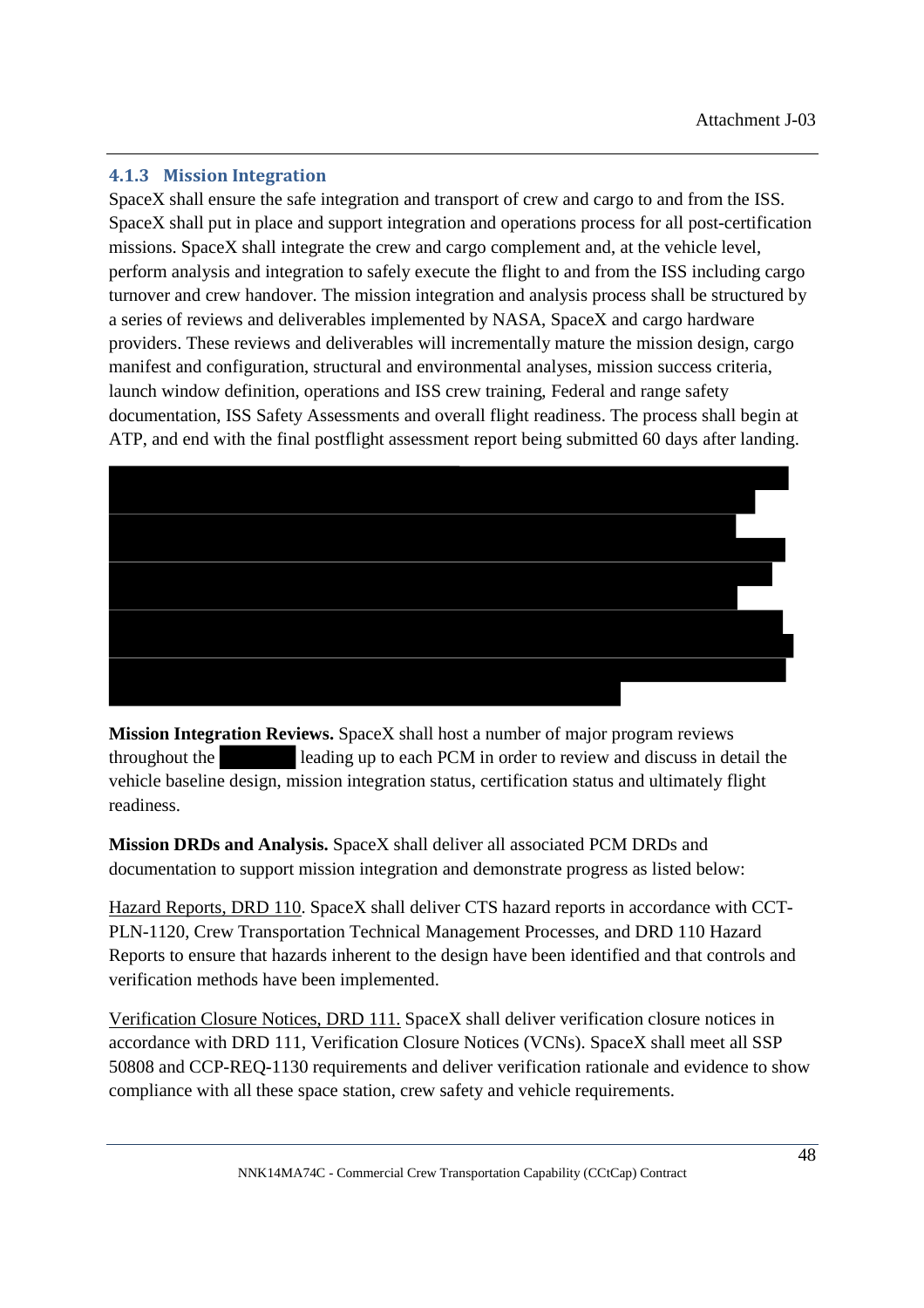Certification Data Package, DRD 112. SpaceX shall deliver a certification data package in accordance with CCT-PLN-1120 and DRD 112 that provides supporting evidence to show that the system meets all operational and design technical requirements.

Range Safety Documentation, DRD 113. SpaceX shall comply with all applicable Range requirements and shall deliver DRD 113 Range Safety Documentation to NASA, including nonconformance requests in accordance with DRD 113.

CTS Data Input for NASA Integration and Independent Verification and Validation, DRD 114. SpaceX shall provide insight, data and support to meet the requirements of DRD 114 and ensure NASA has sufficient engineering data to do independent technical analysis.

Mission Integration and Operations Management Plan (MIOMP), DRD 201. SpaceX shall deliver the MIOMP in accordance with DRD 201 MIOMP.

PCM Work Plan, DRD 202. SpaceX shall deliver the PCM Work Plan to establish mission milestones in accordance with DRD 202. Additionally, SpaceX shall use the PCM Work Plan to define launch windows.

Vehicle Interface Definition Document (IDD), DRD 203. SpaceX shall provide a vehicle IDD and instrumentation plan in accordance with DRD 203. SpaceX shall measure and provide telemetry data confirming that the required launch, entry, and orbit conditions and cargo environments were met as stated in DRD 203 Vehicle IDD. The IDD instrumentation plan shall include a detailed listing and description of all measurements and calibration coefficients. Additionally, SpaceX shall document the model requirements for cargo thermal and structural models in the Vehicle Interface Definition Document (IDD).

Mission Resource Allocation Document (MRAD), DRD 204. SpaceX shall complete required mission-specific analysis to ensure mission safety and success and deliver for each flight the Mission Resource Allocation Document (MRAD) in accordance with DRD 204 Mission Resource Allocation Document (MRAD). SpaceX shall incorporate the NASA-provided pressurized cargo complements into the MRAD and use the complements to develop the preliminary and final cargo configurations.

Some configurations or changes may not be allowed to ensure the safety of the vehicle. Coupled loads analysis and integrated thermal analysis shall be run for the initial and delta MRADs. The MRAD confirms compliance with environments defined in the Vehicle IDD and requirements outlined in SSP 50808 and CCT-REQ-1130. NASA and SpaceX shall utilize the data from the MRAD in the mission analysis, mission procedures/training and crew/cargo integration.

CAD Models, DRD 205 and Mass Properties Reports. SpaceX shall submit spacecraft engineering computer-aided design models in accordance with DRD 205 Spacecraft Computer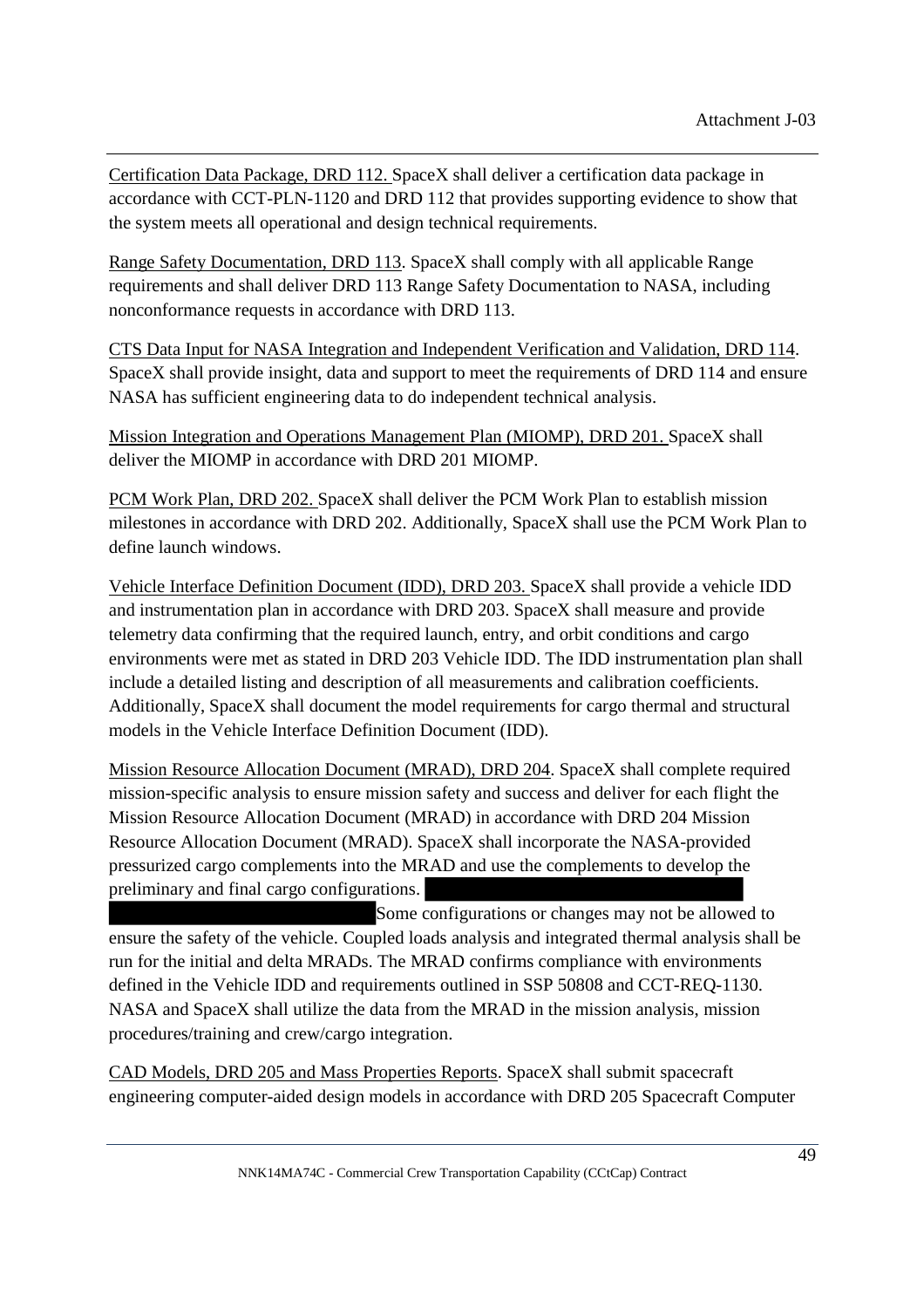Aided Design (CAD) Models. Additionally, SpaceX shall provide mass properties reports in accordance with the MRAD and IMS.

Interface Control Agreements (ICAs), DRD 206. SpaceX shall develop interface control documents (ICDs) and stowage interface agreements (SIAs) in accordance with DRD 206 Internal Cargo Interface Control Agreement (ICA).

Integrated Cargo Hazard Report, DRD 207. SpaceX shall submit DRD 207 Integrated Cargo Phase III Hazard Report per SSP 30599, Safety Review Process, at L-4 months, to ensure that the hazards associated with the packaging of the cargo complement have sufficient controls. SpaceX shall submit a delta integrated cargo hazard report as required according to DRD 207 Integrated Cargo Phase III Hazard Report that represents the final integrated cargo hazard assessment provided to NASA. SpaceX shall integrate with NASA's existing ISS Safety Review Panel (SRP) process.

Flight Readiness Review Package, DRD 208. SpaceX shall provide the FRR data package in accordance with DRD 208.

Post Flight Assessment Report, DRD 209. SpaceX shall provide initial, updated and final postflight assessments (PFAs) in accordance with DRD 209. In conjunction with the assessment reports, SpaceX shall host two postflight reviews approximately 14 days after docking with ISS and approximately 14 days after landing.

Imagery and Associated Cataloging, DRD 210. SpaceX shall submit CTS imagery in accordance with DRD 210 Imagery and Associated Cataloging.

#### **4.1.4 CTS Integration**

CTS integration shall be achieved in multiple stages, with rigorous testing at various phases.

**Licenses -** SpaceX shall secure a Federal Aviation Administration (FAA) license for all postcertification missions in accordance with Clause H.18, Licenses, Permits, and Other Authorizations for a Launch or Reentry Service Operator. SpaceX shall provide technical expertise and participate in NASA/FAA/Range trilateral discussions representing their recommendations when crew safety and public safety risk considerations are assessed. SpaceX shall obtain all other required support services, permits, and licenses that are necessary to execute the mission. These may include Department of Transportation permits and Federal Communications Commission licenses.

**Launch Site Processing Operations** - SpaceX shall provide launch infrastructure at LC-39A that will be expanded to meet the needs of the CTS. The launch site infrastructure shall include dedicated ground support equipment, personnel, facilities and processing procedures to ensure a safe crewed mission to the ISS. The launch site facilities and operations shall support the following functions: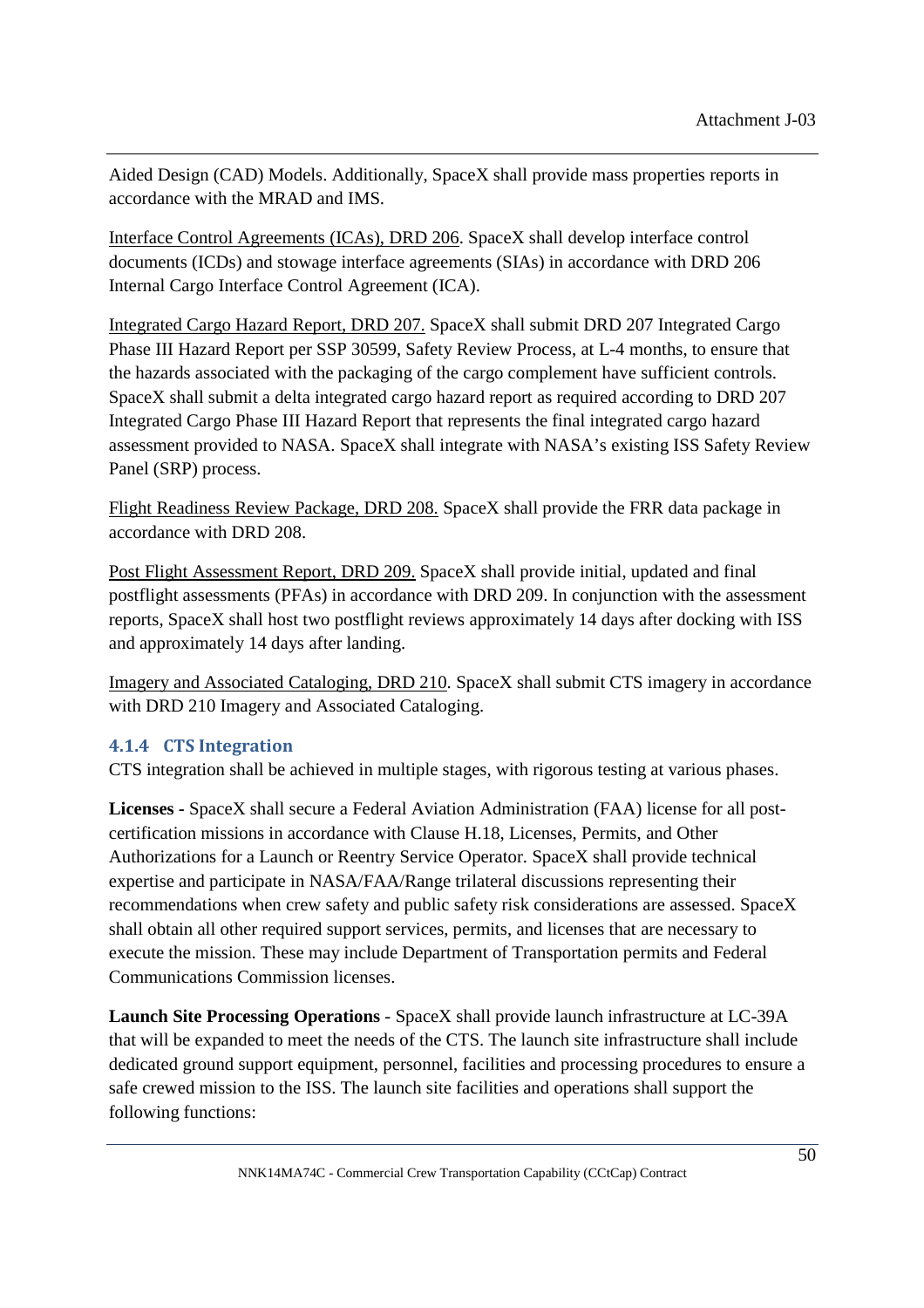- Crew familiarization and training.
- Crew flight processing.
- Vehicle and cargo receiving inspection.
- Integration and storage areas, and all associated tooling.
- Post-shipping checkouts to verify the integrity of the avionics, propulsion, TCS, RF and ECLSS systems.
- Final mate of the capsule and trunk.
- Final closeout inspections.
- Crew interface operations.
- ISS integration, as-built inspections, and crew equipment interface testing (CEIT).
- load readiness review.
- Consumables load
- Flight and launch readiness reviews.
- Final Crew Dragon mate to Falcon 9.
- Terminal countdown demonstration test (TCDT).
- Static fire.
- Crew and cargo turnover and load onto vehicle.
- Launch.

**Recovery Site Processing Operations** - SpaceX shall provide primary and alternate landing site support including:

| $\bullet$ | Perform crew extraction. |
|-----------|--------------------------|
|           |                          |

Remove and inventory time-critical cargo and turn over to NASA.

SpaceX shall provide an operational interface and coordinate with the Government in the planning for emergency crew search and rescue services.

**Range Support Services** - SpaceX follows all Range requirements and protocol, and provides documentation to NASA according to DRD 113. SpaceX shall work with the Range to meet CTS needs in the following areas:

- Range scheduling.
- Tracking and flight termination.
- Telemetry.
- Imagery.
- Weather.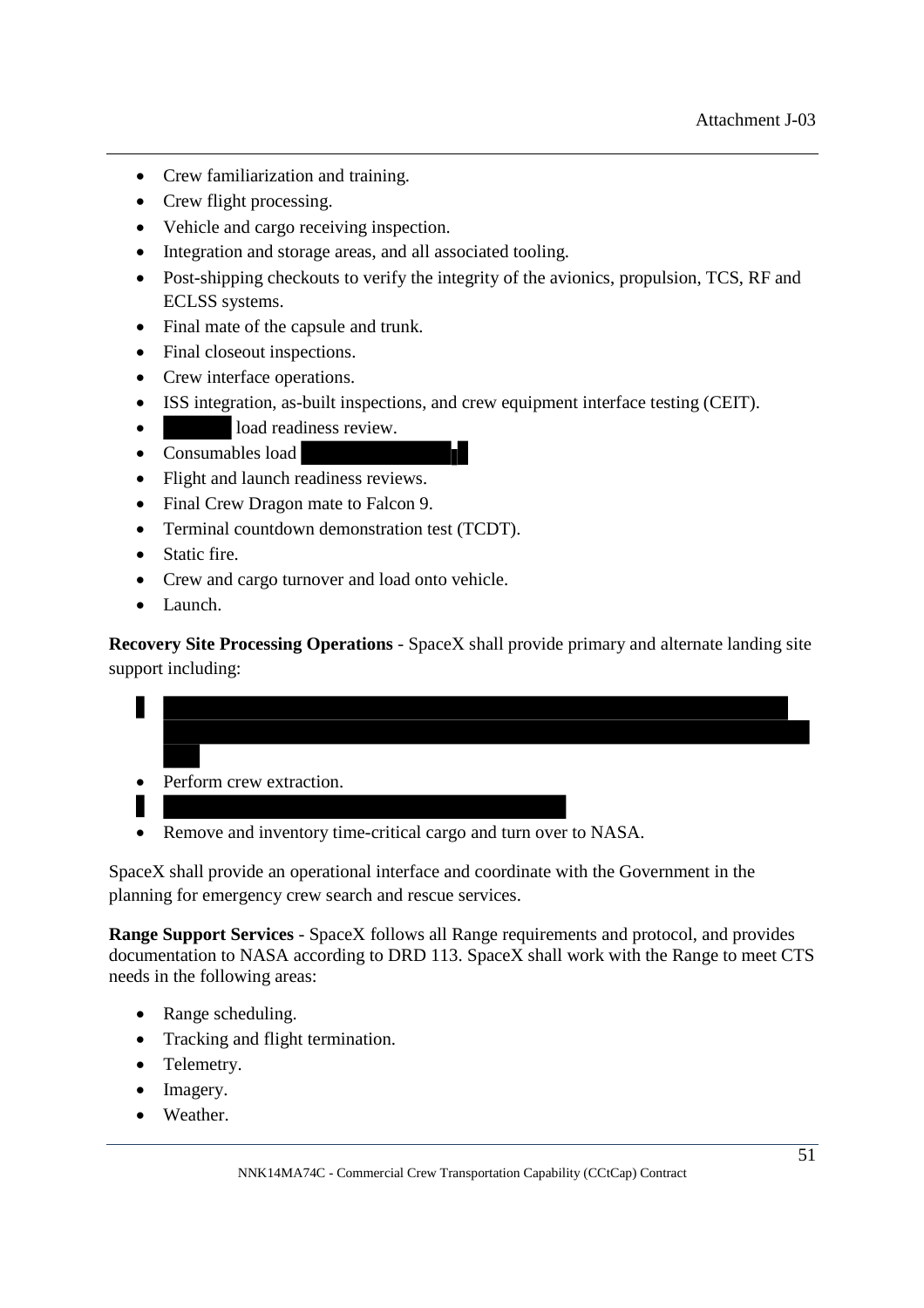- Explosives storage.
- SCAPE (self-contained atmospheric protective ensemble) suits.
- Helium and nitrogen pipeline commodities.

**Launch and Landing** - SpaceX shall perform advance launch, rendezvous and entry opportunity studies, considering all relevant factors, including ISS trajectory projections and scheduled reboost activities, ISS visiting vehicle schedules, ISS crew and cargo manifest constraints, and specific landing site constraints. SpaceX shall present results of the launch, rendezvous and entry opportunity analysis at MCR and FRR.

**Flight Imagery** - SpaceX shall submit CTS imagery in accordance with DRD 210 Imagery and Associated Cataloging. Prior to launch, a preflight imagery plan shall be used to capture orbital vehicle, cabin layout, crew interfaces, instrumentation and pressurized cargo. The imagery plan shall be delivered at L-6 months and updated, if necessary, at L- 2 months.

**Telemetry** - SpaceX shall measure and provide telemetry data confirming that the required launch, entry and orbit conditions and cargo environments were met as stated in DRD 203 Vehicle Interface Definition Document (IDD). This shall include a detailed listing and description of all measurements and calibration coefficients.

#### **4.1.5 Crew and Cargo Integration**

SpaceX shall use the mission integration process, including certification and mission milestone reviews to prepare for crew and cargo integration with the Dragon-Falcon 9 Crew System.

**Crew and Cargo Facilities** - SpaceX shall provide procedures, timelines and constraints associated with crew and cargo, including roles and responsibilities and interfaces associated with NASA personnel, equipment and facilities in the MIOMP. The launch sites and landing sites shall provide resources for both crew and cargo needs.

**Crew Integration -** SpaceX shall develop plans to safely and effectively train and prepare the crew for flight.

- **Crew Training** SpaceX shall provide a comprehensive training program to prepare NASA crewmembers for each mission. SpaceX shall provide general training to all crew members, including mission and systems familiarization, nominal and off-nominal crew procedures, space suit operations, monitoring and crew-commanding of ascent aborts, and nominal and emergency Dragon postlanding and pad ingress/egress. SpaceX shall provide syllabi, training materials, simulations, crew cabin task training and certification for the crew training program.
	- o SpaceX shall define the necessary prelaunch testing such as terminal countdown demonstration test (TCDT) and crew equipment interface test (CEIT) that include flight controllers, crews, and required NASA and Contractor support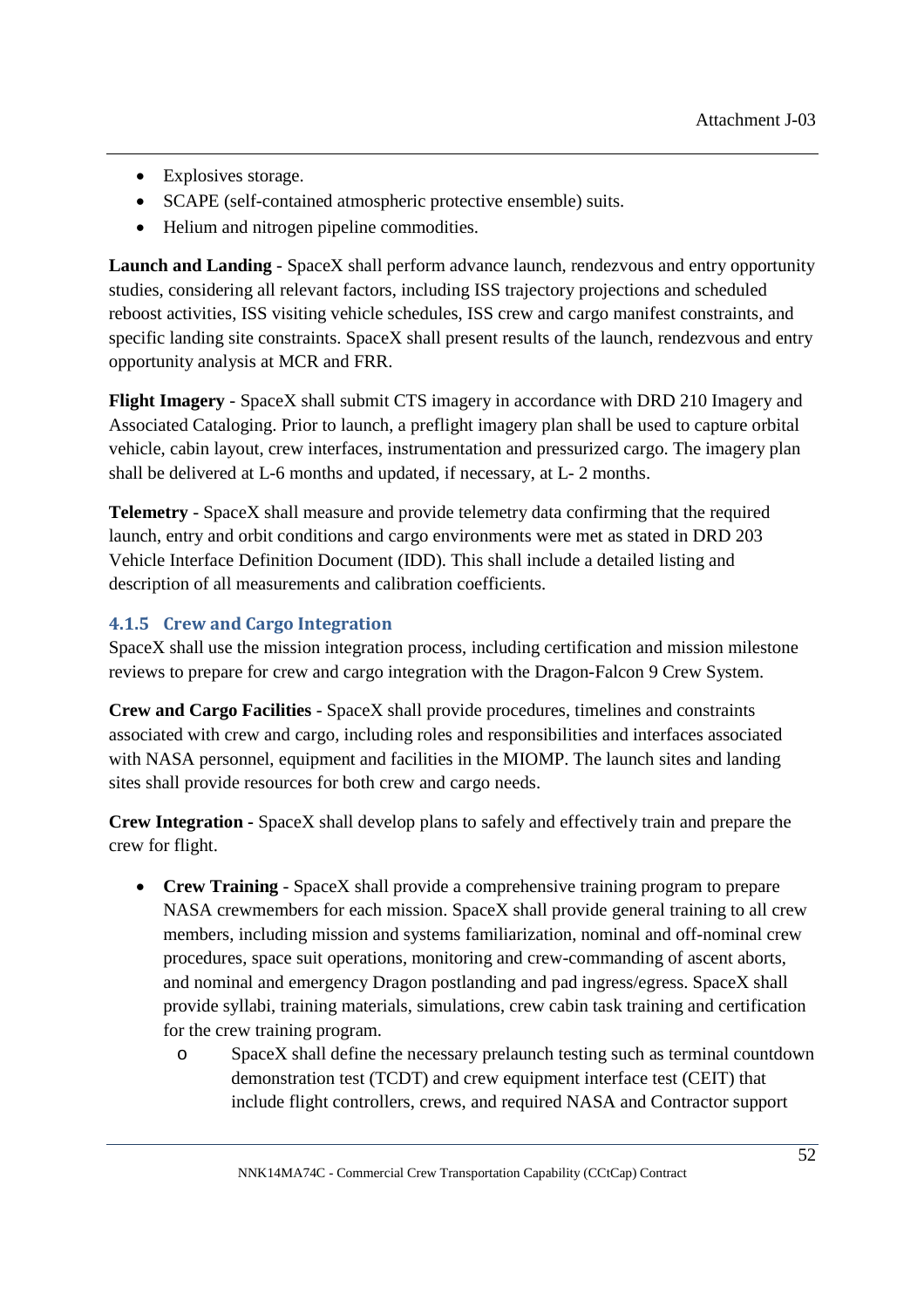personnel. Details of the crew integration process, training, CEIT, and TCDT shall be outlined in the MIOMP.

- o SpaceX shall participate in Joint Multi-Segment Simulation Training (JMST) that includes flight controllers and crew participation.
- o SpaceX shall provide the required high-fidelity CTS and ground facilities hardware, software, and data for interfacing with NASA, Software Development Integration Laboratory, and JSC Mission Control Center (MCC) to execute joint spacecraft-ISS testing and Joint Multi-Segment Simulation Trainings (JMSTs).
- **Crew Flight Processing** SpaceX shall assist in crew ingress on the launch pad and egress at the recovery site. SpaceX shall meet the landing, egress and additional crew supplies requirements levied by CCT-REQ-1130.

**Cargo Integration** - SpaceX shall provide a spacecraft pressurized module physical configuration per DRD 204 MRAD and any constraints related to manifest and return flexibility. SpaceX shall identify constraints to the on-orbit packing of cargo for return per the final DRD 204 MRAD. NASA will maintain the capability to adjust the return cargo complement within the identified constraints while the spacecraft remains mated to the ISS. NASA will plan cargo transfers with SpaceX coordination and in accordance with identified constraints while the spacecraft remains docked to the ISS.

Prior to cargo integration, SpaceX shall develop an internal cargo interface control agreement in accordance with DRD 206 Internal Cargo Interface Control Agreement (ICA) for middeck lockers and for items planned to be hard-mounted in the spacecraft volume per DRD 204 MRAD. SpaceX shall document the cargo ground handling procedures and constraints in the ICAs and/or integration procedures.

SpaceX shall conduct power/data testing for all first-time-flown powered middeck lockers to ensure interface compliance.

SpaceX shall submit DRD 207 Integrated Cargo Phase III Hazard Report per SSP 30599, Safety Review Process, at L-4 months, to ensure that the hazards associated with the packaging of the cargo complement have sufficient controls. SpaceX shall submit a delta integrated cargo hazard report as required according to DRD 207 Integrated Cargo Phase III Hazard Report that represents the final integrated cargo hazard assessment provided to NASA.

SpaceX shall document discrepancies to hardware turned over to SpaceX and report those discrepancies to NASA within forty-eight (48) hours of identifying the discrepancy.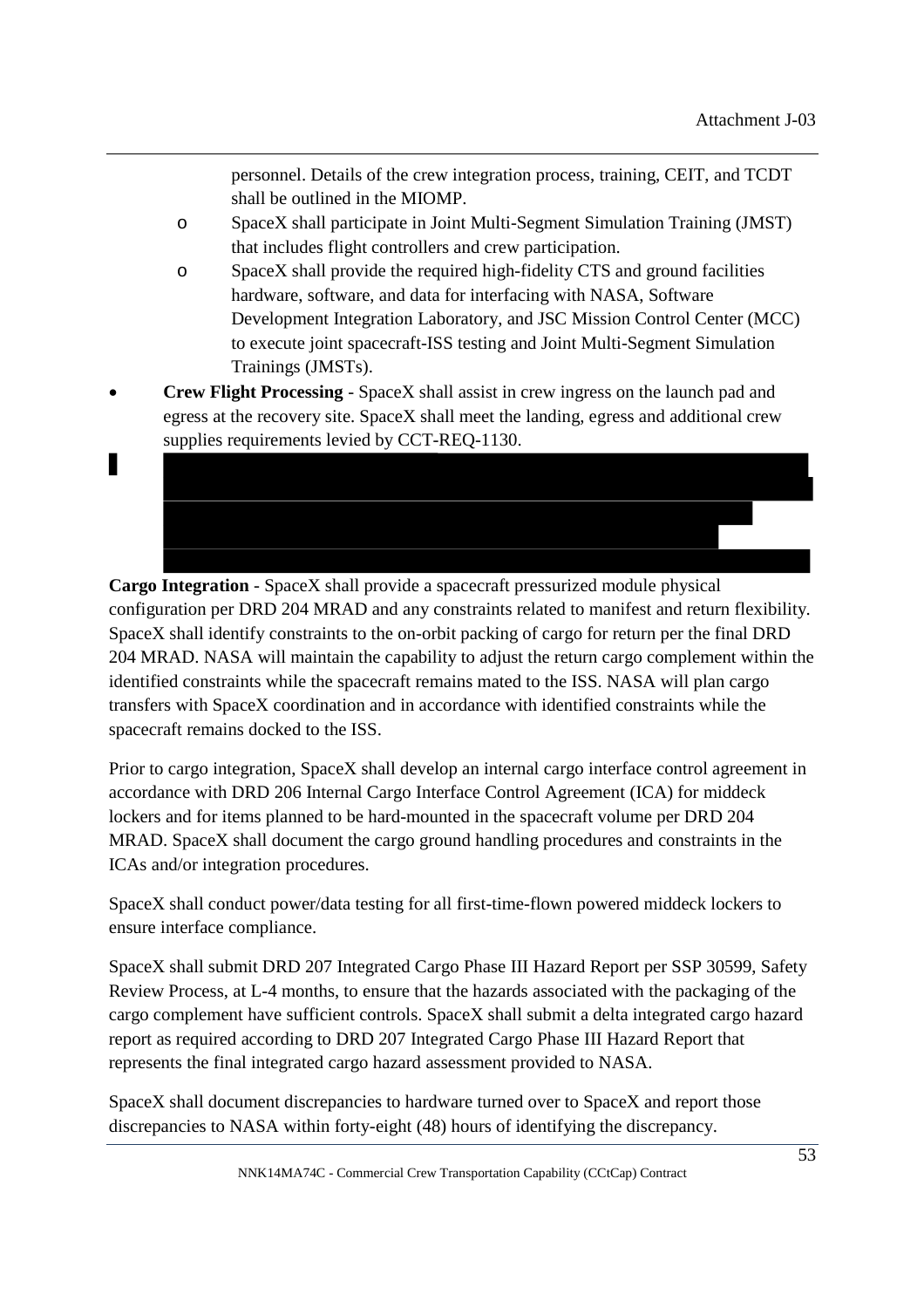SpaceX shall affix their bar code labels per the ISS Inventory Management System (IMS) standard to Commercial cargo that will be transferred from the spacecraft to the ISS and shall correlate IMS bar code numbers to stowage location data for all cargo flown and provide this data to NASA in accordance with the final DRD 204 MRAD.

SpaceX shall safely integrate cargo into the spacecraft.

#### **4.1.6 CTS Certification Maintenance**

SpaceX shall maintain NASA certification of the CTS for all PCMs. Design, production or operational changes from the NASA certification baseline are reviewed for their effect on compliance to the requirements of CCT-REQ-1130 and SSP 50808. System performance from previous production, operation or flights is also reviewed for the potential effects on the NASA certification. In addition, SpaceX shall ensure the interdependencies between the ongoing core certification effort, and PCM objectives are addressed in our development plan and mission execution planning.

Certification maintenance of the CTS shall be a collaboration between SpaceX and NASA to verify that each Dragon-Falcon 9 vehicle in the fleet is ready for flight as built, with all requirements verified. The certification maintenance effort consists of



SpaceX shall deliver a Certification Data Package in accordance with DRD 112 Certification Data Package.



NNK14MA74C - Commercial Crew Transportation Capability (CCtCap) Contract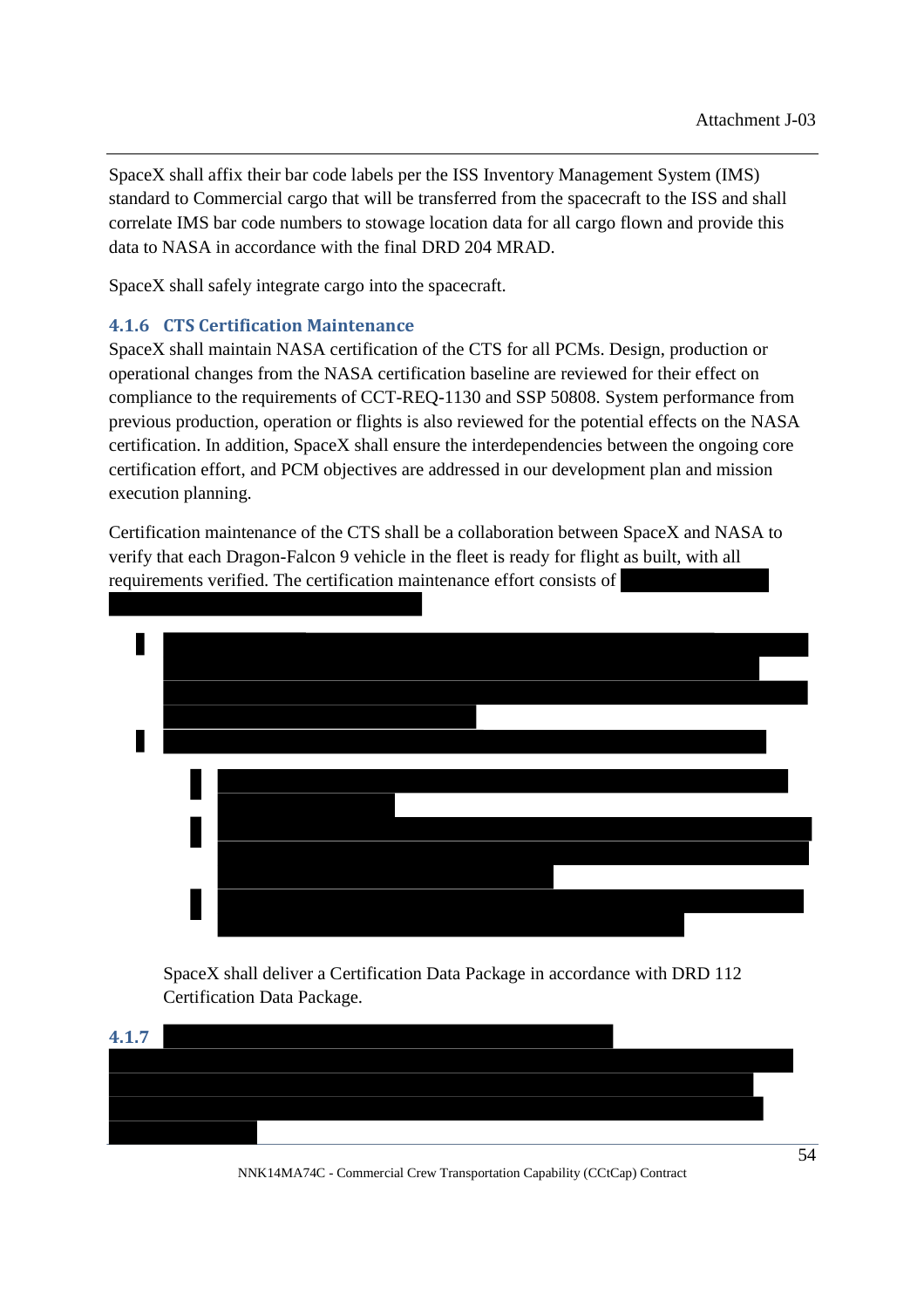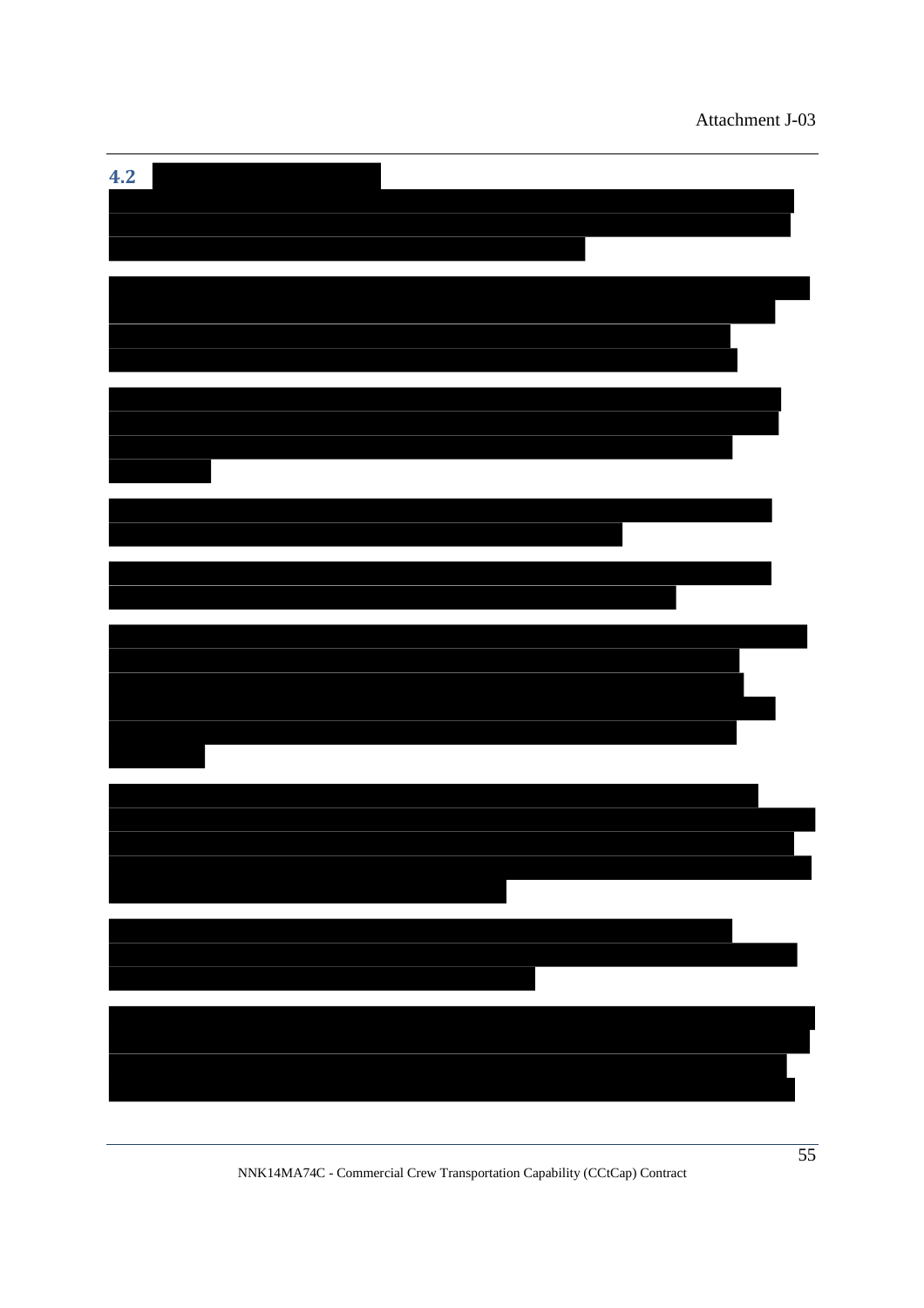